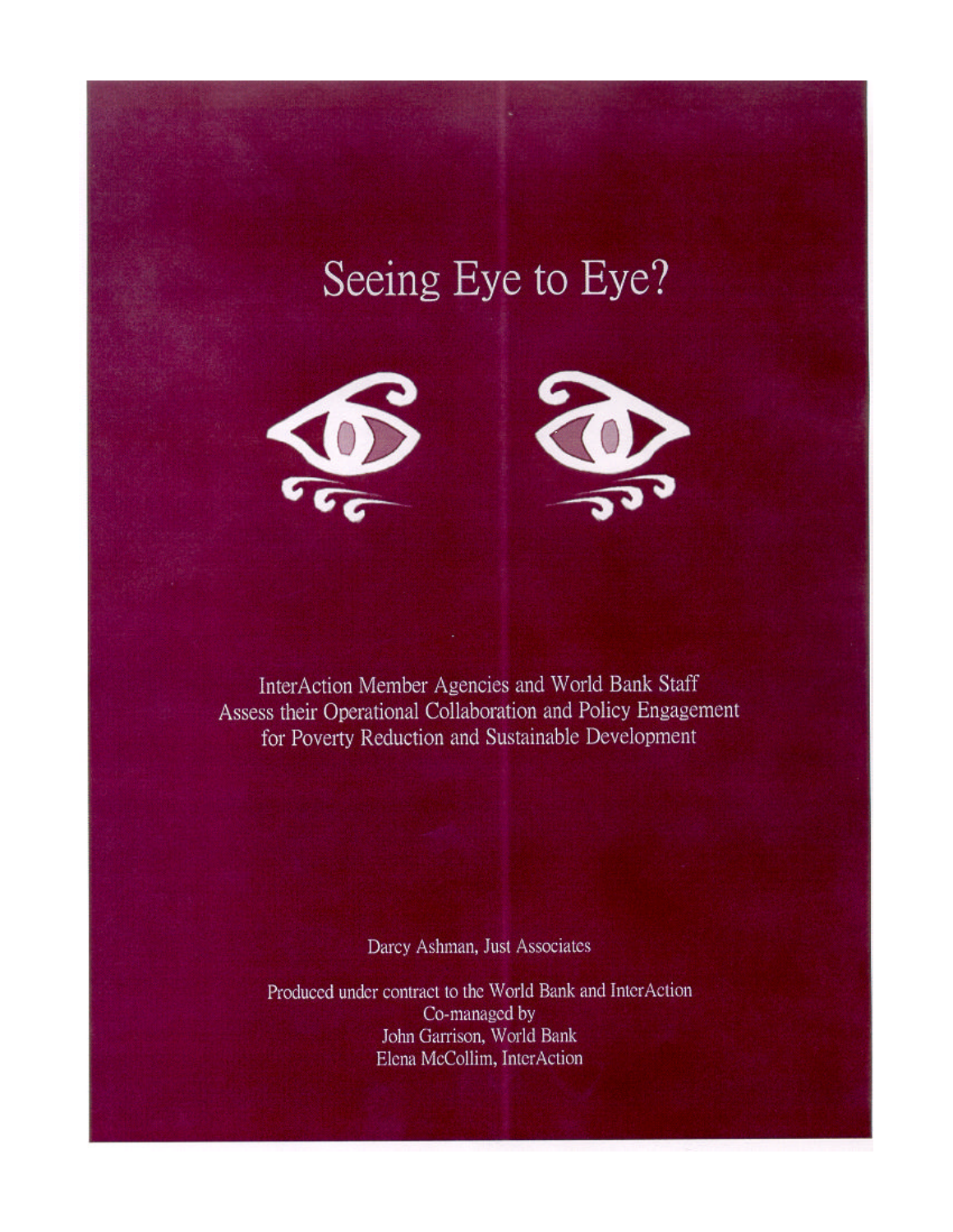InterAction is the largest alliance of U.S.-based international development and humanitarian nongovernmental organizations. With more than 160 members operating in every developing country, we work to overcome poverty, exclusion and suffering by advancing social justice and basic dignity for all. InterAction is greater than the sum of its parts, a force multiplier that gives each member the collective power of all members to speak and act on issues of common concern. InterAction convenes and coordinates its members so in unison, they can influence policy and debate on issues affecting tens of millions of people worldwide and improve their own practices. Formed in 1984, and based in Washington, D.C. with a staff of 35, InterAction includes members headquartered in twenty-five states within the U.S. Both faith-based and secular, these organizations foster economic and social development; provide relief to those affected by disaster and war; assist refugees and internally displaced persons; advance human rights; support gender equality; protect the environment; address population concerns; and press for more equitable, just, and effective public policies. Reflecting both the generosity of the American people and their strong support for international development and humanitarian assistance, our members receive more than \$3 billion in annual contributions from private donors. Neither InterAction nor its members bear lightly the responsibility of the trust the American people place in us. As such, members ascribe to InterAction's Private Voluntary Organization Standards that help assure accountability in the critical areas of financial management, fundraising, governance, and program performance.

The World Bank was established in 1944 by western governments to rebuild war-torn Europe and promote economic development in the developing world. Today it is owned by 184 member countries and works in more than 100 developing countries. The Bank's mission and principal activities have evolved over time and today are geared primarily to a dual goal of promoting economic growth and reducing poverty worldwide. It undertakes poverty reduction through a combination of activities, which includes undertaking research, providing technical assistance, developing policies, and funding development projects. In fiscal year 2002, the Bank lent \$19.5 billion dollars in such areas as transportation, education, structural reform, health, energy, environment, and water. The Bank's primary partners have traditionally been governments and thus it directs the great majority of its funding and non-lending activities to this sector. In recent years, however, the Bank has been reaching out to other stakeholders such as the private sector, other donor agencies, and civil society in order to explore institutional synergies and leverage additional resources for poverty reduction.

The World Bank is increasingly engaging with a wide array of civil society organizations (CSOs) such as community-based organizations, indigenous peoples' organizations, non-governmental organizations (NGOs), labor unions, faith-based groups, and foundations throughout the world. The World Bank has learned through two decades of interaction that civil society plays an important role in helping to amplify the voices of the poorest people in the decisions that affect their lives, improve development effectiveness and sustainability, and hold governments and policymakers publicly accountable. The Bank interacts with CSOs by dialoguing and consulting on important policy issues, funding CSO programs, and encouraging civil society involvement in Bank-funded projects. The Bank provides grants to CSOs either directly through several global funding mechanisms in such areas as environment, postconflict, and innovative practices, or indirectly through government-run social funds at the country level.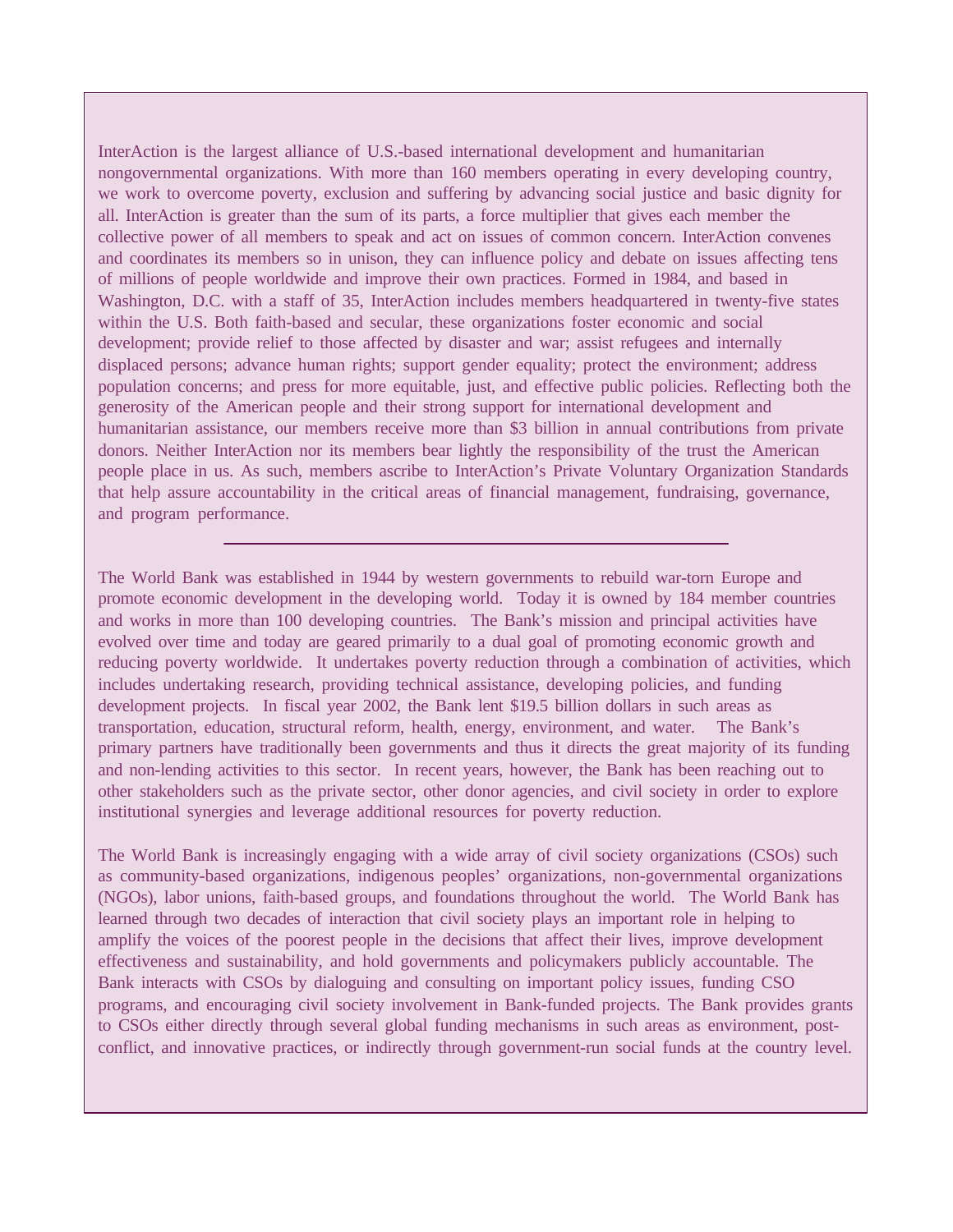## **Table of Contents**

|           |                    |                                                                                                                                                                                                                                                                                                                                                                                                                                                                                                                                                                                                     | Page          |
|-----------|--------------------|-----------------------------------------------------------------------------------------------------------------------------------------------------------------------------------------------------------------------------------------------------------------------------------------------------------------------------------------------------------------------------------------------------------------------------------------------------------------------------------------------------------------------------------------------------------------------------------------------------|---------------|
|           |                    |                                                                                                                                                                                                                                                                                                                                                                                                                                                                                                                                                                                                     | $\mathbf{i}$  |
|           |                    |                                                                                                                                                                                                                                                                                                                                                                                                                                                                                                                                                                                                     | $\mathbf{ii}$ |
|           |                    |                                                                                                                                                                                                                                                                                                                                                                                                                                                                                                                                                                                                     | iii           |
|           |                    | <b>Acknowledgements</b><br><b>Abbreviations Used in this Report</b><br>Note to the Reader on the Organization of the Report<br><b>Recommendations and Findings</b><br>iv<br>$\mathbf I$<br><b>Executive Summary</b><br>1<br><b>Introduction</b><br>$\mathbf{1}$<br><b>Objectives and Methodology</b><br>$\mathbf{1}$<br><b>Definitions</b><br>1<br>Data-gathering and analysis procedures<br>$\overline{2}$<br>3<br>Interpretation of the rate of responses<br><b>Findings</b><br>$\overline{4}$<br>Overview<br>$\overline{4}$<br>Levels of Operational and Policy Relations<br>3.2.1 Overview<br>5 |               |
|           |                    |                                                                                                                                                                                                                                                                                                                                                                                                                                                                                                                                                                                                     |               |
|           | <b>Full Report</b> |                                                                                                                                                                                                                                                                                                                                                                                                                                                                                                                                                                                                     |               |
|           |                    |                                                                                                                                                                                                                                                                                                                                                                                                                                                                                                                                                                                                     |               |
| 2.        | 2.1<br>2.2<br>2.3  |                                                                                                                                                                                                                                                                                                                                                                                                                                                                                                                                                                                                     |               |
| <b>3.</b> | 3.1                |                                                                                                                                                                                                                                                                                                                                                                                                                                                                                                                                                                                                     |               |
|           | 3.2                | Levels of Operational Relations<br>3.2.2<br>Levels of Policy Relations<br>3.2.3                                                                                                                                                                                                                                                                                                                                                                                                                                                                                                                     | 5<br>9        |
|           | 3.3                | Quality of Operational and Policy Relations<br>Overview<br>3.3.1<br>3.3.1.1 Overall satisfaction                                                                                                                                                                                                                                                                                                                                                                                                                                                                                                    | 9<br>9<br>10  |
|           |                    | 3.3.2<br><b>Quality of Operational Relations</b><br>Constraints in start-up and implementation<br>3.3.2.1                                                                                                                                                                                                                                                                                                                                                                                                                                                                                           | 10<br>11      |
|           |                    | Focus group perspectives from African civil society<br>3.3.3<br>organization                                                                                                                                                                                                                                                                                                                                                                                                                                                                                                                        | 16            |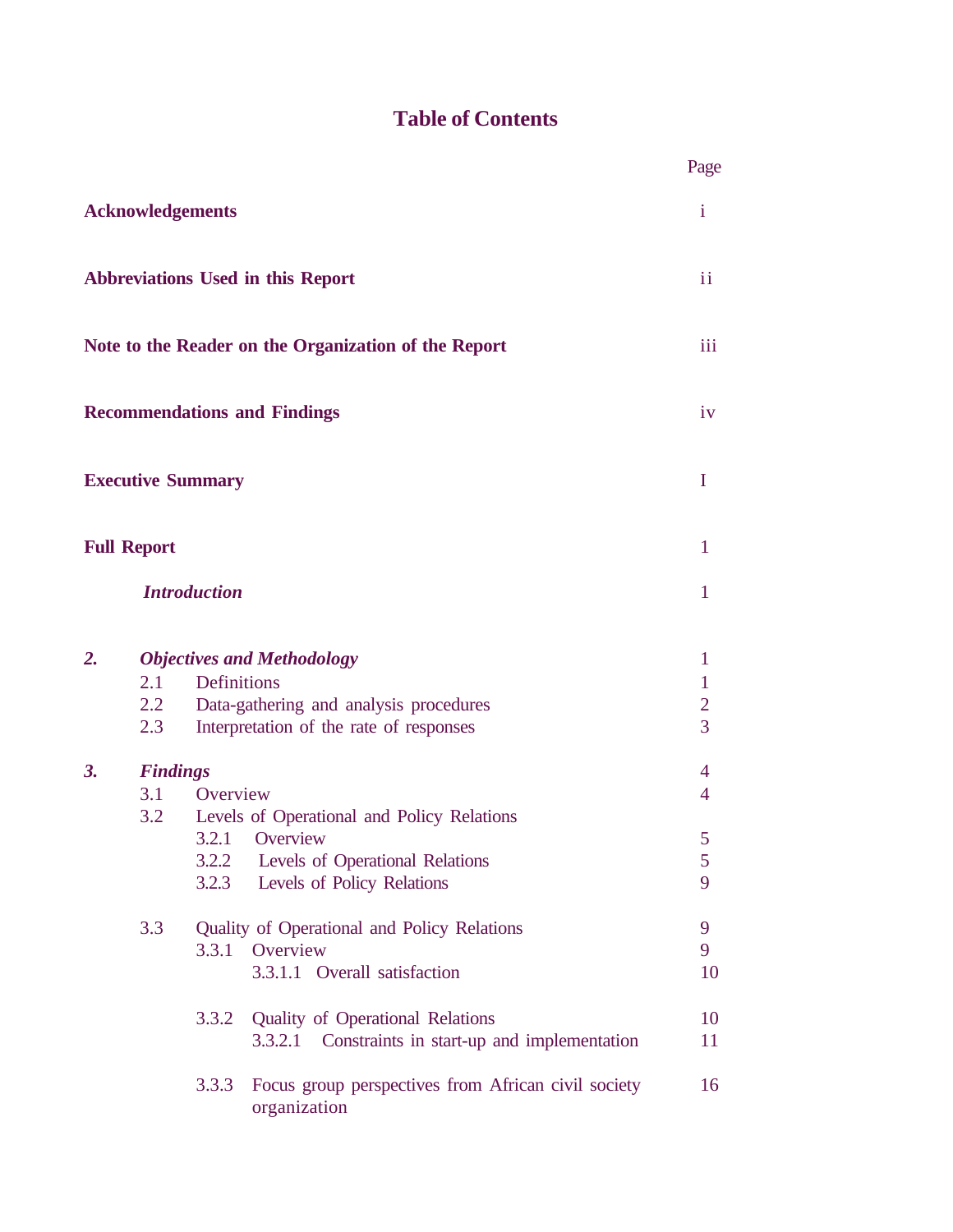| 4. | <b>Recommendations</b>                                | 24 |
|----|-------------------------------------------------------|----|
|    | 4.1 Strengthening Operational Collaboration           | 24 |
|    | 4.2 Strengthening Policy Engagement                   | 26 |
|    | 4.3 Institutional Development for Strengthening civil | 27 |
|    | society-World Bank relations                          |    |

3.3.4 Quality of Policy Relations 17

## **Tables**

| Table 1           | <b>InterAction-World Bank Relations</b>                                                               |    |
|-------------------|-------------------------------------------------------------------------------------------------------|----|
| Table 2           | Levels of Operational Relations                                                                       | 6  |
| Table 3           | Involvement of Civil Society Organizations                                                            | 7  |
| Table 4           | in Decision-making in the Project Cycle<br>Level of Policy Relations                                  | 8  |
| Table 5           | Quality of Operational Relations Between InterAction<br>Members and the World Bank                    | 10 |
| <b>References</b> |                                                                                                       | 29 |
|                   | <b>Appendix 2</b> Regression Analysis of Satisfaction with Operational<br>Relations and Funding Level | 30 |
| <b>Endnotes</b>   |                                                                                                       | 31 |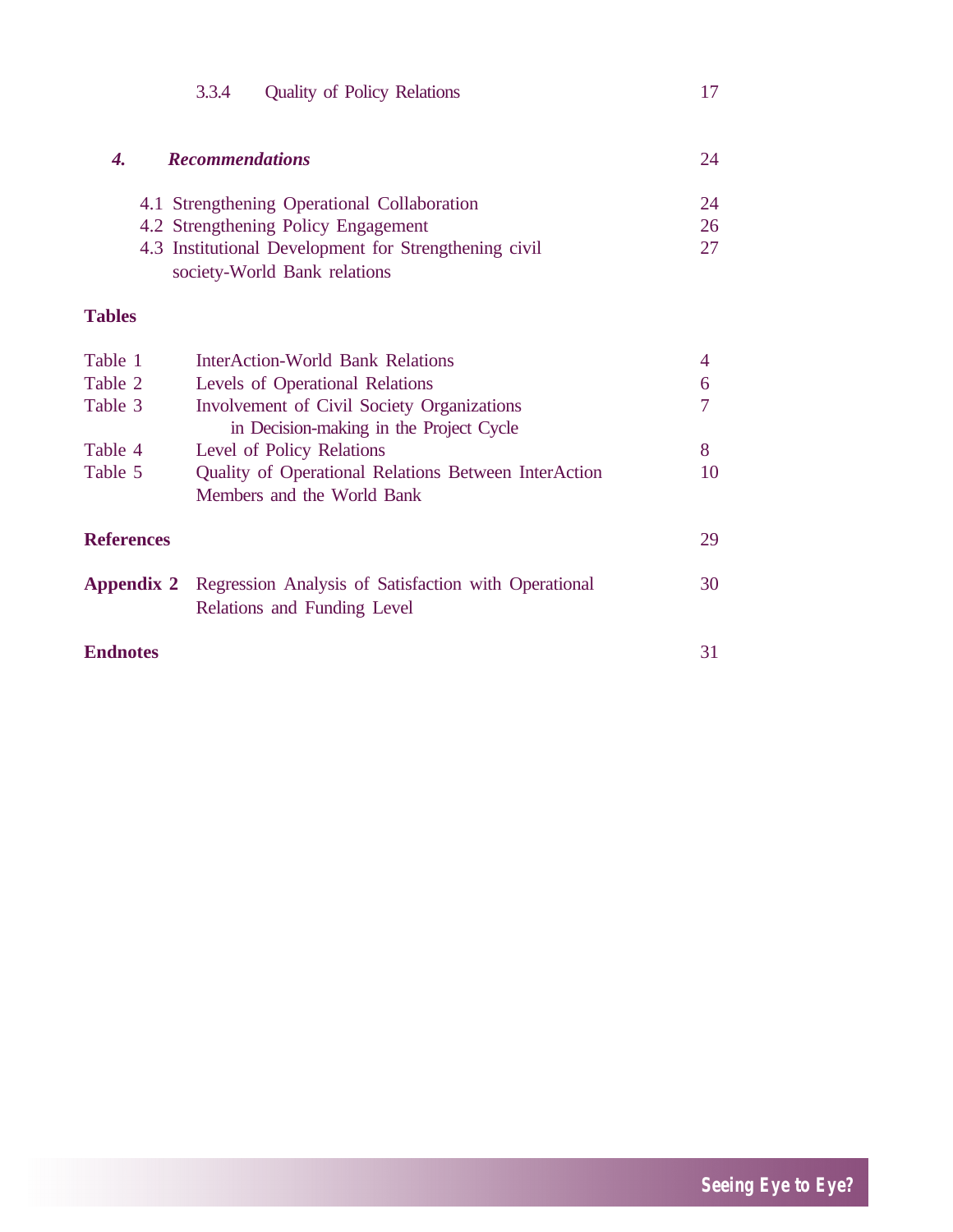## **Acknowledgements**

The many contributors to the study must be acknowledged. First, the willingness of so many InterAction members and World Bank staff to participate in the study is greatly appreciated. Everyone took time out of very busy schedules to share their views through the survey, qualitative discussions, or both. The utmost care has been taken to represent comments accurately and maintain confidentiality.

John Garrison managed the study for the World Bank, while Elena McCollim did so for InterAction. They established the objectives for the study and were actively involved in all phases of implementation. Cynthia Gears in the World Bank and Sarah Jane Hise in InterAction, provided research assistance with study design, survey distribution and data coding. Institutional supervision was provided by Carolyn Reynolds and an advisory group within the World Bank and by John Zarafonetis in InterAction along with an advisory group composed of several representatives of InterAction member agencies. Sarah Gammage, Just Associates, provided technical assistance with the design and preliminary analysis of the quantitative elements of the study. She also conducted and analyzed some of the follow-up interviews.

Darcy Ashman is an independent researcher and consultant who works with Just Associates and other agencies to strengthen understanding and practice of international development relations. She has published articles on effective collaboration in academic and professional journals, including *World Development, Nonprofit and Voluntary Sector Quarterly, Institution Development* and *Discourse.* Her clients have included Save the Children US, the United Nations Development Programme (UNDP), and the Institute for Development Studies, University of Sussex, UK. Dr. Ashman received a D.B.A. in Organizational Behavior from Boston University and a M.A.L.D. in International Development from the Fletcher School of Law and Diplomacy at Tufts University. Comments on the study are welcome, and may be sent to djash3@aol.com.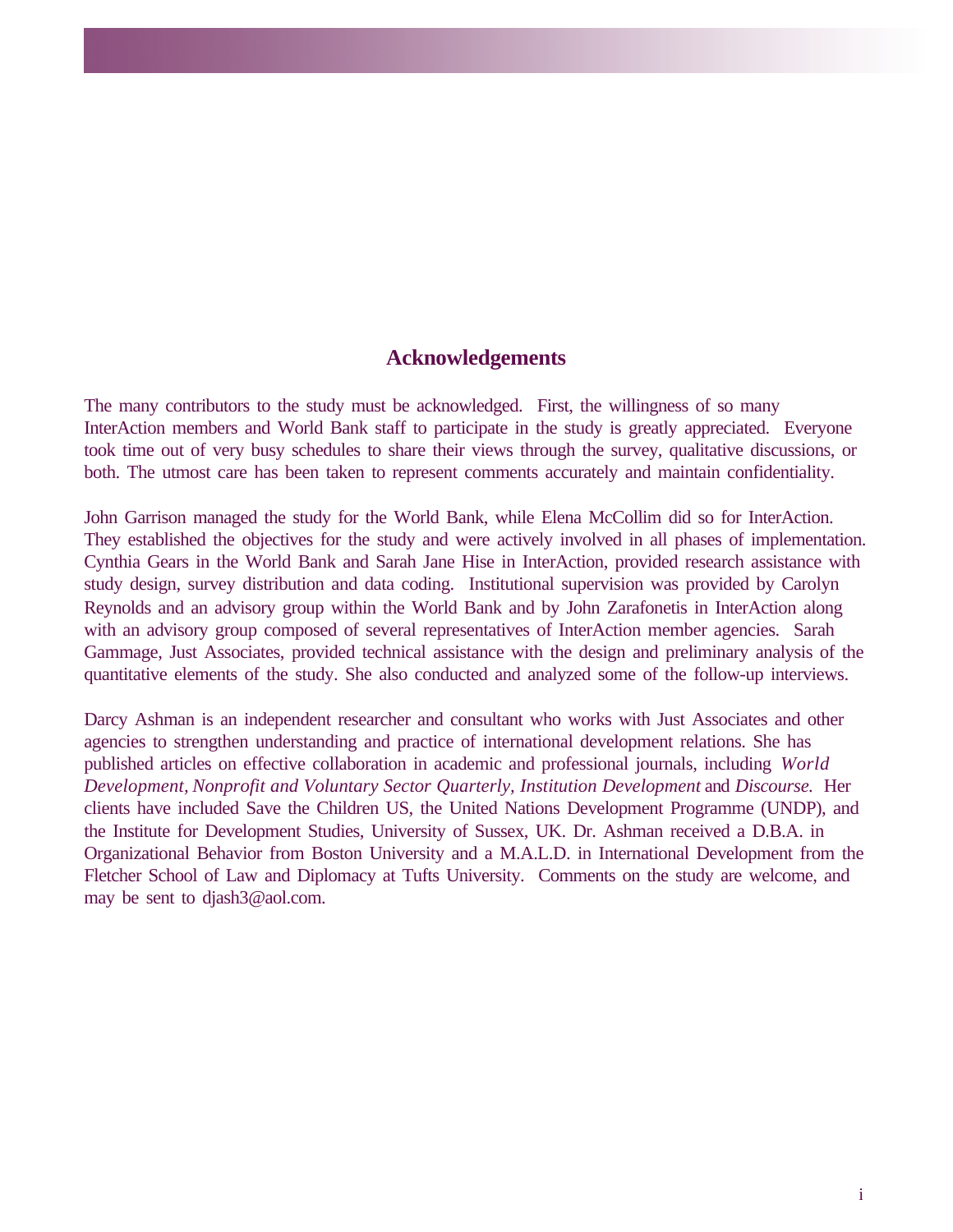# **Abbreviations Used in this Report**

| <b>CAS</b>     | <b>Country Assistance Strategy</b>                        |
|----------------|-----------------------------------------------------------|
| <b>CDF</b>     | <b>Comprehensive Development Framework</b>                |
| <b>CBO</b>     | community-based organization                              |
| <b>CGAP</b>    | Consultative Group to Assist the Poorest                  |
| <b>CSO</b>     | civil society organization                                |
| <b>GEF</b>     | Global Environment Facility                               |
| <b>GGIAR</b>   | Consultative Group on International Agricultural Research |
| GO             | government                                                |
| <b>GP</b>      | Good Practices (World Bank policy statement)              |
| <b>HIPC</b>    | <b>Highly Indebted Poor Countries</b>                     |
| <b>IFC</b>     | <b>International Finance Corporation</b>                  |
| <b>IMCI</b>    | Integrated Management of Childhood Illnesses              |
| <b>INFID</b>   | International Forum on Indonesian Development             |
| <b>InfoDev</b> | Information for Development Program                       |
| <b>INGO</b>    | international non-governmental organization               |
| <b>NGO</b>     | non-governmental organization                             |
| <b>OED</b>     | <b>Operations Evaluation Department (World Bank)</b>      |
| <b>PRSP</b>    | Poverty Reduction Strategy Paper(s)                       |
| <b>PSD</b>     | Private Sector Development                                |
| <b>PVO</b>     | Private Voluntary Organization                            |
| <b>SAPRI</b>   | Structural Adjustment Participatory Review Initiative     |
| <b>UNICEF</b>  | United Nations Children's Fund                            |
| <b>USAID</b>   | United States Agency for International Development        |
| <b>WB</b>      | <b>World Bank</b>                                         |
| <b>WSSD</b>    | World Summit on Sustainable Development                   |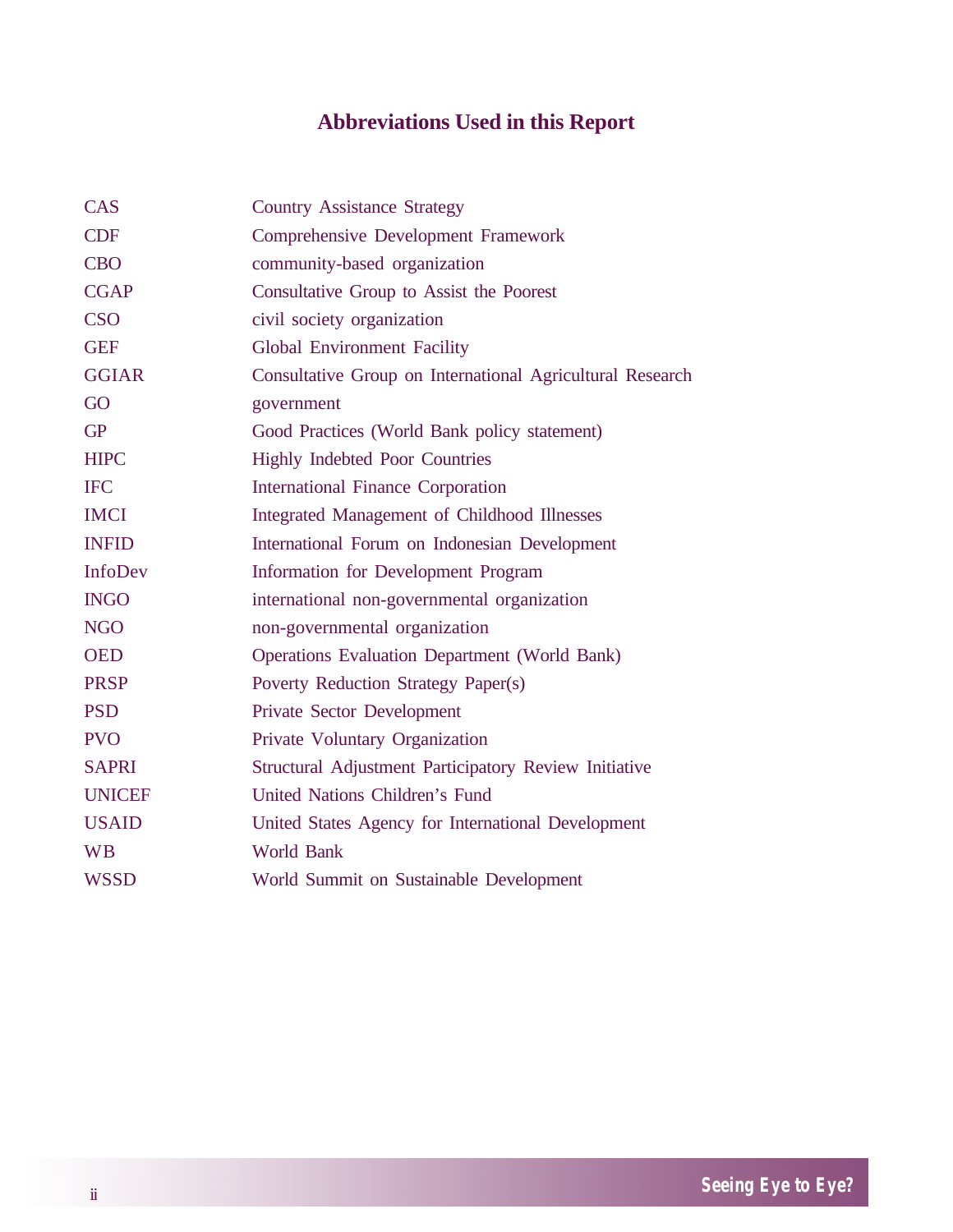## **Note to the Reader on the Organization of the Report**

This report is intended to reach a range of audiences among InterAction members, the World Bank and other interested groups. It has three main sections, geared primarily to the amount of time available to the reader to review the study and consider its recommendations.

The *Recommendations and Findings* are addressed to those who require a brief and tightly focused summary of the study's recommendations for action and the findings on which they are based. For the purposes of the summary, the findings about the assessments of their relations by InterAction members and World Bank staff are presented as a series of first-person messages from one group to the other. The data itself is presented in the main body of the report.

The *Executive Summary* is addressed to those who have a bit more time to review the highlights of the entire study, from the objectives and methodology to findings and recommendations. Again, the findings about the quality of the relations between InterAction members and the World Bank are presented as a series of first-person messages that have been interpreted from the survey and interview data. The intent is to give a human perspective to the picture of inter-institutional relations.

The *Full Report* presents the complete study according to widely accepted professional conventions of research reporting. From the full report, the reader will gain a greater appreciation for the context in which the study was carried out, and the data, including the statistical findings and direct quotations.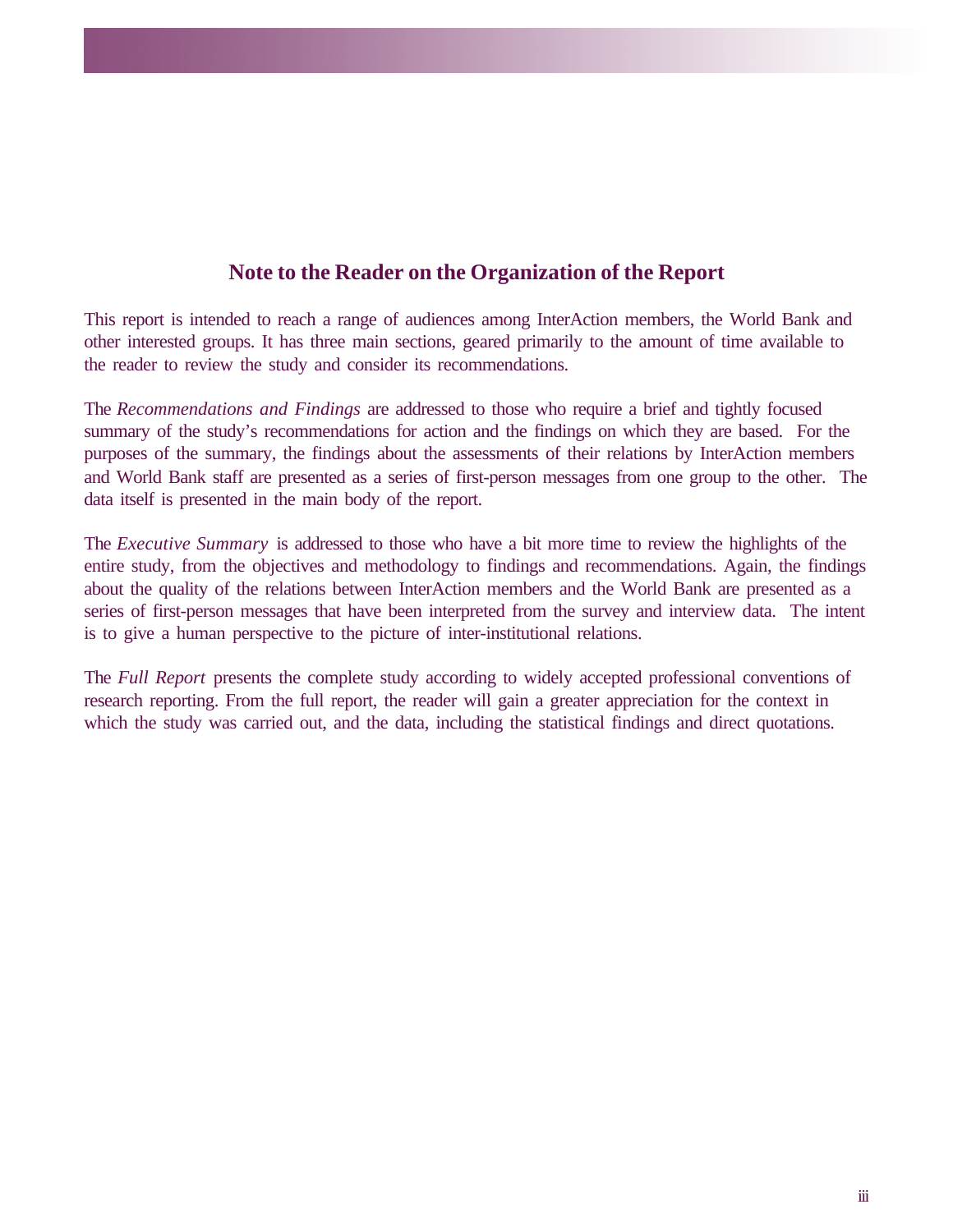## **Recommendations and Findings**

Interested departments within InterAction and the World Bank undertook a joint study to assess the level and quality of the operational and policy relations between InterAction member organizations and the Bank. They aimed to improve shared understanding about the experiences of InterAction members and World Bank staff with the relations and to provide recommendations to strengthen their mutual effectiveness in poverty reduction and sustainable development.

#### **Recommendations to Strengthen the Relations**

*1. Streamline and simplify World Bank institutional procedures and practices for entering into and managing operational relations with civil society organizations.* Specifically, take measures to reduce procurement regulations to fit civil society project realities, update contract formats, increase allowable rates for administrative costs, encourage flexible project management to achieve results, etc.

*2. Continue to improve World Bank policy consultation practices so that they are perceived to be legitimate processes even when civil society organizations do not agree with the policy outcomes.* Specifically, give participants adequate time to prepare input, increase transparency of consultation practices and their link to decision-making, and follow-up with participants to inform them of how their input has been used. Engage in more open dialogues on alternative economic policies.

*3. Demonstrate a more decisive and systematic level of institutional development within the World Bank to engage with civil society.* Specifically, revise and strengthen official World Bank policy and practical guidelines for relating with civil society. Revise World Bank human resource policies to foster effective engagement with civil society through incentives and sanctions, such as in performance evaluations.

*4. Increase opportunities of InterAction members to engage with the World Bank by expanding the members' involvement in national forums* where policy issues and development programs are debated and discussed.

*5. Leverage the professional and technical exchanges* as opportunities to increase cross-institutional understanding, as for example through memos, reports, and workshops, as well as through staff secondments.

#### **Findings about the Quality of the Relations**

#### *InterAction member messages to the World Bank*

Efficient and effective operational collaboration is hindered by procedural and related institutional constraints within the Bank's financial, legal, and administrative systems and culture.

Those of us who have been engaged in policy dialogue with the World Bank over the last few years acknowledge the responsive policy changes that the Bank has made.

The key issue for us, however, is the slow and *ad hoc* pace of institutional change within the Bank to implement new policies and collaborate with civil society organizations.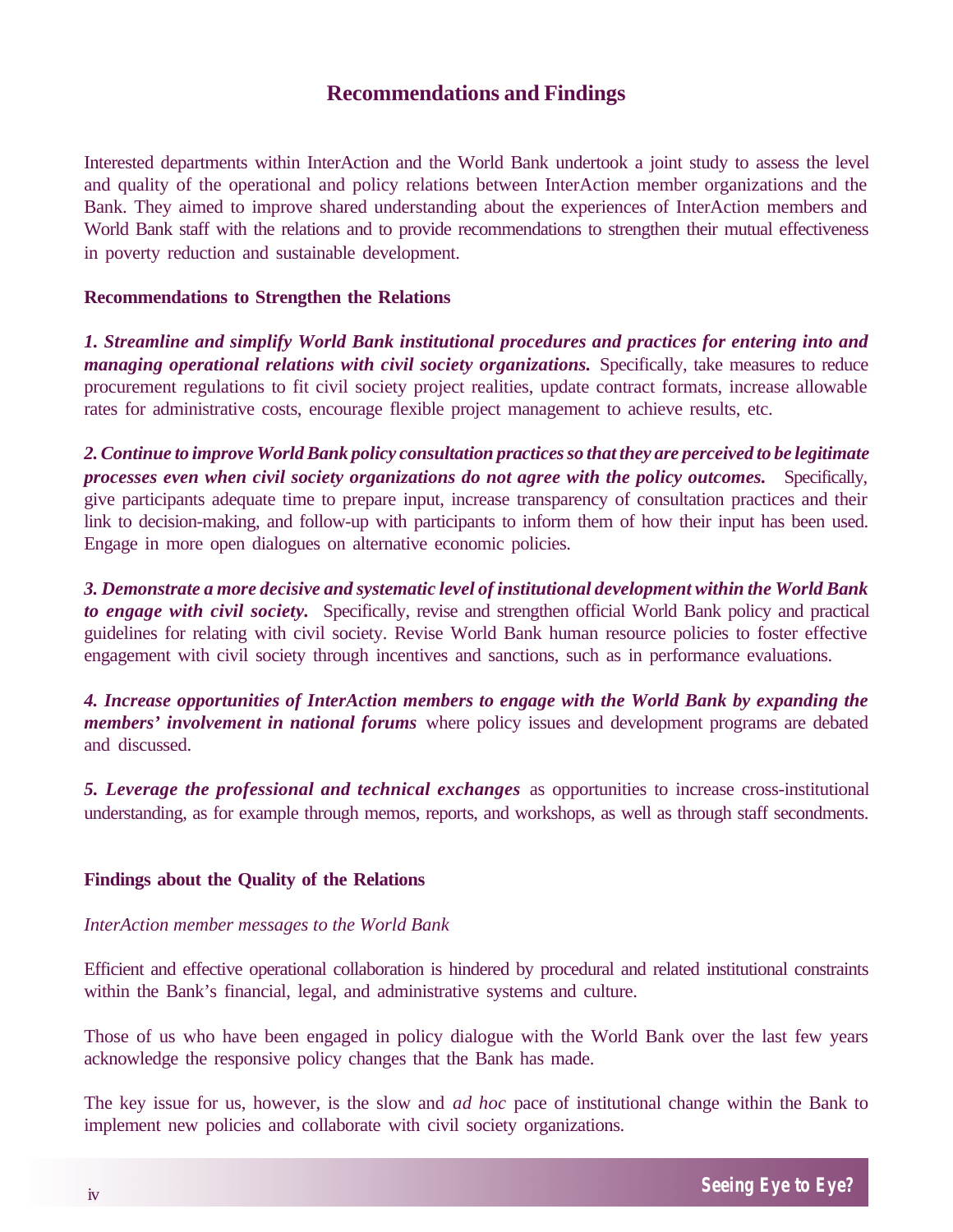Our concerns can be addressed by more decisive and systematic institutional development within the Bank to engage with civil society. We have different ideas about the kinds of strategies that the Bank might use to advance the processes of positive institutional change.

#### *World Bank staff messages to InterAction members*

We are relatively satisfied with our relations with InterAction members and other civil society organizations.

We are most satisfied with InterAction members in operational collaboration when they are intermediaries with national governments and civil society organizations to strengthen institutional capacity and exit when appropriate.

We are neutral about whether we have sufficient internal funds to engage in operational relations with InterAction members. Some of us would like to more internal funds available for direct relations with civil society organizations.

We are most satisfied with InterAction member organizations in policy dialogues and formulation when they (a) facilitate engagement of their national civil society partners, (b) maintain a constructive attitude and (c) base their arguments on sound analysis and data.

We have very different opinions about both whether – and how – the Bank should strengthen its institutional commitment and capacity to relate to civil society.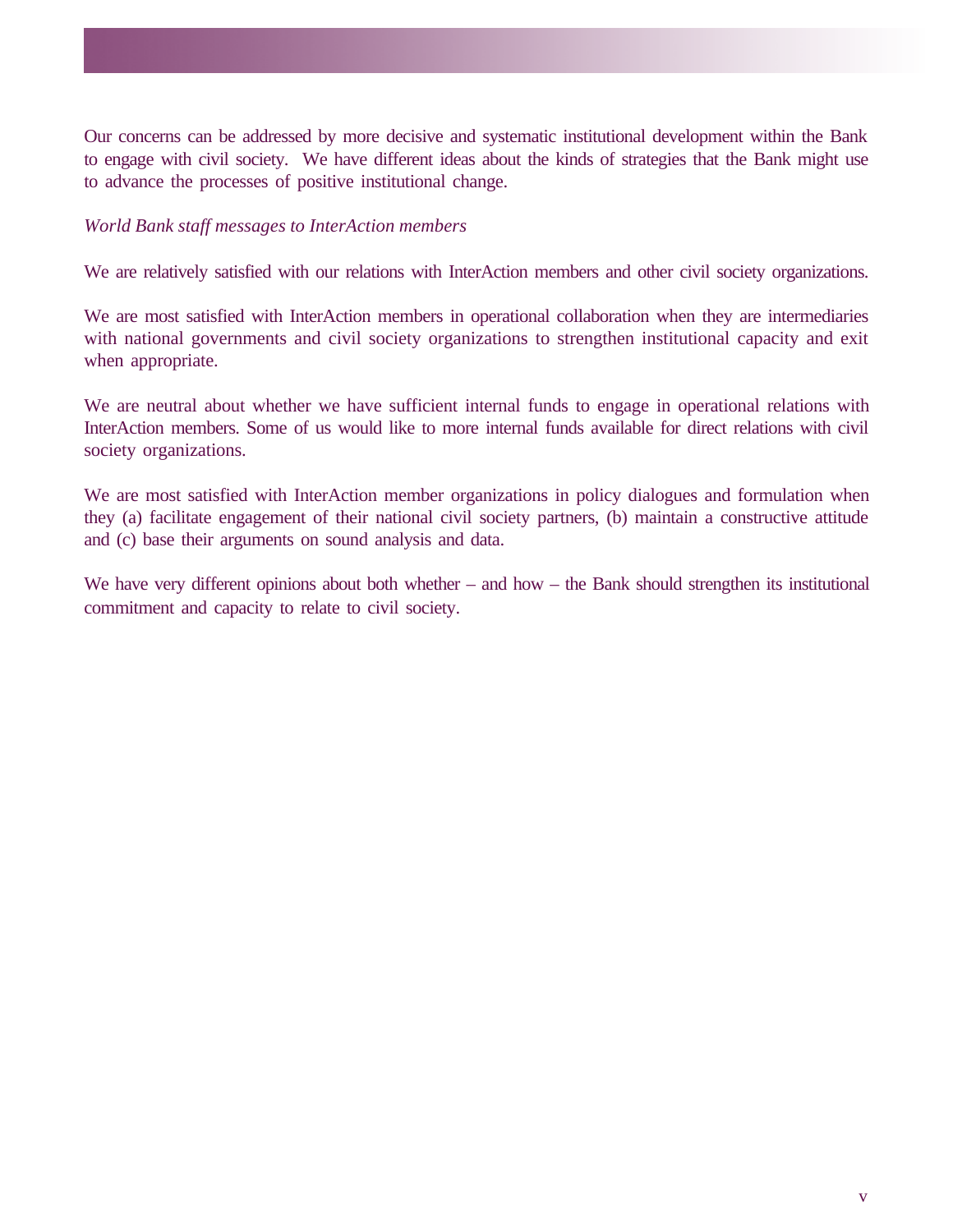# **Executive Summary**

## **Objectives and Methodology**

This report presents the findings of a joint study undertaken by InterAction and the World Bank to assess the level and quality of their operational and policy relations. The motivation for the study was sparked by a post-9/11 invitation from James Wolfensohn, President of the World Bank, to senior executives of InterAction member agencies to suggest advice and proposals for dialogue and cooperation on issues related to poverty reduction.

Carried out primarily between April and October 2002 with the assistance of an external researcher, the study investigates the effectiveness of existing policy dialogue and operational collaboration, based on the experiences of InterAction members and World Bank staff. The report identifies several constraints and under-explored opportunities in the relations to date. It suggests recommendations to improve the effectiveness of the relations by strengthening various internal institutional policies and practices of the World Bank and InterAction member agencies.

The primary instrument used in the study was a survey about the level and quality of relations that was sent to 128 selected staff of the World Bank and all 160 InterAction member agencies. A richer understanding of the quantitative trends and themes produced by the survey was pursued through additional qualitative methods such as interviews and separate focus group discussions with selected InterAction members, World Bank staff, and African civil society organizations (CSOs).

InterAction and the World Bank worked closely with the external researchers in managing the study. InterAction and World Bank staff determined the objectives and methods of the study, distributed the survey to members or staff and collated the completed surveys. They also solicited internal feedback from their respective institutions and commented several times on interim data reports produced by the external researcher. Their views were included in subsequent analysis and drafting of the report.

## **Findings about the Level and Quality of Operational and Policy Relations**

#### **Overview of the Level of Operational and Policy Relations**

*As institutions, InterAction members and the World Bank participate in both operational and policy relations, but as individuals, staff tend to be involved in either operational or policy relations.* Among InterAction members who responded to the survey, 60 percent (27) had experienced relations with the World Bank; 40 percent had experienced operational relations, 33 percent had experienced policy relations, and only 22 percent had experienced both. Among World Bank respondents, higher percentages indicated they had experienced relations with InterAction members, e.g. 84 percent (59) total; 41 percent each operational or policy relations, and 39 percent had experienced both.

*Both InterAction members and World Bank staff report that their operational and policy relations with*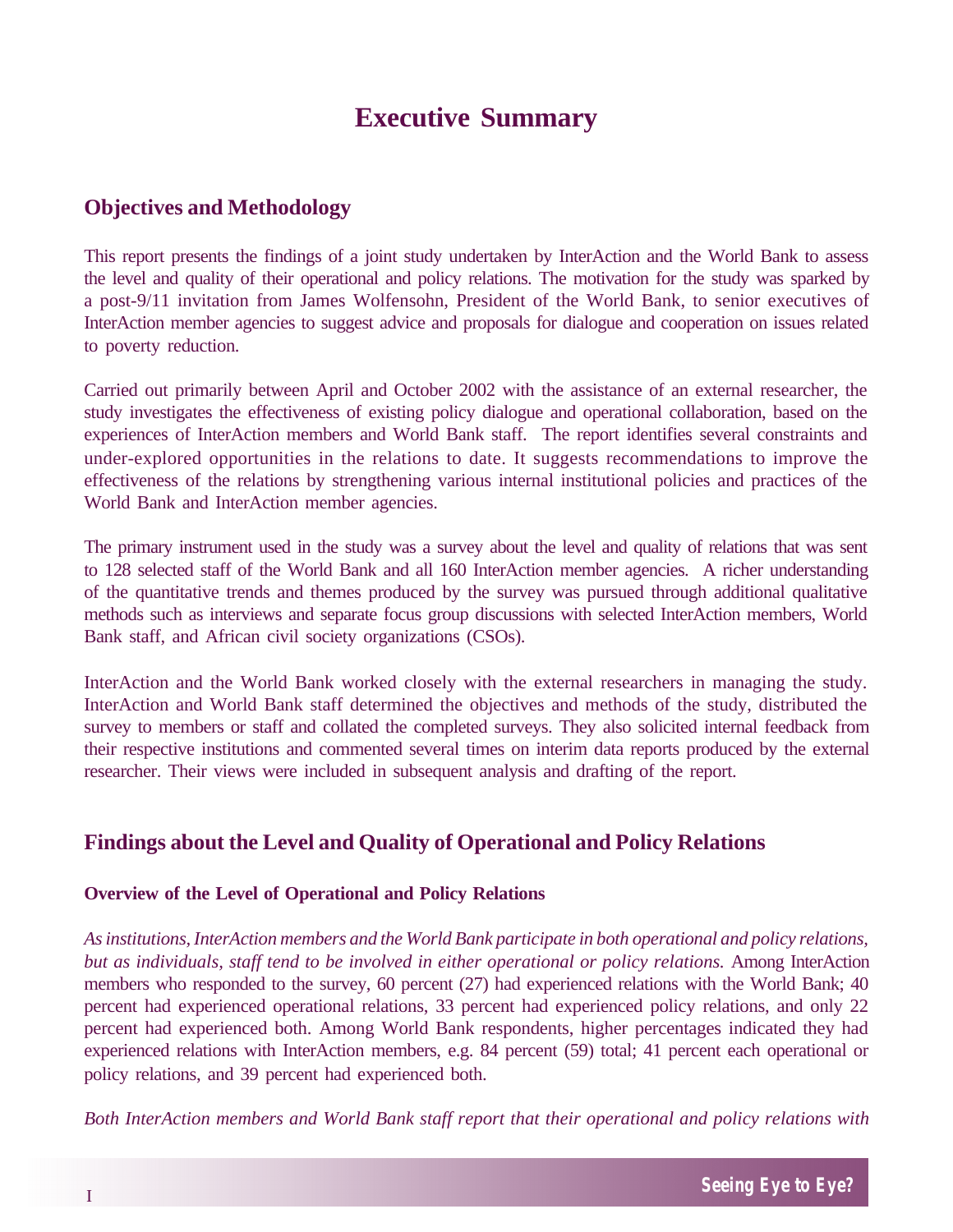*each other also often involve governments and/or country civil society organizations.* Upwards of an average of 60 percent of their relations include these other actors. Operational relations tend to encourage cross-institutional sector partnering (InterAction members are more likely to report government involvement, as compared to World Bank respondents who are more likely to report country CSO involvement), while policy relations seem to encourage same-institutional sector partnering. Future efforts to understand and improve relations among InterAction members and the World Bank should also include the perspectives of governments and country civil society organizations.

*Many within InterAction member agencies and the World Bank reported that they engage in a third type of relations, professional and technical exchange.* Professional and technical staff tend to find these relations quite satisfying, although senior executives of InterAction agencies as well as Bank staff are concerned when these exchanges do not lead to formal collaboration in programs and projects.

#### **Level of Operational Relations**

*InterAction members and World Bank staff convey slightly different pictures of the levels and types of operational relations:*

- Most InterAction respondents receive indirect funds of up to \$500,000 from the World Bank through governments to provide services and training/technical assistance in the areas of health, social development and education. A slightly smaller group receives direct funds for the same kinds of activities. Relations take place at national and local levels slightly more often than at global and regional levels.
- Most World Bank respondents award direct funds to InterAction members (and other civil society organizations) to provide services and research in the areas of social development and HIV/AIDS, primarily at national and local levels. A smaller group is involved in indirect funding to InterAction members through governments.

*As in previous studies, civil society organizations (InterAction members and country CSOs) are involved in decision-making primarily during the implementation phase of the World Bank project cycle.* The lowest participation rates are in evaluation, indicating that country CSOs are not very involved in formal learning about project results. World Bank staff report that CSOs are generally more involved than InterAction members, whereas InterAction members report that their own involvement is higher than CSOs'. This finding affirms those who believe that World Bank staff is more oriented towards country CSOs than international NGOs, and that InterAction members usually engage country CSOs as subcontractors in their contracts and grants to implement development projects.

#### **Level of Policy Relations**

*The information reported about policy relations reveals few surprises: the most common areas for policy engagement include dialogue about World Bank-financed operations, strategy formulation, and information about World Bank policies (upwards of 67 percent in each category from both groups).*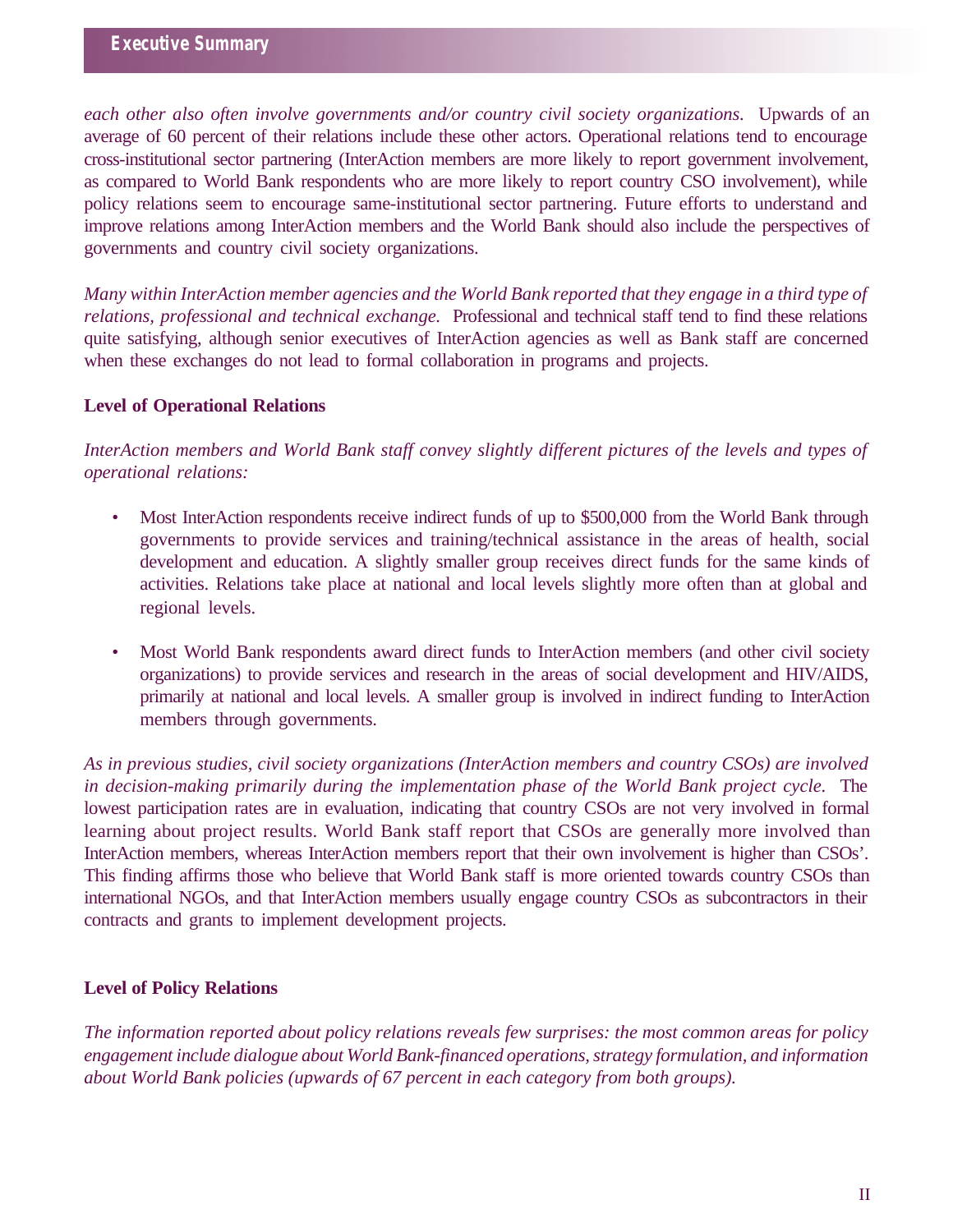## **Quality of Operational and Policy Relations**

In general, World Bank survey respondents are relatively more satisfied with their operational and policy relations with InterAction members than are InterAction members with the World Bank. Those who associate conflict with policy relations may be surprised to learn that, on average, InterAction members are more satisfied with their policy relations than they are with operational collaboration. The constraints they encounter in operational relations may well be hidden from many of their counterparts within the Bank.

For the purposes of the executive summary, the findings about the quality of relations are summarized in a series of first-person messages from one group to another. Readers should keep in mind that the messages reflect the statistical trends and qualitative follow-up information, even as some liberties have been taken to articulate them from a more human perspective.

**InterAction messages to the World Bank:** Many of us are sizeable and experienced agencies, well positioned to collaborate with the Bank in carrying out programs and projects that reach poor communities and other marginalized groups. Many of us also are global actors with expertise and rights to advocate for Bank policies to promote poverty reduction, social development, and sustainable development.

*Efficient and effective operational collaboration is hindered by procedural and related institutional constraints within the Bank's financial, legal, and administrative systems and culture.* These problems can be compounded when governments execute World Bank projects. We are less likely to expect to continue collaborating in operational relations than in policy relations. Although most of us will continue our efforts to collaborate with the Bank and governments to deliver services, some are interested now only in small grants and/or training consultancies. Due to overly bureaucratic practices that are costly and frustrating for civil society organizations, the World Bank and country governments may be in danger of losing some of their most capable potential partners in service delivery.

*Those of us who have been engaged in policy dialogue with the World Bank over the last few years acknowledge the responsive policy changes that the Bank has made.* However, the Bank must continue to improve its policy consultation and formulation practices. In particular, we would like to see direct and productive engagement on issues of economic policy. Some of us have found our experiences even in the Bank's newer efforts to consult civil society still problematic. Most of us expect to continue policy engagement with the Bank, but it is because of the Bank's power and institutional position, rather than because we are satisfied with the relations.

*The key issue for us, however, is the slow and* ad hoc *pace of institutional change within the Bank to implement new policies and collaborate with civil society organizations.* We worry that the changes to appear more engaged with civil society are only rhetorical and that InterAction members, like other civil society groups, are being used to create a public face of cooperation even as "business as usual" continues within the primary policy-making and operational functions of the Bank.

*Our concerns can be addressed by more decisive and systematic institutional development within the Bank to engage with civil society. We have different ideas about the kinds of strategies that the Bank might use to advance the processes of positive institutional change* to be more effective in relating to civil society. Many of us believe in the power of positive examples. We cite experiences with the Bank that have been productive and satisfying and would like to encourage more such behavior. A smaller but quite vocal group is highly critical of Bank policies and behavior; we see the way to institutional change as resulting from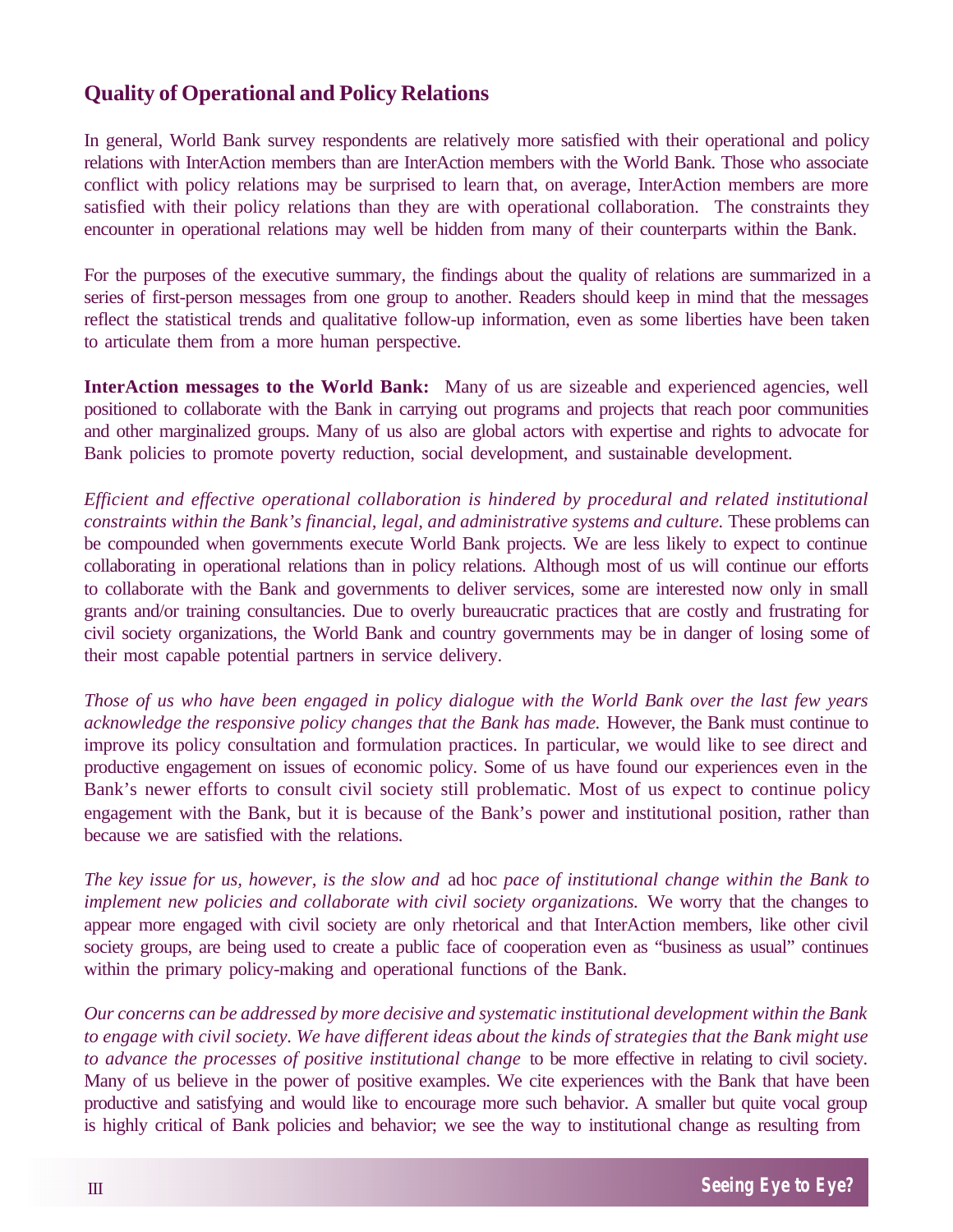critique, conflict, and pressure. A third group would like to see a greater use of internal authority within the Bank to prescribe desired changes in policies and practices.

**World Bank staff messages to InterAction members:** Most of us who participated in the study are primarily civil society staff based at the country level, although other managerial and technical staff based at headquarters also responded. Thus most of the Bank staff that participated in the study have had largely positive experiences working with civil society.

*We are relatively satisfied with our relations with InterAction members and other civil society organizations.* In some cases, we do not relate to InterAction members because they are not active in countries where we have offices. In general, we are oriented towards engagement with national civil society organizations, especially at the country level.

*We are most satisfied with InterAction members in operational collaboration when they are intermediaries with national governments and civil society organizations to strengthen institutional capacity and exit when appropriate.* They often have the administrative systems needed to collaborate with the Bank and governments. We benefit from their experience and knowledge about working with grassroots communities.

*We are neutral about whether we have sufficient internal funds to engage in operational relations with InterAction members.* Since we primarily relate to governments, there would be a lot more funds available if InterAction members and governments could collaborate more extensively. Some of us would like to have more internal funds available for direct relations with civil society organizations.

*We are most satisfied with InterAction member organizations in policy dialogues and formulation when they (a) facilitate engagement of their national civil society partners, (b) maintain a constructive attitude and (c) base their arguments on sound analysis and data.* Some of us do not see much value in greater dialogue on economic policy and loan strategies with civil society groups.

Specific examples of improved policies and value-added by InterAction members:

- IFC Disclosure Policies and World Bank Transitional Support Strategies; South Asia Region External Relations, in Nepal; improved consultations practices in Croatia and Bangladesh.
- Contributed global knowledge and experience, new factual input, better understanding of country context, synergies and complementarities; links to grassroots communities.
- Coordinated civil engagement in the Structural Adjustment Participatory Review Initiative (SAPRI), HIV/AIDS in Zimbabwe, facilitated other NGOs in Ethiopia, often leading World Bank capacity-building programs.

*We have very different opinions about both whether – and how – the Bank should strengthen its institutional commitment and capacity to relate to civil society.* Some of us think that civil society criticisms of the Bank are due to misinformation, since the Bank already does so much to reduce poverty and engage with civil society and communities. In general, civil society organizations do not appreciate the extent to which Bank policy and practice is influenced by its multilateral governance structure and primary mission to relate to governments. At the same time, we operate in an institutional environment in which there is a lot of autonomy, especially for Country Directors and Task Managers. Many decisions have been decentralized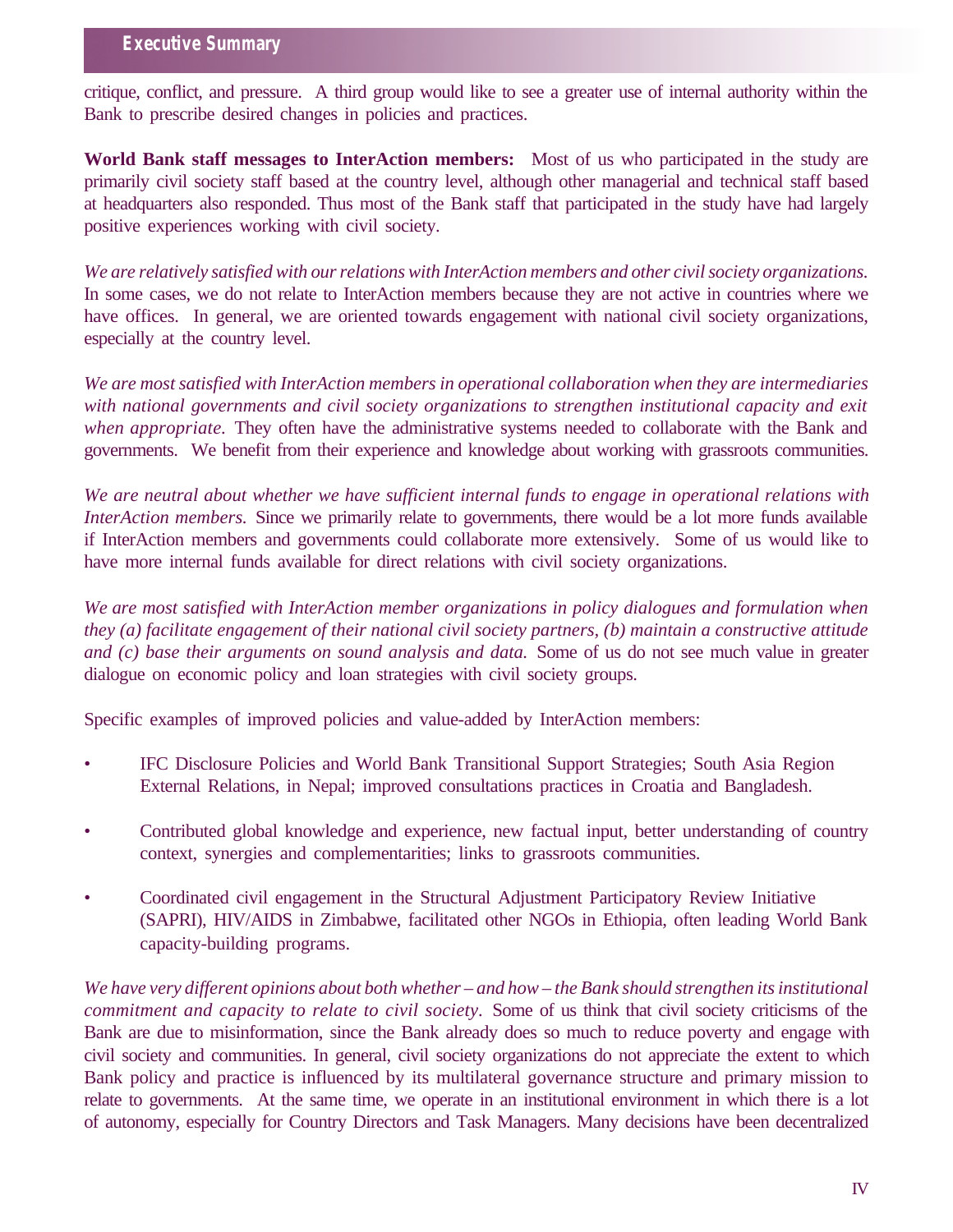to the country level through official or *de facto* processes, leading to different types of practices and varying levels of quality. Thus some of us feel there should be greater consolidation and coordination of civil society engagement approaches based on "best practices."

## **Recommendations to Strengthen the Relations**

*1. Streamline and simplify World Bank institutional procedures and practices for entering into and managing operational relations with civil society organizations. Specifically, take measures to reduce procurement regulations to fit CSO project realities, update contract formats, increase allowable rates for administrative costs, encourage flexible project management to achieve results, etc*. At the policy level, clarify World Bank objectives and provide guidance for operational collaboration with civil society. Include country CSOs and representation from both headquarters and country offices in efforts to streamline and simplify these administrative constraints.

*2. Continue to improve World Bank policy consultation practices so that they are perceived to be legitimate processes even when civil society organizations do not agree with the policy outcomes. Specifically, give participants adequate time to prepare input; increase transparency of consultation practices and their link to decision-making; and follow-up with participants to inform them of how their input has been used. Engage in more open dialogues on economic policies.* The Bank can consult InterAction members and other CSOs about how to design and implement effective consultations.

*3. Demonstrate a more decisive and systematic level of institutional development within the World Bank to engage with civil society. Specifically, revise and strengthen official World Bank policy and practical guidelines for relating with civil society. Revise World Bank Human Resource policies to foster effective engagement with civil society through incentives and performance evaluations.* Recruit and promote individuals with partnership skills.

*4. InterAction members can increase their opportunities to engage with the World Bank by expanding their involvement in national forums where policy issues and development programs are debated and discussed.* Although their strengths lie in their orientation to development work at the community level, many InterAction members appear to be missing opportunities to interact with World Bank staff, government officials and country CSOs active in national policy forums.

*5. Leverage the professional and technical exchanges as opportunities to increase cross-institutional understanding.* One idea is to increase the use of staff secondments across institutions. Another is to encourage those involved to contribute to internal organizational learning through means such as memoranda, reports, brown-bag lunch sessions, workshops, etc.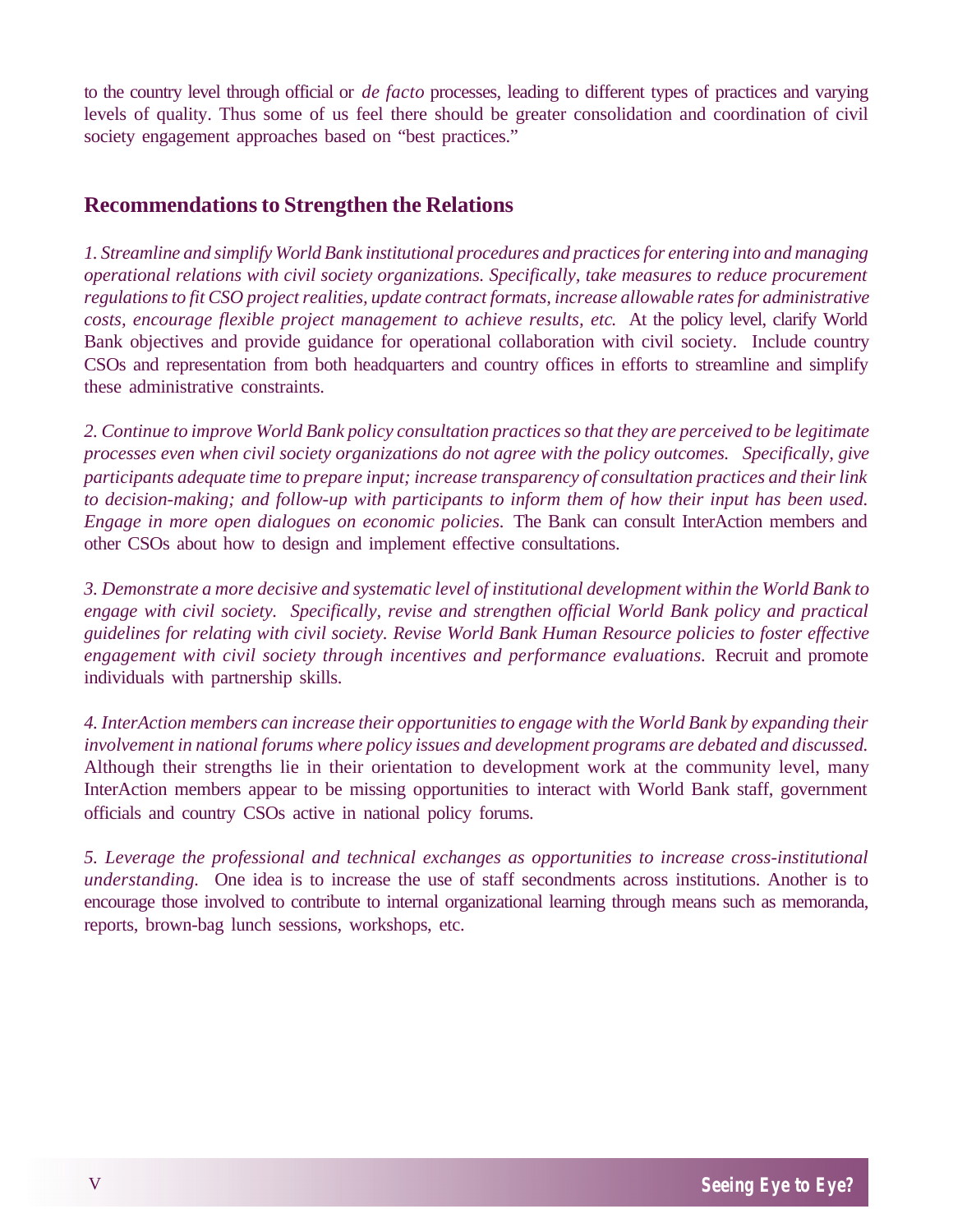## **Seeing Eye to Eye?**

#### **InterAction Member Agencies and World Bank Staff Assess their Operational Collaboration and Policy Engagement for Poverty Reduction and Sustainable Development**

#### **1. Introduction**

In late November 2001, in the aftermath of the September 11<sup>th</sup> attacks on the World Trade Center and the Pentagon, senior executives of InterAction member agencies and the World Bank met to discuss the repercussions of the attacks and identify ways that the World Bank and non-governmental organizations (NGOs) could enhance their levels of cooperation. James Wolfensohn, President of the World Bank, reported a "*renewed commitment within the Bank to focusing on issues of poverty.*" He invited InterAction members to give concrete advice and proposals for "*constructive…goaloriented dialogue…and [timely] cooperation on issues of common concern*."<sup>1</sup> Following the meeting, a number of actions to strengthen relations between InterAction members and the World Bank were initiated jointly by staff members from each institution, e.g. Civil Society Team members of the World Bank's External Relations Unit and InterAction's Committee on Development Policy and Practice.

This report is one outcome of the joint effort envisioned. It is the outcome of a study to assess the levels and quality of existing relations between InterAction members and the World Bank worldwide. It updates and considerably expands the framework of a previous study by InterAction completed in 1997.<sup>2</sup> InterAction and the Bank sought to understand how InterAction members and World Bank staff experienced their relations with each other, especially in the years since the Bank had increased its efforts to engage civil society through the Poverty Reduction Strategy Papers (PRSPs), the Comprehensive Development Framework (CDF), and other programs. A recent study with French NGOs on their operational relations (2000 – 2001) had proved useful to the Bank. InterAction and the

Bank contracted an external researcher to assist them in carrying out the study, which was conducted between April and October 2002.

#### **2. Objectives and Methodology**

The managers designated by InterAction and the World Bank to oversee the study determined the objectives and methodology. Broadly, the three objectives were:

- 1. Determine the current level and quality of operational and policy relations between InterAction membership and the World Bank at global, regional, and national levels;
- 2. Analyze the constraints that may be limiting the potential for greater development effectiveness; and
- 3. Explore opportunities for greater synergy and linkages among these actors.

#### **2.1 Definitions**

The following definitions were used in this study. They were developed from the understanding of the study managers from InterAction and the World Bank as well as organizational science and development literature (Abugre 1999; Edwards and Hulme 1996; Ashman 2001; InterAction 2001).

*Relations* include all kinds of interchange between InterAction members and the World Bank, ranging from simply seeking information to entering into large-scale contracts to engaging in dialogue on policy issues.

*Operational relations* include those relationships through which various kinds of development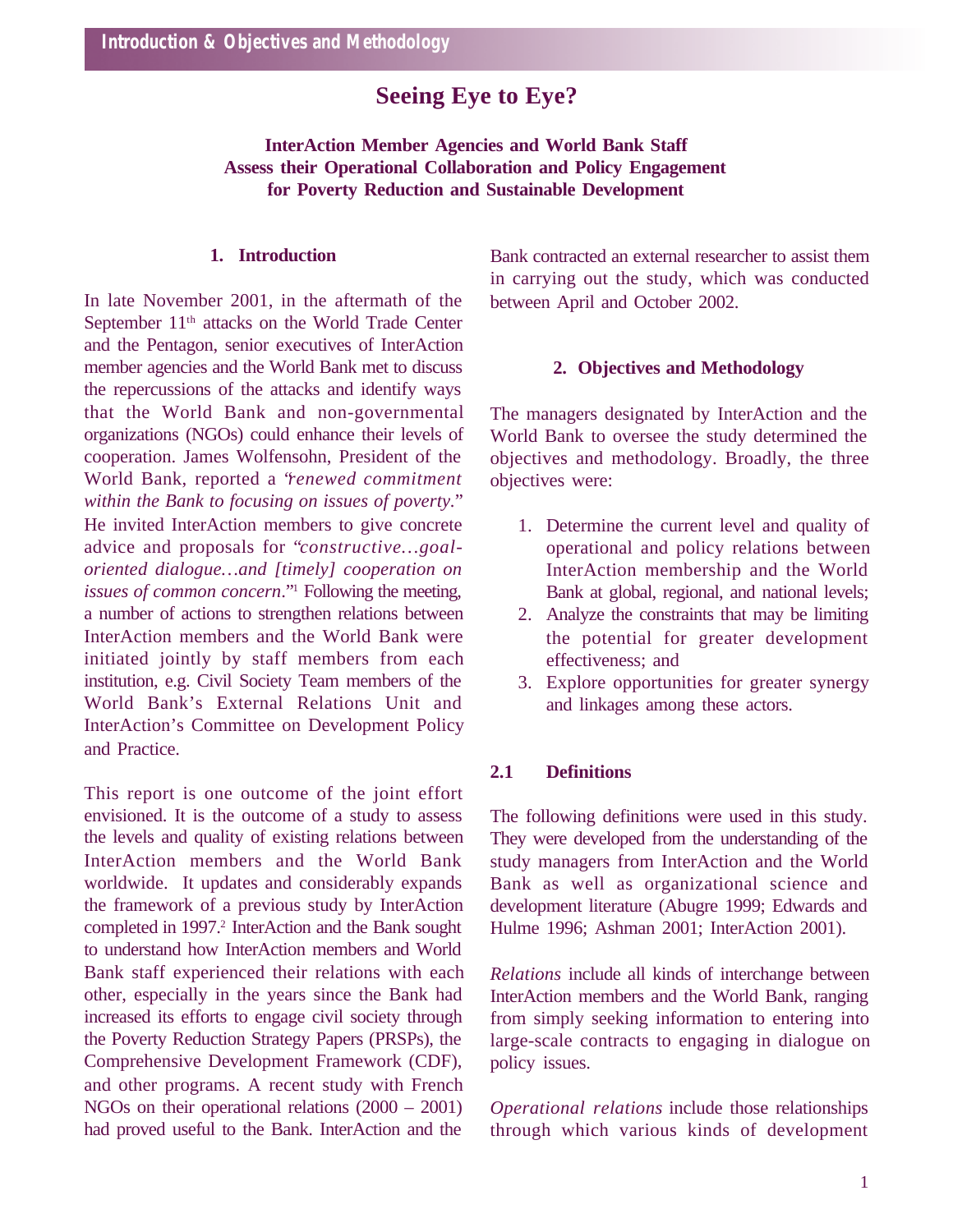programs and projects are implemented, usually formalized in contracts or grants. Programs and projects may range from research to training and technical assistance to building schools or roads.

*Direct relations* include agreements between InterAction members and the Bank, whereas *indirect relations* include programs and projects funded by the World Bank and executed by government agencies, typically at the country level.

*Policy relations* include all kinds of policy dialogue and formulation activities involving InterAction members and the World Bank. The study fcused primarily on relations in areas where the Bank has sought to involve civil society organizations in policy dialogue and formulation, such as the Poverty Reduction Strategy Papers (PRSPs).

*Development effectiveness* is a very broad concept, open to multiple interpretations. For the purposes of this study, the definition was adapted from literature on organizational effectiveness (Herman and Renz 1999) to the subject of inter-organizational relations. InterAction and the World Bank were interested in the quality of the relations, not simply as ends in themselves, but as vehicles for addressing shared goals of sustainable development. Therefore, relations were determined to be "development effective" to the extent to which (a) each party agreed that the relations had achieved the development objectives for which they were formed and (b) each party was satisfied with key aspects of the process of the relationships. These key aspects are further defined in the section below that discusses the quality of the relations.

#### **2.2 Data-gathering and analysis procedures**

The research methodology combined quantitative and qualitative tools. The primary instrument was a survey questionnaire sent to InterAction members and World Bank staff to obtain quantitative data about the levels (e.g. numbers, types) and qualities of their relations. The benefit of sending a survey to large numbers of respondents is that it can produce

statistically meaningful information about targeted issues. Additional qualitative methods, including focus group discussions and post-survey interviews, were used to enhance understanding about the major themes that emerged from the quantitative analysis of the survey.

The survey questionnaires included questions and statements pertaining to the level and quality of operational and policy relations.<sup>3</sup> Respondents were asked to mark categories or rating scales that best described their experiences of the relations. In addition to rating the quality of given aspects of their relations, respondents were asked to explain their ratings or provide additional comments.

The surveys were sent to 128 staff in the World Bank who were selected by the study manager from the World Bank, and to all 160 InterAction Members.<sup>4</sup> The surveys were accompanied by cover letters requesting participation by senior management of each institution, including the vice president of external relations in the World Bank and the CEO of InterAction. Respondents were assured that their responses would be kept confidential.

The surveys were distributed and received by internal staff on the research team in each of the institutions. They coded the data using spreadsheets prepared by an external quantitative methodologist. The external researcher using the descriptive statistics, regression analysis and coding of the qualitative themes produced the survey findings.

While the surveys were being completed, focus group discussions with InterAction members and World Bank staff were held just prior to InterAction's Annual Forum in June 2002.<sup>5</sup> The Forum was used as an opportunity to further discuss the emerging themes. A third focus group to solicit the views of national civil society organizations (CSOs) about their involvement in relations with InterAction and the World Bank was held with a group of leaders of African CSOs and networks from Tanzania, Ghana, Benin, and Nigeria attending the Forum.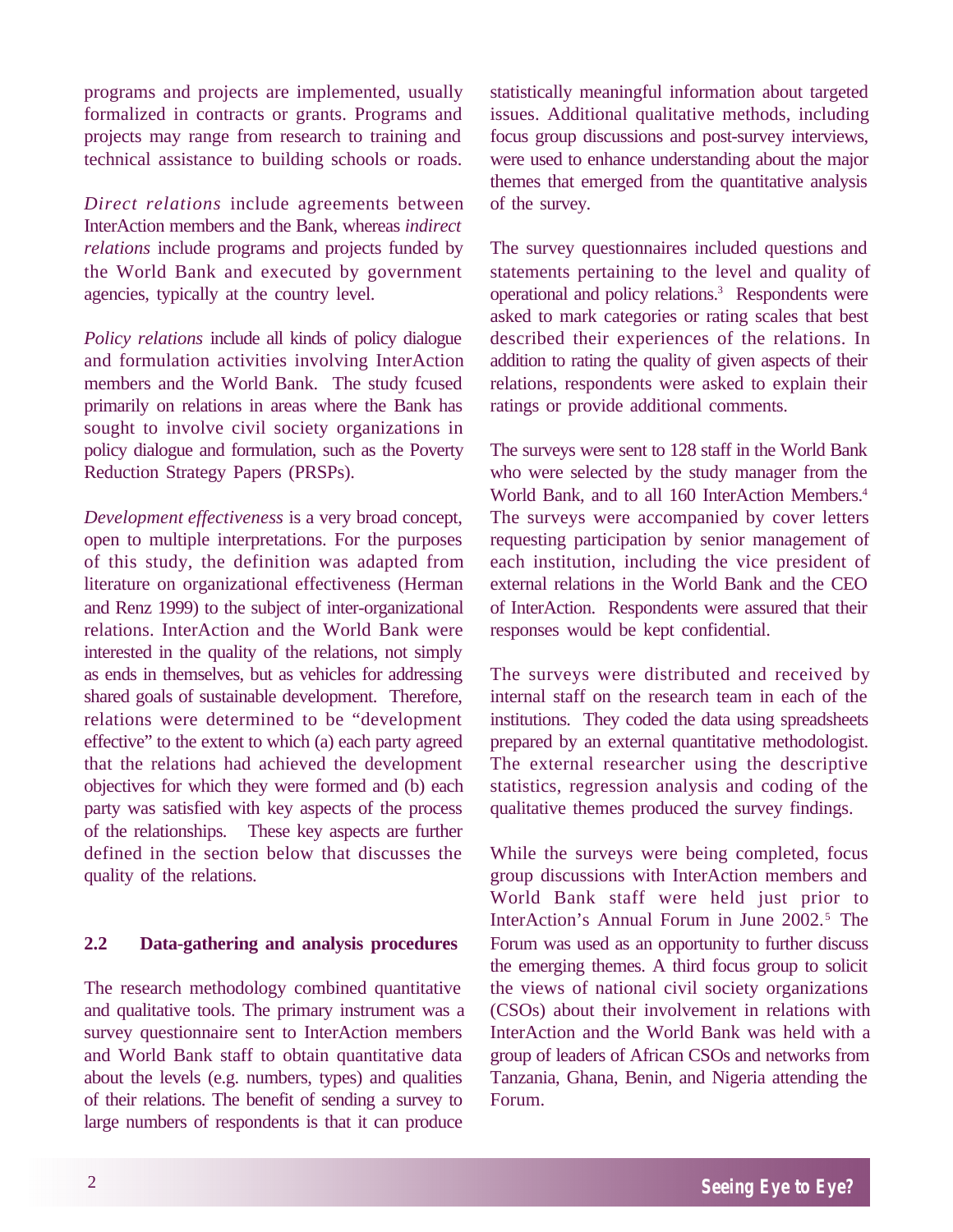## **Objectives and Methodology**

Based on the major trends and issues resulting from the survey and focus group analysis, semi-structured interviews with selected InterAction members and World Bank staff in Washington and selected countries were held during August and September 2002.<sup>6</sup> The interview transcripts were analyzed and coded to provide additional insight to the survey findings. Finally, the external researcher drafted several interim data reports and discussed them with InterAction and the World Bank. The managers of the study provided their input and solicited comments from others within their institutional advisory groups. Their institutional feedback was incorporated into subsequent analysis and drafts of the report.

#### **2.3 Interpretation of the rate of responses**

The response rates within InterAction and the Bank were good for a lengthy survey like this: 28 percent of InterAction members (45) and 55 percent of World Bank staff (70) returned completed surveys. Part of the motivation to complete the surveys may have been the expectation that the relations will continue or even grow in the future, as an average 87 percent of InterAction and 97 percent of World Bank respondents agreed that they expected the relations to continue. When contacted, the main reasons why prospective respondents said they did not return the surveys were either extremely busy schedules or a lack of relations with the other group.

Some InterAction members said they do not seek out relationships with the World Bank, due to their small size or to their missions that would not fit well with the Bank. A few InterAction members who did not respond to the survey, but who were known to be actively engaged with the Bank on policy issues were selected for follow-up interviews. The large majority of InterAction member agencies who are known by InterAction to interact with the Bank did complete the survey, so while their responses do not represent InterAction membership as a whole, they likely do represent those who have had experience with the World Bank and expect to continue some form of relationship.

Within the World Bank, the survey may have engendered a disproportionate response from staff members who are positive about civil society engagement, as about 50 percent of the respondents were civil society specialists. Few criticisms of InterAction members were forthcoming from the Bank respondents. Future studies should use a larger survey sample and other qualitative methodologies in order to learn more about the views of those within the Bank who remain critical of engagement with civil society.

The respondents within the Bank reflect predominantly national and local perspectives, since a large number were based at country level (72 percent). Conversely, the respondents from InterAction members probably reflect a more global perspective, since almost 100 percent were based at US headquarters or in Washington, D.C., although some of the larger InterAction members consulted with country level staff to complete the survey.

As with most studies, a number of challenges were encountered during implementation. The scope of the study was quite broad, yet only limited time and resources were available. The hope was to gain a greater level of insight into the relations, even as the study was acknowledged to be preliminary. Two main limitations should be noted. First, some respondents did not understand their relations with each other in the categories, "operational and policy", used by the study managers and external researcher. Some of the data had to be re-categorized during analysis.<sup>7</sup> Qualitative methods confirmed the validity of the changes and a new category of relations was suggested to capture an important set of relations seen as neither operational nor policy: professional and technical exchange.

Second, surveys are generally not useful for obtaining definitive data about numbers and types of relations. No institutional databases existed that could be mined for this information. For the purposes of this study, the survey data provides a window into these relations that yields greater insight, even as it may not represent the actual numbers and dimensions of the entire set of relations between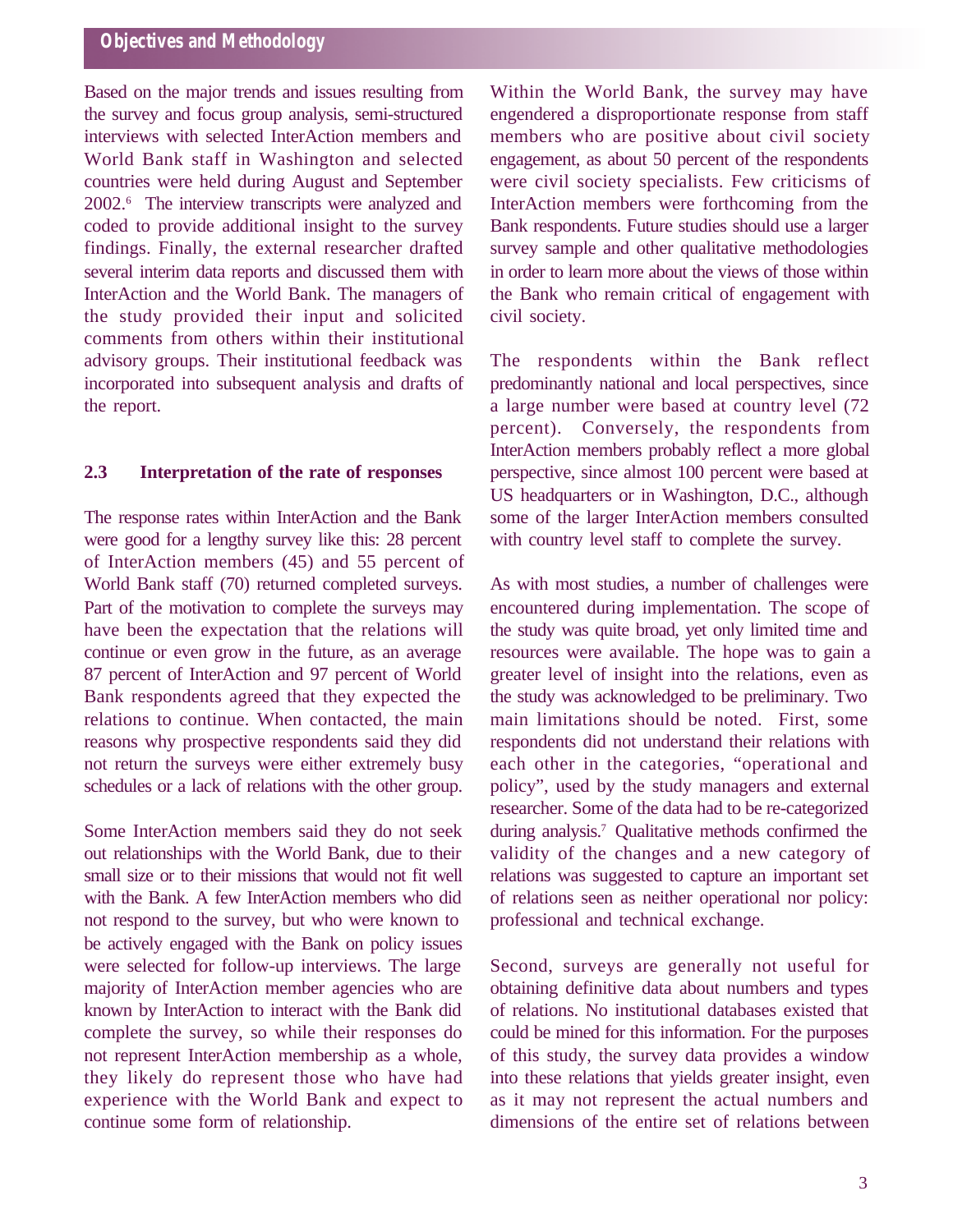InterAction members and the World Bank.

## **3. Findings: The Level and Quality of Operational and Policy Relations**

The findings of the study, including the major themes emerging from the survey, focus groups, and

interviews, are discussed in three parts: (A) an overview of the distribution of responses across the types of relations; (B) a discussion of the findings about the level of relations, both in operations and policy; and (C) a discussion of the findings about the quality of relations, again both in operations and policy.

#### **3.1 Overview**

**As institutions, InterAction members and the World Bank participate in both operational and policy relations, but as individuals, staff members tend to be involved in either operational or policy relations.**

*meetings..."*

Most of the respondents (60 percent of InterAction respondents and 84 percent of World Bank respondents) have experienced relations with the other group, as shown in Table 1, below. Slightly higher numbers of InterAction respondents have been involved in operational (40 percent) than policy relations (33 percent), while percentages of World Bank respondents are the same (59 percent). Much smaller groups within each institution reported involvement in both operational and policy relations.

In addition, a number of respondents from InterAction member agencies and the World Bank said they are involved in a third type of relation which can be considered "professional or technical exchange". These exchanges primarily involve

> networking to share information and coordinate among professional and technical staff of InterAction member agencies and the World Bank. Such relations are both formal (officially organized) and informal (spontaneous, based on personal relations). They take place in Washington and in countries in which the

organizations and the Bank work. Most respondents expressed satisfaction with these relations. The only concern was expressed by senior level managers of InterAction members who find that such exchanges can take up a lot of staff time without necessarily leading to higher levels of program collaboration.

Examples of formally organized exchanges include the Human Development Network (HDN), Integrated Management of Childhood Illnesses (IMCI), the Consultative Group on International Agricultural Research (CGIAR), the Consultative Group to Assist the Poorest (CGAP), and the villageimmersion programs that have been hosted by InterAction members for World Bank staff.

| <b>Relations in the Last 3 Years</b>  | <b>InterAction Member Relations</b><br>with World Bank<br>$(N=45$ Respondents) | <b>World Bank Relations with</b><br><b>InterAction Members</b><br>$(N = 70$ Respondents) |
|---------------------------------------|--------------------------------------------------------------------------------|------------------------------------------------------------------------------------------|
| Total relations                       | 60% (27)                                                                       | 84% (59)                                                                                 |
| Operational relations                 | 40% (18)                                                                       | 59% (41)                                                                                 |
| Policy relations                      | 33% (15)                                                                       | 59% (41)                                                                                 |
| Both operational and policy relations | 22% (10)                                                                       | 39% (27)                                                                                 |

#### **Table 1: InterAction — World Bank Relations**

*"We engage with the [World Bank] informally at a sectoral level, exchanging expertise. There is no corporate-wide strategy to do this. We have a network of about 125 expat staff and between 200 and 350 local staff. All advocacy work is done informally in a variety of conferences and regional*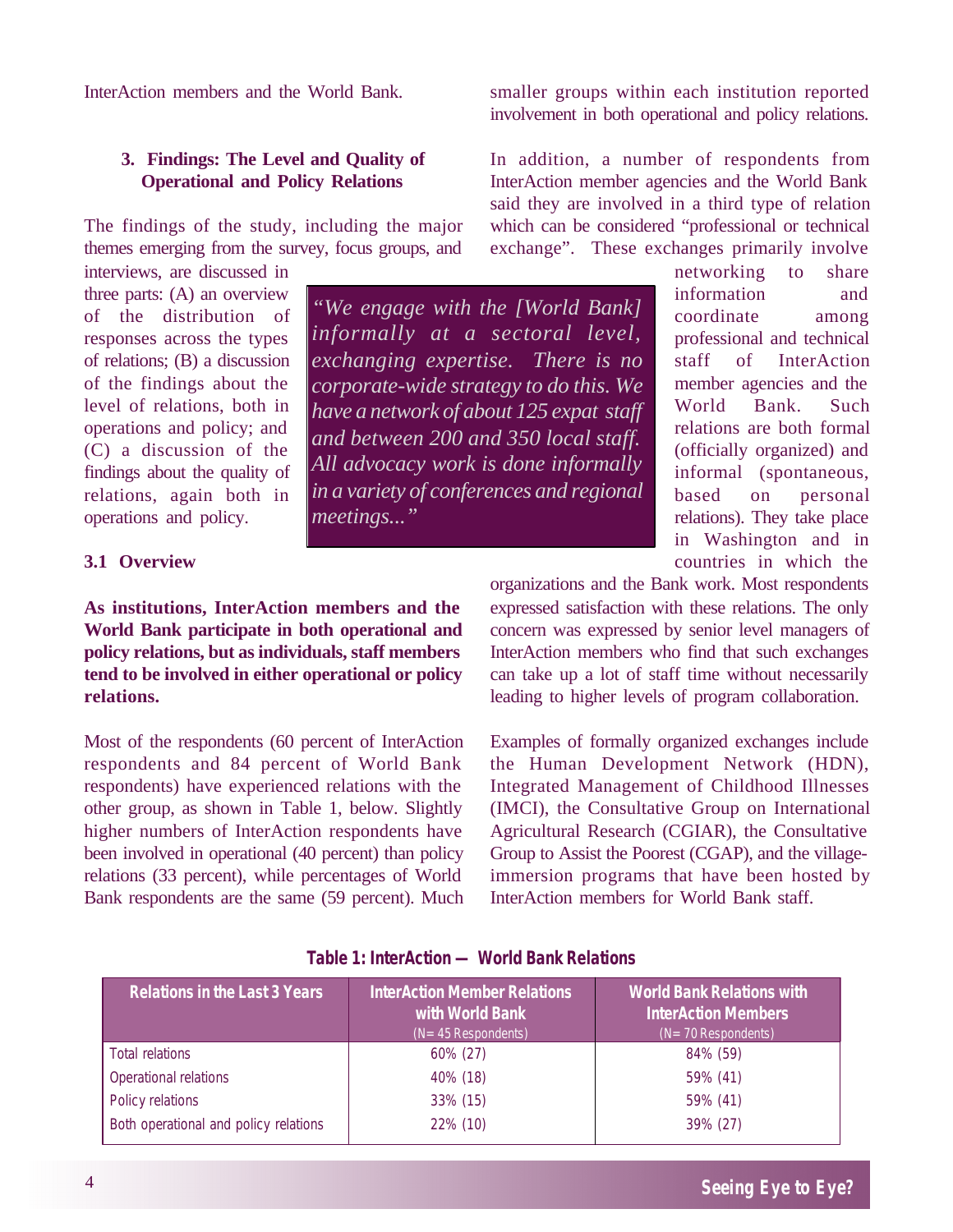"*We are not interested in project funding, but rather the opportunity to interact with [World Bank] staff, which improves technical learning of both [the World Bank] and our staff, and which increases our influence with the government.*" (InterAction member, country office)

*"In Washington… the World Bank's doors are not closed to proven professionals from [our organization]."* (InterAction member, Washington, D.C.)

*"We engage with the [World Bank] informally at a sectoral level, exchanging expertise. There is no corporate-wide strategy to do this. We have a network of about 125 expat (sic) staff and between 200 and 350 local staff. All advocacy work is done informally in a variety of conferences and regional meetings either through InterAction, [World Summit on Sustainable Development] (Rio plus 10), or conferences like the G7 or G8. Our staff participates as technical experts."* (InterAction member, Washington)

*"CGAP is really a donor consortium … we do standard-setting, information-sharing, and disseminating [of] best practices."* (World Bank, Washington)

#### **3.2 Levels of Operational and Policy Relations between InterAction members and the World Bank**

The findings about the level of operational and policy relations are discussed in three sub-sections: (1) an overview; (2) the level of operational relations; and (3) the level of policy relations.

#### **3.2.1 Overview**

A slightly higher percentage of InterAction respondents reported involvement in operational relations (40 percent) than in policy relations (33 percent), whereas an equal number of World Bank respondents (59 percent) reported involvement in each. This may reflect a pattern among InterAction member agencies to be more involved in operational programs than in policy influence.

Both InterAction members and World Bank staff report that high percentages of their operational and policy relations also involve country governments or country CSOs (average range is 60 percent – 65 percent). This suggests that these relations cannot be fully understood only from the perspective of InterAction members and World Bank staff. Future studies should systematically examine the perspectives of governments and country-based civil society organizations on their relations with InterAction members and the World Bank.

*Sub-categories of level of operational and policy relations*. Survey respondents were asked to describe their operational and policy relations according to a number of sub-categories. Tables  $2 - 4$  below show the categories and major trends for InterAction and the Bank.

- Operational relations were further categorized into sector, type of activity, geographic level, the other actors involved, the types of World Bank funding mechanisms and the amount of World Bank funds received by InterAction members.
- Policy relations were further categorized by type of engagement and the other actors involved.

Finally, respondents also were asked to describe their operational relations by indicating which phases of the project cycle involved InterAction members and country CSOs in decision making.

#### **3.2.2 Levels of Operational Relations**

*InterAction members and the World Bank describe their operational relations in similar categories, but in different proportions*, as illustrated in Table 2 below. Given the size and complexity of the entire set of operational relations globally between these two parties, the divergence is not too surprising. The numbers are an indication of the kinds of relations that exist, rather than a representation of them. It is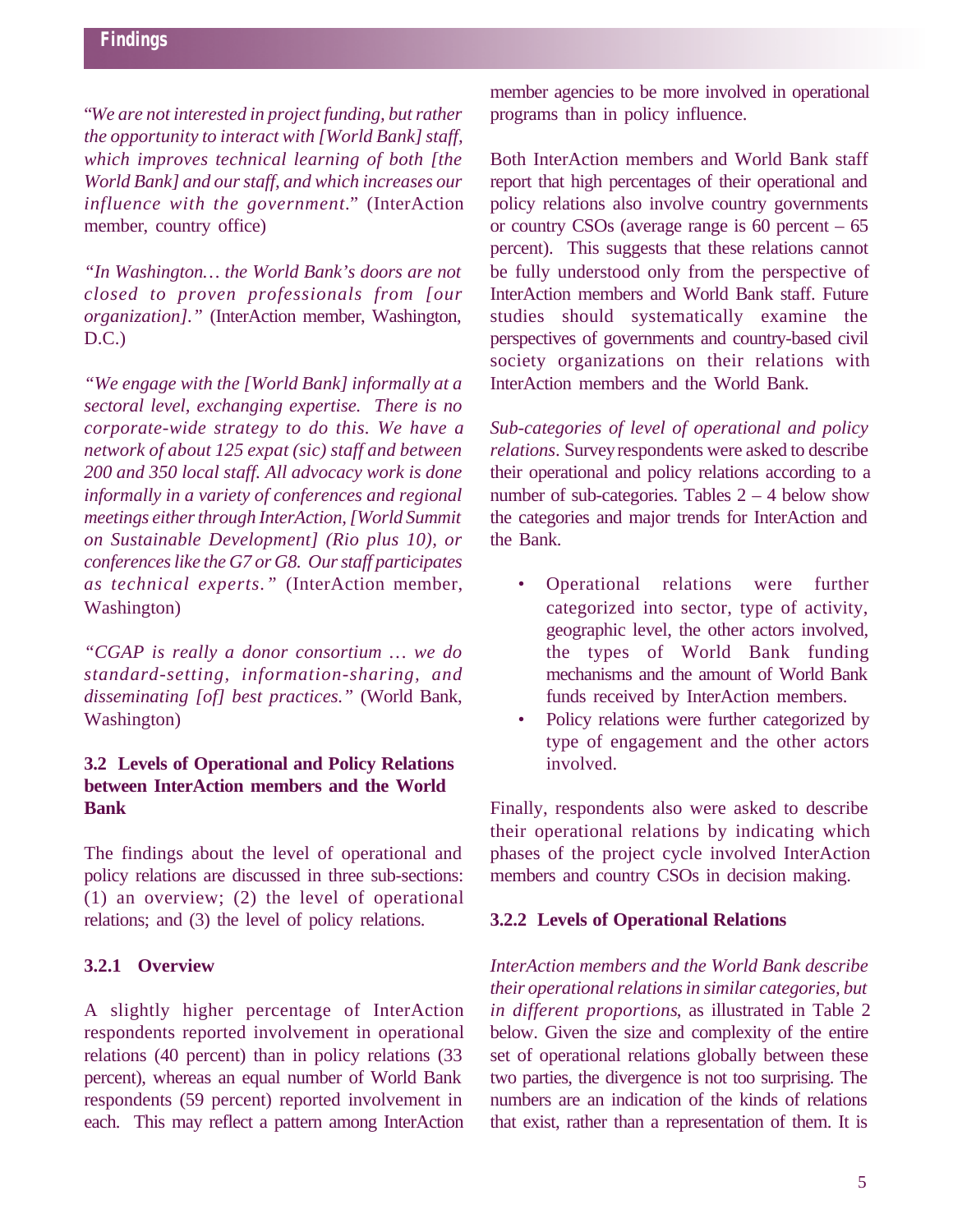important, however, to keep the overall patterns in mind when reviewing the two groups' perceptions of the quality of these relations in the major section below.

*InterAction members and the World Bank describe their operational relations in similar categories, but in different proportions*

InterAction and World Bank descriptions of their operational relations are like the proverbial blind people describing an elephant by the feel of different parts:

• Most InterAction respondents say they receive indirect funds of up to \$500,000 from the World Bank through governments to provide services and training/ technical assistance in the areas of health, social development, and education. A slightly smaller group receives direct funds for the same kinds of activities. Relations take place at national and local levels slightly more often than at global and regional levels.

• Most World Bank respondents say they award direct funds to InterAction members (and other civil society organizations) to provide services and research in the areas of social development and HIV/AIDS, primarily at national and local levels. A smaller group is involved in indirect funding to InterAction members through governments.

*Type and amount of World Bank funding to InterAction members.* Most of the InterAction member agency respondents report that they receive indirect funding from the World Bank (69 percent), usually in government programs or Social Funds. They may or may not have direct contact with World Bank staff in these types of operational relations. A smaller percentage of InterAction respondents (62 percent) is involved in operational relations where they receive direct funding from the Bank through a variety of grant windows and specialized funds such as the Information for Development Program (InfoDev), the Consultative Group to Assist the Poorest (CGAP), the Global Environment Facility (GEF), and the Post-Conflict Fund.

| <b>Category of Level</b>                                    | <b>InterAction</b><br>$(n=18)$                                        |                          | <b>World Bank</b><br>$(n=41)$                |                         |  |
|-------------------------------------------------------------|-----------------------------------------------------------------------|--------------------------|----------------------------------------------|-------------------------|--|
| Type of WB funding mechanism                                | Direct <sup>8</sup><br>Indirect <sup>9</sup>                          | 62%<br>69%               | <b>Direct</b><br>Indirect                    | 44%<br>34%              |  |
| Amount of WB funding received                               | $0 - $249^{10}$<br>$\mathcal{S}$<br>$$250 - $499$<br>$$500 - $1000 +$ | 5<br>3<br>5              | N/A                                          |                         |  |
| Sector<br>(top three responses)                             | Health<br>Soc. Dev't.<br>Education                                    | 39%<br>28%<br>28%        | Soc. Dev't.<br><b>HIV/AIDS</b><br>Education  | 61%<br>44%<br>28%       |  |
| Type of activities<br>(top three responses)                 | Training & TA<br><b>Services</b><br>Research                          | 31%<br>27%<br>24%        | <b>Services</b><br>Research<br>Training & TA | 35%<br>30%<br>20%       |  |
| Geographic levels                                           | Global<br>Regional<br>National<br>Local                               | 22%<br>22%<br>33%<br>23% | Global<br>Regional<br>National<br>Local      | 11%<br>8%<br>38%<br>42% |  |
| Other actors in InterAction-<br><b>World Bank relations</b> | Government<br>Country CSOs<br><b>Both</b>                             | 64%<br>59%<br>22%        | Government<br>Country CSOs<br><b>Both</b>    | 60%<br>65%<br>25%       |  |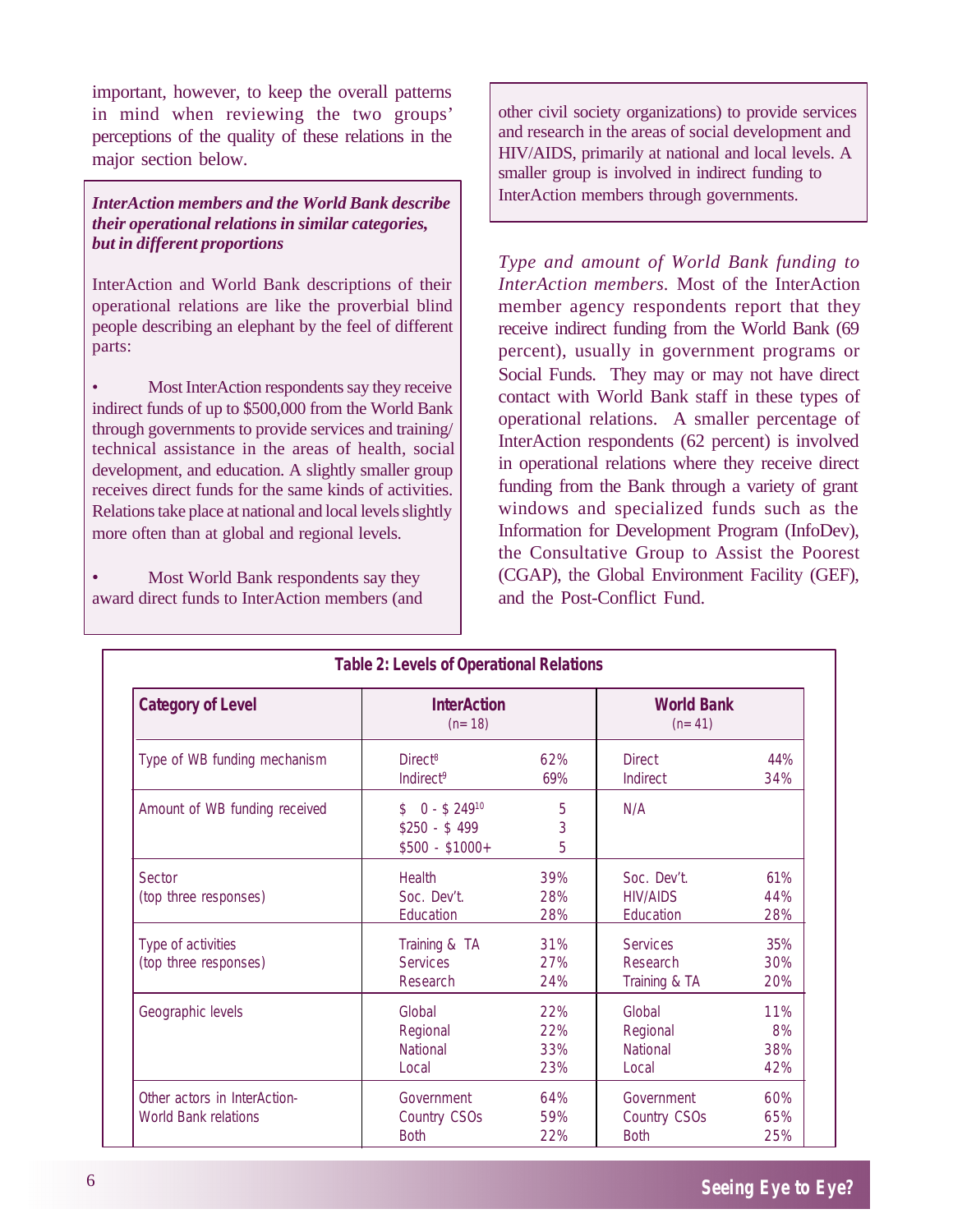In contrast, most of the World Bank staff report involvement with InterAction members through direct funding relations (44 percent) such as the grant windows and specialized funds. A smaller group relate to InterAction members through indirect funding relations (34 percent) where governments are the executing agencies.

InterAction members report receiving a wide range of dollar amounts from the World Bank through these funding mechanisms, from less than \$250,000 to over \$1 million. The majority receive less than \$500,000. (Bank staff members were not asked to cite the amount of funds they provided to InterAction members.)

*Sector and type of activity.* InterAction members and World Bank staff report involvement in similar sectors and types of activities, albeit in different proportions. The sectors with the highest levels are health, HIV/AIDS, social development, and education. The most common activities include services, training and technical assistance, and research.

*Geographic level and involvement of other actors.* Worldwide, InterAction respondents report that their operational relations take place mostly at the national level (33 percent) and in roughly equal proportions at global, regional, and local levels (22 – 23 percent). A majority of these relations also include government (64 percent) or country CSOs (59 percent), while a small percent involve both (22 percent).

In contrast, the World Bank respondents say that their relations with InterAction members take place at local and national levels (42 percent and 38 percent respectively), while only 11 percent take place at the global level and 8 percent take place regionally. It is likely that this pattern reflects the distribution of surveys within the Bank rather than the actual relations, but again it is useful to keep in mind when considering their responses below about

| Table 3: Involvement of Civil Society Organizations<br>in Decision-Making in the Project Cycle |               |          |                |                   |                   |
|------------------------------------------------------------------------------------------------|---------------|----------|----------------|-------------------|-------------------|
| <b>Responses</b>                                                                               | <b>Design</b> | Planning | Implementation | <b>Monitoring</b> | <b>Evaluation</b> |
| InterAction report<br>of own<br>involvement<br>$(n=9)$                                         | 56%           | 78%      | 89%            | 66%               | 33%               |
| InterAction report<br>of country<br>C <sub>SO</sub><br>involvement<br>$(n=9)$                  | 23%           | 23%      | 67%            | 56%               | 22%               |
| World Bank report<br>$\Omega$<br><b>InterAction</b><br>involvement<br>$(n=29)$                 | 55%           | 55%      | 79%            | 48%               | 31%               |
| World Bank report<br>of country CSO<br>involvement<br>$(n=29)$                                 | 69%           | 59%      | 79%            | 55%               | 34%               |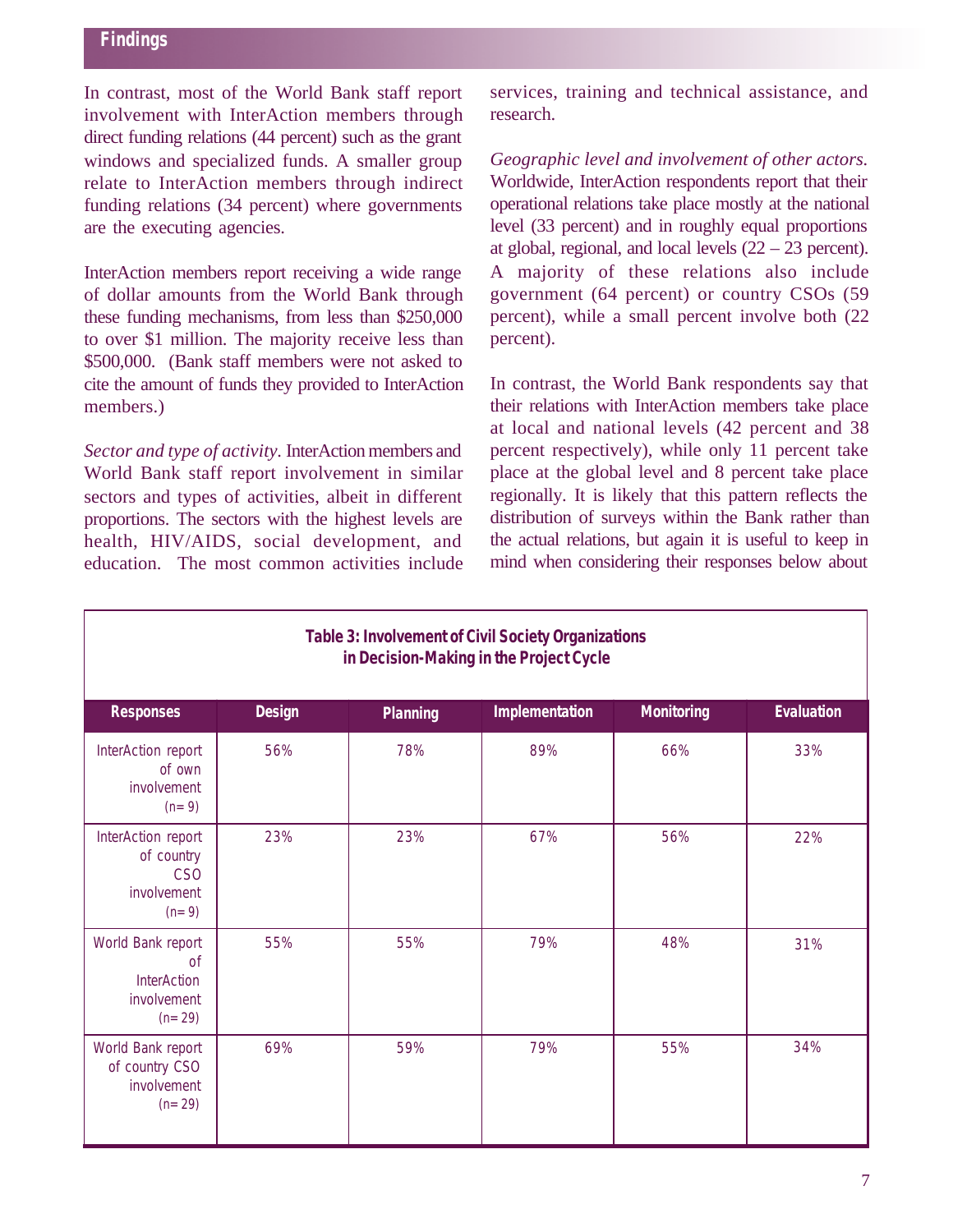the quality of operational relations.

Finally, it is striking that upwards of about 60 percent to 65 percent of these relations also involve country CSOs and governments. In their operational relations, InterAction members are more likely to report the

*Similar to a previous InterAction study (1997), the pattern of civil society involvement in decision making indicates that civil society organizations like InterAction members and country CSOs do not fully participate in all stages of the project cycle.*

involvement of government (64 percent), while World Bank respondents are more likely to report the involvement of country CSOs (65 percent). Relatively small percentages of both groups say that both government and country CSOs are involved in their relations with each other (22 percent - 25 percent).

*Civil society involvement in decision making in the project cycle.* Similar to a previous InterAction study (1997), the pattern of civil society involvement in decision making indicates that civil society organizations like InterAction members and country CSOs do not fully participate in all stages of the project cycle. As indicated in Table 3, InterAction members and World Bank staff alike report the highest level of involvement by InterAction members and country CSOs in the implementation stage, ranging from 67 to 79

percentage of country CSO involvement across the entire project cycle as compared to their own (e.g. 23 percent country CSOs involved in planning vs. 78 percent InterAction members; 67 percent country CSOs involved in implementation vs. 89 percent InterAction

members). This probably reflects the common practice of sub-contracting or sub-granting relationships with country CSOs, in which InterAction members arrange project agreements with governments and donors prior to seeking country civil society actors to carry out certain components.

The evaluation phase appears to garner the lowest levels of involvement by civil society, which suggests a worrisome exclusion of civil society organizations from project learning processes. While upwards of 56 percent of InterAction members report involvement in decision making during design, planning, and monitoring phases, only 33 percent report involvement in evaluation.

percent.

World Bank respondents are more likely to report the involvement of country CSOs as compared to InterAction members in every phase other than implementation, confirming the trend towards greater involvement with country CSOs reported on the Bank's website.

InterAction members report a much lower

| <b>Table 4: Level of Policy Relations</b>                                     |                                                             |                                                             |  |  |
|-------------------------------------------------------------------------------|-------------------------------------------------------------|-------------------------------------------------------------|--|--|
| <b>Category of level</b><br>(number of respondents<br>with policy relations)  | <b>InterAction</b><br>$(n=15)$                              | <b>World Bank</b><br>$(n=41)$                               |  |  |
| Type of policy relation<br>1. Dialoque about<br><b>WB-financed operations</b> | 1. 73%                                                      | 1. 90%                                                      |  |  |
| 2. Strategy formulation<br>(PRSP, CAS)                                        | 2.67%                                                       | 2. 83%                                                      |  |  |
| 3. Information about<br><b>WB</b> policies                                    | 3. 80%                                                      | 3. 80%                                                      |  |  |
| Other actors involved in<br><b>InterAction-World Bank</b><br>policy relations | Government<br>40%<br>Country CSOs 79%<br>19%<br><b>Both</b> | 68%<br>Government<br>Country CSOs 62%<br>30%<br><b>Both</b> |  |  |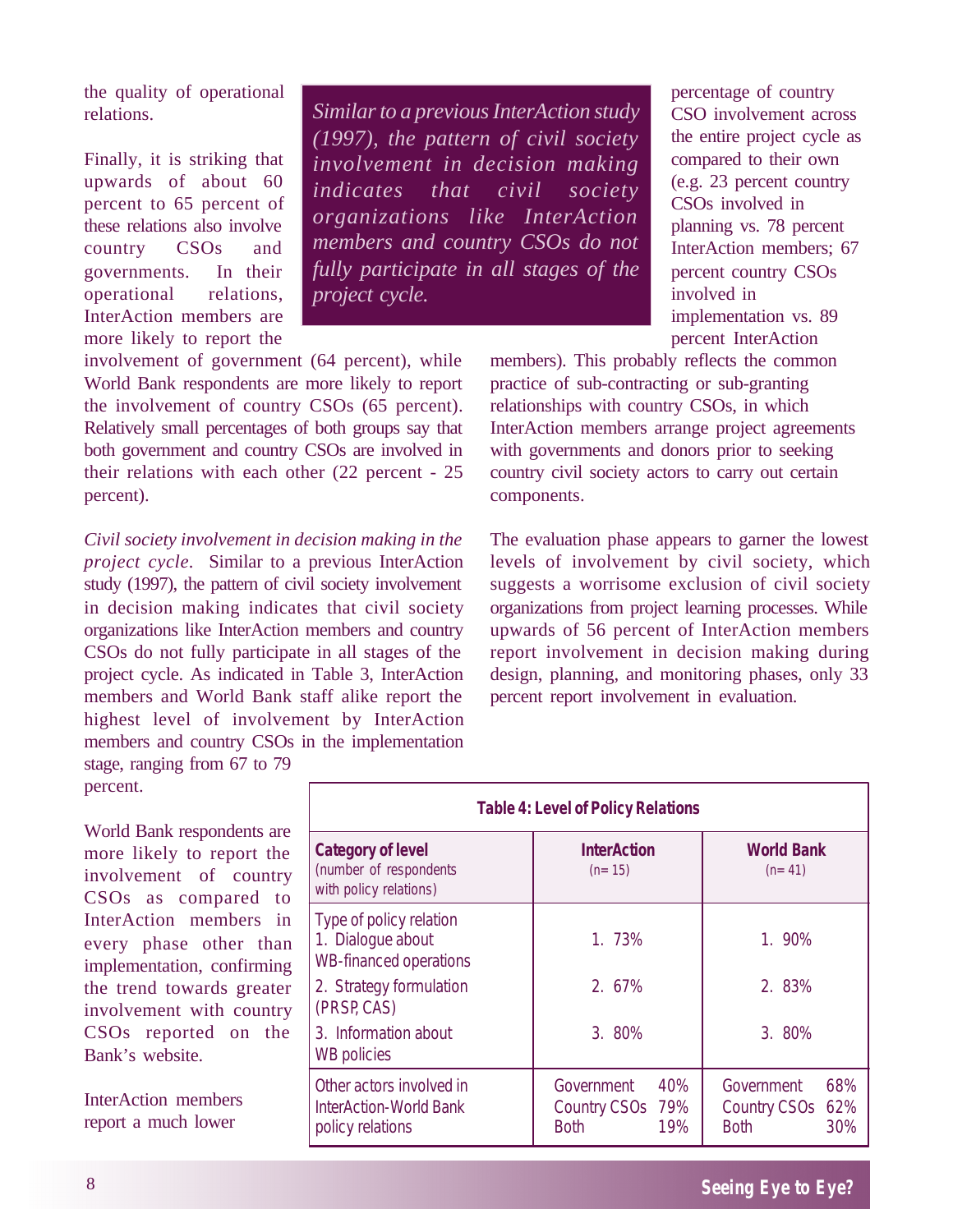#### **3.2.3 Levels of Policy Relations**

The trends in the level of policy relations described by the respondents from InterAction and the World Bank contain few surprises, as illustrated in Table 4. Three main policy topics garnered the highest percentage of responses, again in different proportions: World Bankfinanced operations, strategy formulation, and information about World Bank policies.

An interesting twist is apparent in the patterns of government and country CSOs' involvement in policy relations as compared to the patterns of involvement in operational relations. In their policy engagement, InterAction members relate almost twice as often to country CSOs than to governments. World Bank staff members relate more often with governments, although they also involve a high percentage of civil society organizations. It may be that InterAction members have more in common with country CSOs on issues related to poverty reduction and sustainable development than they do with government agencies.

#### **3.3 The Quality of Operational and Policy Relations among InterAction Members and the World Bank**

The findings about the quality of operational and policy relations are discussed in three sub-sections: (1) an overview; (2) the quality of operational relations; and (3) the quality

of policy relations.

#### **3.3.1. Overview**

InterAction and the World Bank sought to understand the quality of operational and policy relations in terms of their development effectiveness, as defined earlier in this report, e.g. the

parties to the relations are satisfied with the processes of the relations and with the development outcomes or results. Indicators of development

*On average, InterAction members are less satisfied with their operational and policy relations with the World Bank than are World Bank staff members regarding their relations with InterAction members.*

effectiveness were selected to target key aspects of these relations that are associated with development effectiveness. These key aspects were identified through the input of the study managers from InterAction and the World Bank and by drawing on relevant literature (Ashman 2001; McGee, Levene, and Hughes 2002; Fox and Brown 1998).

Operational relations are divided into three main phases. The first two are the processes of *start-up* and *implementation*, while the third consists of *development results*. A common critical issue in the start-up phase of operational relations is the *access to information* about the other party, such as information about World Bank priorities for InterAction members or about the organizational capacity of InterAction members for the World Bank. For InterAction members, a second critical issue is the extent to which *institutional procedures* facilitate or constrain the start-up process.

During the implementation process, two issues for both InterAction members and the World Bank include the *adequacy of financial resources* and the *management of the project* by the other party. From the World Bank's perspective, it is also important to know whether working with InterAction members *improves the implementation* process. Finally, important features of the development results of operational relations include the *development outcomes* and the influence of the relation on each party's *relations with country CSOs*.

> Policy relations are less structured and do not fall so neatly into sequential phases associated with project implementation. The primary focus of the survey is on the results of the parties' involvement in these relations. Two of the most important results included *improvements in*

*World Bank policies* and the *implementation of these new policies within the Bank.* A third result concerns the *influence of policy relations with each*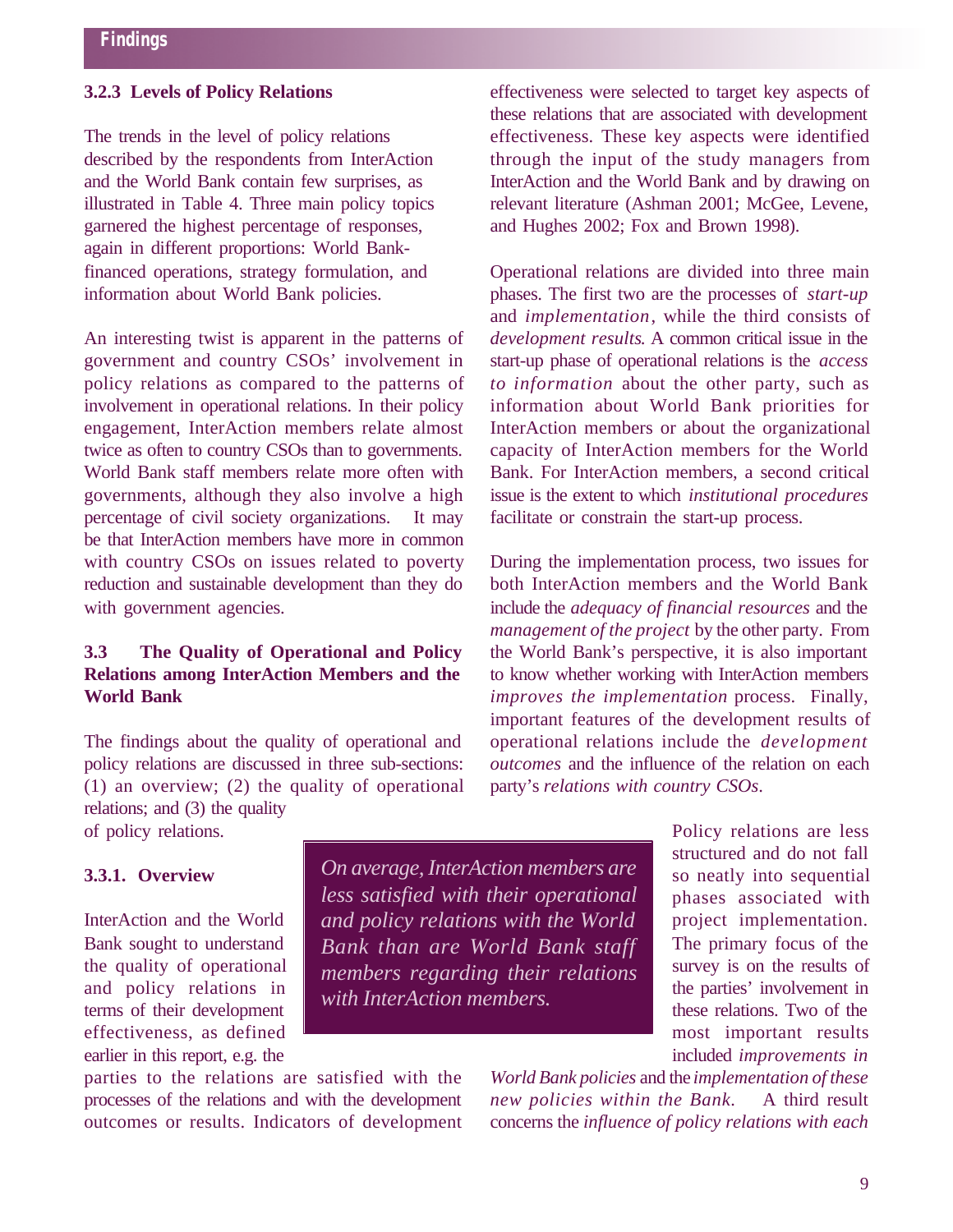*other on the parties' own relations with country CSOs*. The fourth indicator targeted an issue troubling many civil society organizations at the time of the study, e.g. *whether the benefits of involvement are worth the costs* to the organization.

#### *3.3.1.1 Overall satisfaction.*

Numerous respondents from InterAction and the Bank said that their experiences of their relations with each other vary in quality from very good to very poor, depending on the individuals, the countries, or other factors. The survey responses from InterAction, in particular, confirm a broad distribution of views, from satisfaction to dissatisfaction to neutrality. Nevertheless, some general trends do emerge in the statistical analysis.

On average, InterAction members are less satisfied with their operational and policy relations with the World Bank than are World Bank staff members regarding their relations with InterAction members. Less than 40 percent of InterAction members (about 38 percent) agree with positive statements about key aspects of operational and policy relations, while more than half (53 percent) of World Bank respondents agree. InterAction members are relatively more dissatisfied with their operational relations (only 33 percent agree) than with their policy relations  $(42)$  percent agree).<sup>11</sup>

#### **3.3.2 Quality of Operational Relations**

Again, the typical operational relations reported above (see page 16) should be kept in mind when reviewing the following findings, since they represent the specific kinds of relations to which the responses refer. InterAction members, in particular, may refer mostly to indirect relations with the World Bank that involve governments as executing agencies.

On average, InterAction members appear ambivalent or quite mixed about the quality of their operational relations with the World Bank, as about a third each agree, disagree, and are neutral about the various aspects. In contrast, World Bank respondents are generally satisfied with their relations, as more than

| <b>Table 5: Quality of Operational Relations</b><br>among InterAction Members and the World Bank |                                                                                   |                                 |  |  |
|--------------------------------------------------------------------------------------------------|-----------------------------------------------------------------------------------|---------------------------------|--|--|
| Quality of the relations<br>(Indicators of effectiveness)                                        | <b>InterAction</b>                                                                | <b>World Bank</b>               |  |  |
|                                                                                                  | Start - Up Phase                                                                  |                                 |  |  |
| Access to adequate information<br>No procedural constraints (IA)                                 | 23% agree <sup>12</sup> (23% disagree <sup>13</sup> )<br>28% agree (48% disagree) | 57% agree (15% disagree)<br>N/A |  |  |
|                                                                                                  | <b>Implementation Phase</b>                                                       |                                 |  |  |
| Collaboration has improved<br>implementation (WB)                                                | N/A                                                                               | 52% agree (0% disagree)         |  |  |
| Received adequate financial<br>resources                                                         | 33% agree (40% disagree)                                                          | 26% agree (18% disagree)        |  |  |
| Satisfaction with other's<br>management                                                          | 25% agree (25% disagree)                                                          | 59% agree (6% disagree)         |  |  |
| <b>Results Phase</b>                                                                             |                                                                                   |                                 |  |  |
| Satisfaction with development<br>outcomes                                                        | 47% agree (18% disagree)                                                          | 64% agree (3% disagree)         |  |  |
| Relationships with CSOs<br>strengthened                                                          | 40% agree (27% disagree)                                                          | 56% agree (5% disagree)         |  |  |
| Expect to continue relations                                                                     | 81% agree                                                                         | 97% agree                       |  |  |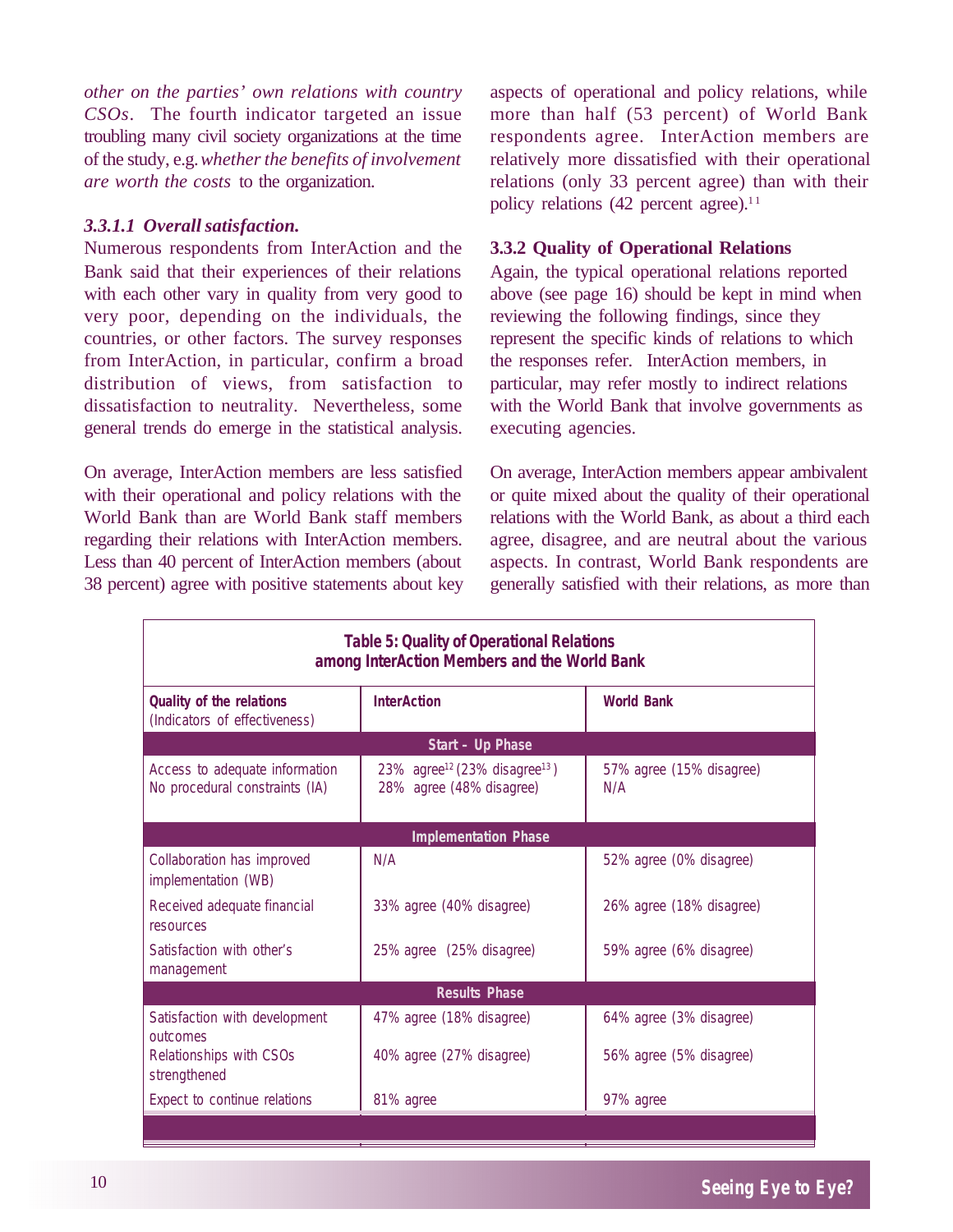#### **Findings**

half agree and less than 10 percent disagree. Although most respondents from each group say they expect to continue collaborating with each other, InterAction members express greater hesitation and concern than the World Bank staff. Table 5 summarizes the patterns of responses by InterAction members and World Bank staff to the indicators of development effectiveness.

#### *3.3.2.1 Constraints in start-up and implementation***.**

InterAction members' concerns are concentrated in the start-up and implementation phases. An average of only 27 percent is satisfied with the key indicators

of quality in these phases, and fully 48 percent disagree that there are no major procedural constraints in the start-up phase. As the following discussion shows in more depth, InterAction members incur costly managerial inefficiencies when establishing operational relations with the World Bank, particularly in indirect

relations where governments are the executing agencies.

In contrast, the only indicator about which Bank respondents are ambivalent or mixed is located in the Bank's internal institutional environment, rather than with the InterAction member. Only 26 percent agree and 37 percent are neutral about whether they have adequate funds for operational collaboration with InterAction members. As the following discussion illustrates, the reasons can be attributed to the Bank's primary orientation to government, rather than civil society, as operational partners.

The procedural and related institutional constraints experienced by InterAction members in the startup and implementation phases of operational relations with the World Bank can be summarized

*InterAction members' concerns are concentrated in the start-up and implementation phases...InterAction members incur costly managerial inefficiencies when establishing operational relations with the World Bank, particularly in indirect relations where governments are the executing agencies.*

in four issues:

- *1. Barriers to access* to information about the Bank, and to the Bank itself, especially at the country level;
- *2. Costly and time-consuming contracting procedures*;
- *3. Rigid bureaucratic management style*; and
- *4. Added complexity and risks* inherent in the World Bank's relations with governments.

As a result, InterAction members often find it inefficient, frustrating, and sometimes even risky to engage in operational relations with the Bank. Each

> of these four issues is discussed in detail below, based on comments from both InterAction members and World Bank staff. Relevant input from African CSOs is also included. These constraints are as problematic for InterAction members in large-scale projects (\$1 million or more) as in the smaller ones. Regression analysis showed no

association between financial size of project and the level of satisfaction with operational relations (see Appendix 2).

*Barriers to access, especially at the country level***.** Less than 25 percent of InterAction respondents said they had adequate access to information and more than 50 percent were neutral. One particular barrier to access for many InterAction members is the large scale of the Bank's website, printed materials, and personnel, which make it timeconsuming and challenging to access the information or appointment needed to pursue specific interests. A second barrier lies in the attitude of many Bank staff, especially at the country level, which InterAction members can experience as distancing. Fully a third of the survey comments explaining why InterAction members had no relationship with the Bank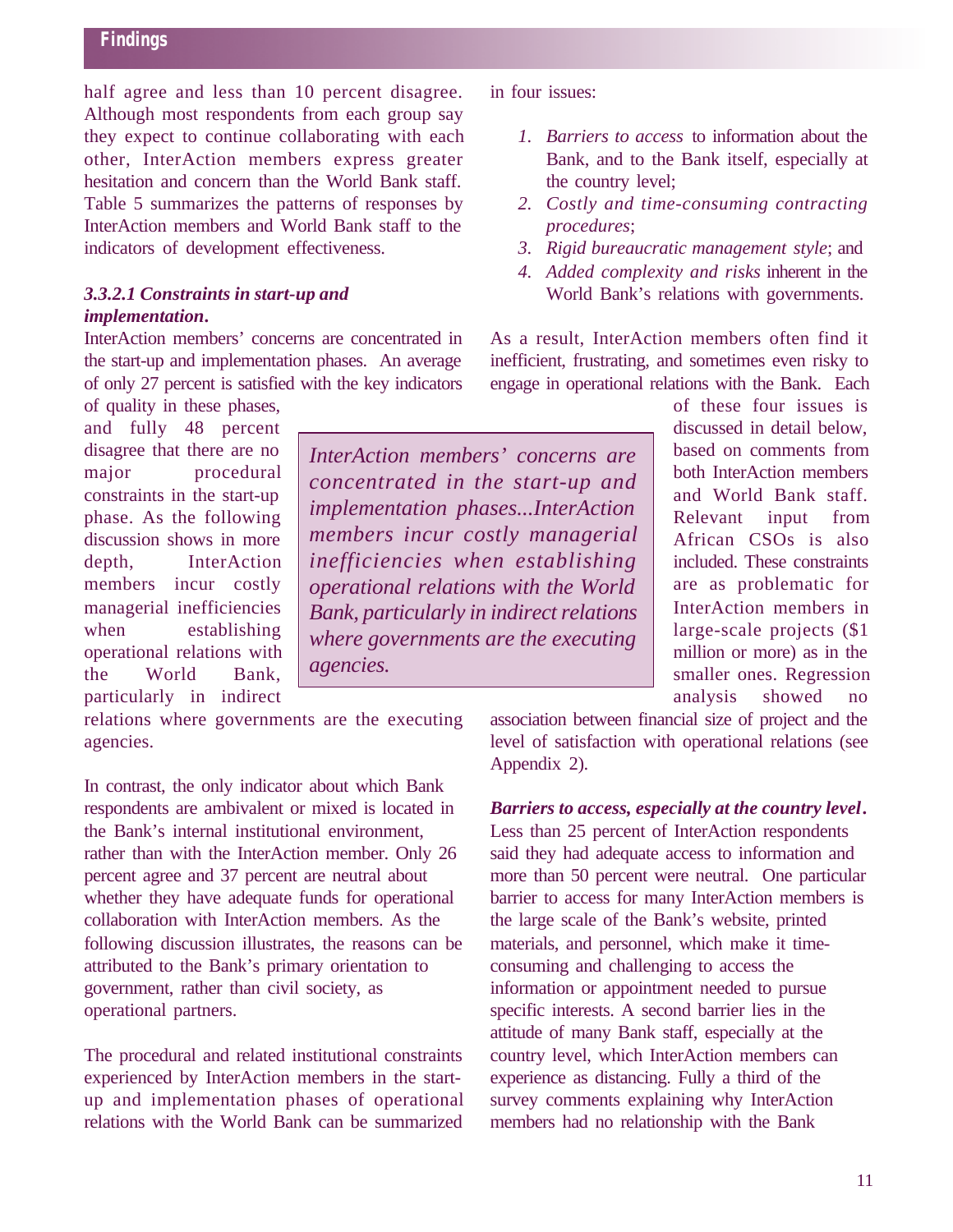explain the reason as "*discouragement from the Bank.*"

World Bank staff members said that their time for interacting with civil society organizations is limited, due to busy schedules. Many see government as their primary partner at the country level. They tend to select civil society partners based on information from sources such as printed brochures or proposals received from NGOs, the Bank's database, the CSOs' reputations, or knowledge Bank staff members have gained from interactions in conferences.

Several InterAction members note that their good relations with the Bank in Washington, D.C., did not translate into open doors at the country level: "[*Decision-making procedures] within the Bank… are not transparent to most PVOs and NGOs. [We had a difficult experience] with a dialogue on girls' education…. [We had good relations] at senior levels with other [international] NGOs and the Bank. Countries were identified; the INGOs developed papers …[and] went into Bank Offices [at country level]. [Since] everything is funded by [its] link to the CAS and loan program, [we were not able to collaborate]*."

Others note that the Bank's orientation to government excludes civil society: "*This organization has found it difficult to collaborate with the World Bank, as it perceives [it]… to be focused on working directly with host governments. The institution does not seem to fund or collaborate with international NGOs on a significant scale*. "

#### *Efforts of country director and senior managers in opening up to NGOs are key*

A counter-example of positive access to the World Bank was cited by several InterAction members based in an Asian country. They said that the attitudes of the international NGO community had changed from suspicion to greater satisfaction largely because of efforts by the Country Director and other senior

managers to engage in meaningful activities with respectful attitudes. Examples included being asked to carry out consultations with communities on poverty reduction strategies and regular lunchtime discussions at the Bank Country Director's home. A senior staff member in the Bank's Country Office affirmed that "partnership skills" were important qualities for the Bank to engage in effective relations with NGOs.

The individual said that important institutional changes had taken place within the Country Office and the government. At the time of the interviews, however, the NGOs were concerned that the imminent departure of the senior leadership would lead to the end of the World Bank's collaborative institutional behavior.

*Costly and time-consuming contracting procedures.* Fully 48 percent of InterAction member respondents disagree that there are no procedural constraints in the start-up phase, and only 33 percent agreed that there were adequate financial resources to carry out the activities. Contracting procedures designed for public sector organizations and for-profit firms are often not suited for InterAction members and other civil society organizations, especially in the context of the kinds of projects with communities in which they are engaged. Three main types of costs are incurred, including the need for hiring lawyers to navigate the process, the time delays encountered throughout the process, and the lack of sufficient funds to cover administrative overhead and advances for start-up costs. Following are specific examples of these costs:

- Lawyers must be hired to meet Bank requirements such as providing a guarantee, obtaining a Bank letter of credit, and negotiating payment schedules.
- Lawyers are necessary to protect organizational interests, since legal terms and conditions in contracts tend to place an undue share of the risks on InterAction members.
- It is time-consuming to negotiate the contracts and follow the procedures.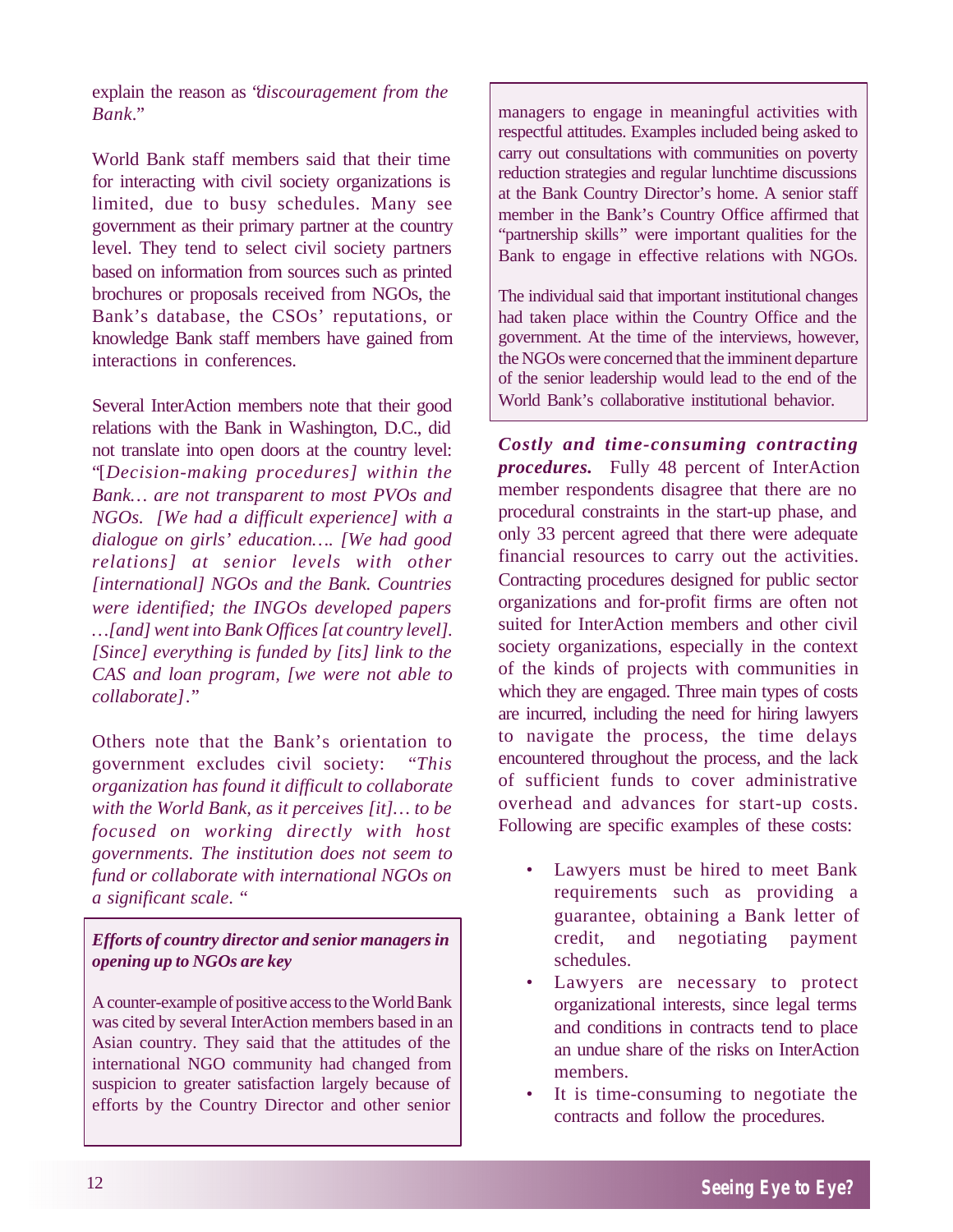- The contracts are overly detailed and outdated. They seek to manage by specifying the processes to be followed rather than by results-based approaches that focus on objectives and targets.
- Bank procurement procedures are burdensome when InterAction members sub-contract to country-based firms and CSOs, including the requirement to obtain three written bids for purchases over \$50, and the limitation to partner only with country CSOs who are registered with the government and possess income tax certificates.

Responses included the following:

*"[Their] procedures are impossible, even for [our organization], which is big and institutionalized. We have to use lawyers every time with the Bank. [The] financial deal the Bank offers is not viable – they do not provide the full cost of activities. [They] don't pay adequate overhead. [Ours is] only 16.98 percent, and they can't do that. [It seems like they] nickel and dime the whole thing."*

*"[Consider our] experience with [country project]: [we already had a program*

*in a sectoral area]. The Bank came to us and said [they'd] like to fund [us] to do more of the same. Then ensued 18 months – [involving] lawyers, staff – how to design a procurement agreement that we could live with… We had to advance funds. We were not paid full indirect costs. The language from the*

*government, which came originally from the Bank, was that we wouldn't get paid if houses [were] not built due to acts of God! We ended up with 5 separate contractual agreements. Each limits our liability to \$300K, which was the limit of what we could afford."*

*"The [formal agreements we make with other donors] are more consistent with general practice: they focus on goals, budgets, and timetables. The Bank contracts, by comparison, are very detailed about what we are going to deliver – they are process documents."*

*"Contracts are among the key obstacles that prevent civil society organizations from engaging more in operations with the Bank. The Bank requires a guarantee of 30 percent of the contract [that] must be put in escrow. This is virtually impossible for small NGOs, even though they can put up assets as part of the value of the contract. There is also a pre-financing requirement of 4 – 6 months (if the process goes smoothly) before disbursement… In some ways the rules can be read as being constructed so that the NGOs could not participate – it is harder to work with NGOs than a subservient contractor."*

*Rigid bureaucratic management style***.** Only 25 percent of InterAction members agree that the World Bank has managed its side of project implementation well. As compared to other donors with whom they collaborate, InterAction members described the

> Bank's management style as slow, rigid and overly concerned with financial and administrative details*.* This is not only frustrating and costly, but also hinders the ability of InterAction members to achieve the desired development results.

"*The ongoing constraints of rigid procurement policies are problematic in*

*implementation, as are some of the rigid restrictions in program design. For example, it was decided that the project would only work with ex-combatants, excluding any other members of communities of return. When attempting to successfully rehabilitate and reintegrate ex-combatants it would be beneficial*

*with other donors] are more consistent with general practice: they focus on goals, budgets, and timetables. The Bank contracts, by comparison, are very detailed about what we are going to deliver – they are process documents." (InterAction Member Agency)*

*"The [formal agreements we make*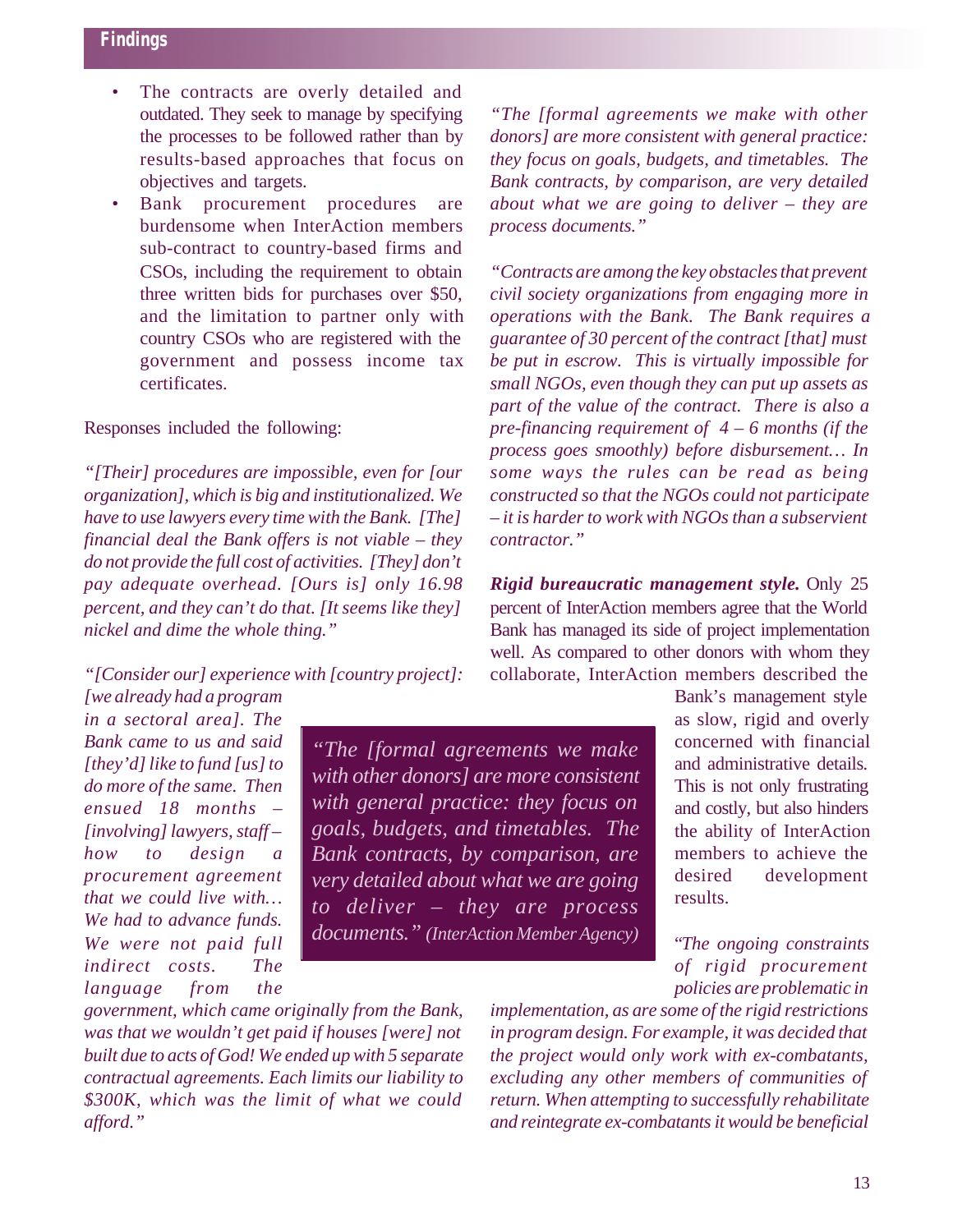*to also be working with other members of the community – one does not reintegrate into a vacuum. This also creates tension and resentment in the*

*community which adds to the challenges of training ex-combatants to deal effectively and nonviolently with conflict*."

"*The negotiated budget was adequate, but the restriction that it could only be a 12-month project is problematic. [It is] difficult to achieve the project outcomes in this time frame and the process did not*

*allow any resources for the design/start up phase*."

"*World Bank designed projects are very slow to be developed and nearly obsolete when finally implemented. Once [they are] being implemented it is nearly impossible or very cumbersome to improve on the design of the project implementation. Such inflexible design leads to great inefficiencies*."

*Added complexity and risks inherent in World Bank relations with governments***.** As noted above, InterAction members may experience these kinds of constraints primarily when engaged in indirect relations with the Bank through governmentexecuted programs and projects. Many of the constraints are located in World Bank procedures and regulations, even as governments are the immediate partners. InterAction members suggest that the involvement of governments can bring additional bureaucratic complexity and unfortunately, ethical risks associated with corruption.

When country government agencies execute contracts, delays can be increased in a number of areas, especially in receiving payments to cover services that have been rendered. Moreover, government counterparts may not understand World Bank requirements and may rely on InterAction members for instruction, which increases the

administrative burden.

"*In both of our last two (large) [World Bank]-*

"*World Bank designed projects are very slow to be developed and nearly obsolete when finally implemented. Once [they are] being implemented it is nearly impossible or very cumbersome to improve on the design of the project implementation. Such inflexible design leads to great inefficiencies*." *(InterAction Member Agency)*

*funded host country contracts we have had major problems getting paid. In case of smaller projects that are managed by local government units these problems are larger but the dollar amounts smaller*."

*"We ran into obstacles with a procurement element, roofing. We had*

*to follow Bank rules. In the end, we couldn't run it though our books… We managed, but we found corruption, [which was] exceedingly ugly. We couldn't get the Bank to help take up [the problem] with the government… even behind the scene."*

 "*In general … [we have had] positive outcomes [doing] skills training… [The] difficulty [has been] in the requirement that [the government] distribute training allowances… [they are] usually late...[and] families substitute [project] income for family use*."

*"Increasingly funds are at the national level…To get a host-country contract an NGO has to have contacts with the Ministries. They also need a Bank letter of credit…They need surety against any advance of funds or disbursement – a bond, for example. This kills cash flow from a finance perspective. Invoices must be remitted to government agencies. This process is very cumbersome…. It is all very burdensome for technical staff and takes time away from projects. There is a need for training local clients on contracting. But the WB, [like other multilaterals] doesn't do this training*."

Perhaps the frustrations of InterAction members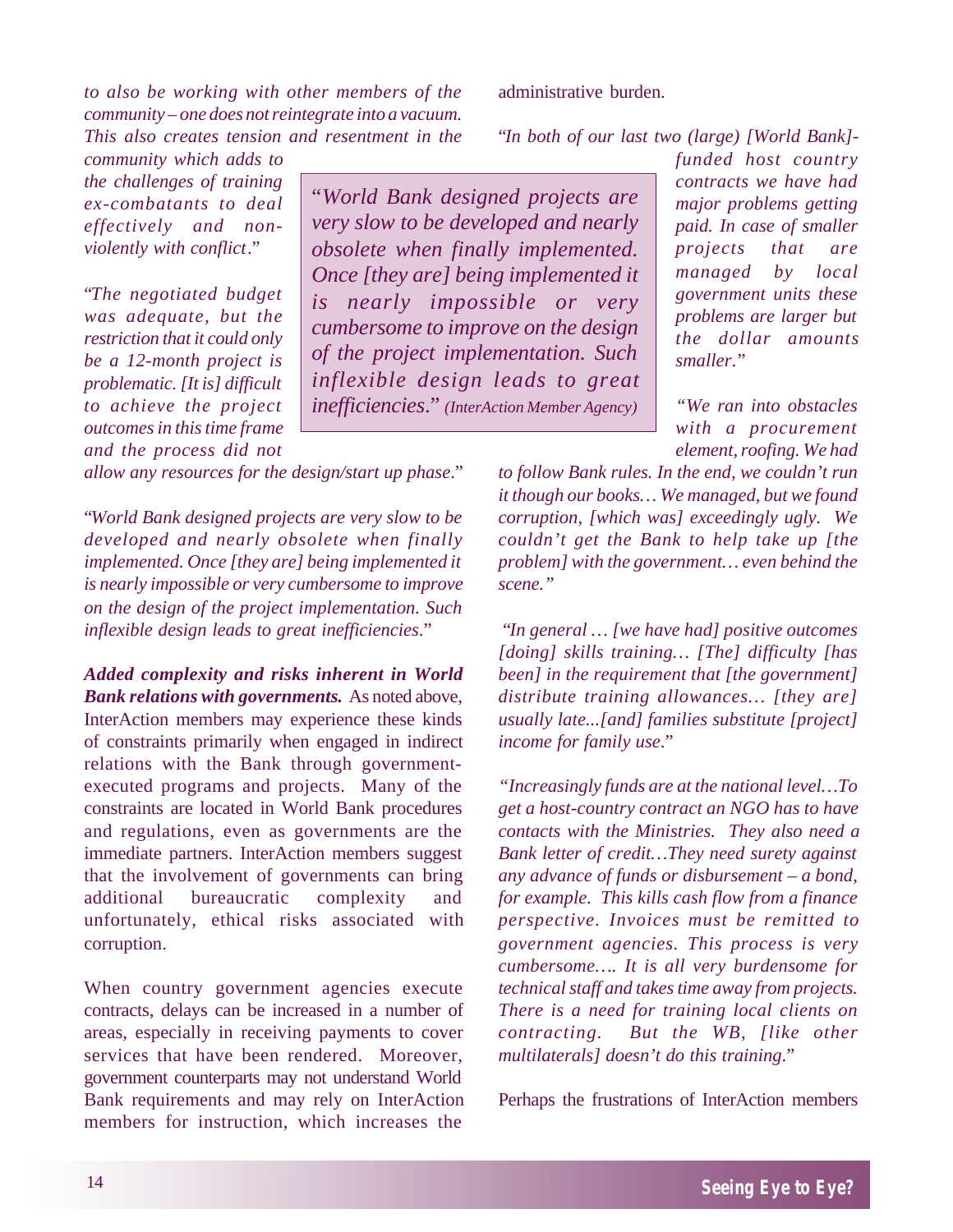## **Findings**

are best summed up by the following comment from the InterAction focus group: "*You have to be desperate for funds to want to work with the World Bank*!"

*InterAction members agree that procedures are important for NGO accountability.*

**InterAction members do not reject the need for procedures.** They share the commitment to ensure accountability for the public funds that they receive. Several constructive suggestions are offered to revise Bank practices: *"Clearly there is a need for regulation and contracting procedures. Accountability is very important to avoid charges of malfeasance. Graduated lending for different groups may be helpful, [as might] fixed price contracts with agreed upon performance indicators and deliverables." "Training needs to be offered to local NGOs in accounting and invoicing. Capacity building should occur." "The World Bank may need to explore other donor strategies to promote civil society engagement, provide small grants and develop mechanisms for community group and NGO involvement. In particular, they may wish to examine USAID's diverse mechanisms for contracting NGOs and supporting projects that engage civil society in development programs, service delivery, policy design and appraisal."*

#### *World Bank views of related issues in the start – up and implementation phases.*

Many World Bank staff may be surprised to learn of these constraints on their civil society partners. As several agreed in the focus group discussion,

> *Some Bank staff members are aware of the constraints to collaboration with civil society organizations in its*

*procedures and practices.*

*"[There are]… no problems in operational relationships. The large INGOs understand procurement and have the necessary systems."* It is common in such donorrecipient relations for these kinds of tensions to

be experienced by the implementing agencies, but not discussed directly with donor agencies that provide the funds.

However, some Bank staff members are aware of

the constraints to collaboration with civil society organizations in its procedures and practices. A recent report by the Operations Evaluation Department confirms problems with access and implementation. It reads, "*NGOs/CBOs have been underutilized in Bank work",* and *"working relationships among partners are often ineffective*." The report also recommends numerous measures by which the Bank could address them (Lessons and Practices No. 18, September 13, 2002).

Several World Bank staff members interviewed concur that the Bank's procedures are not suited to civil society partners. Some argue that the procedures should be linked to new comprehensive policy guidance within the Bank regarding involvement of civil society in what have been traditionally government roles and functions:

*"The World Bank website provides extensive information about contracting, with manuals of operations and a list of criteria about how to select NGOs, details about procurement policies. These rules are very enterprise or firm focused. I have many procurement concerns*…. *If we want to involve NGOs in the general procurement process we must change this process…*

*"I would like to implement projects with NGOs and particularly local NGOs. But I don't necessarily have good counterparts because of a demonstrable lack of organization and 'depth' of CSOs in outlying*

> *areas where there is extreme poverty. To procure services from NGOs directly… we must have at least 3 similar institutions in the area – often there is only 1. We must make a public announcement in national and local newspapers.*

*Any groups offering to bid on the contracts must be financially qualified: they must have audits going back 3-5 years. Less than 10 percent of contracts are direct contracts. Largely, NGO involvement in operations or services must come through the*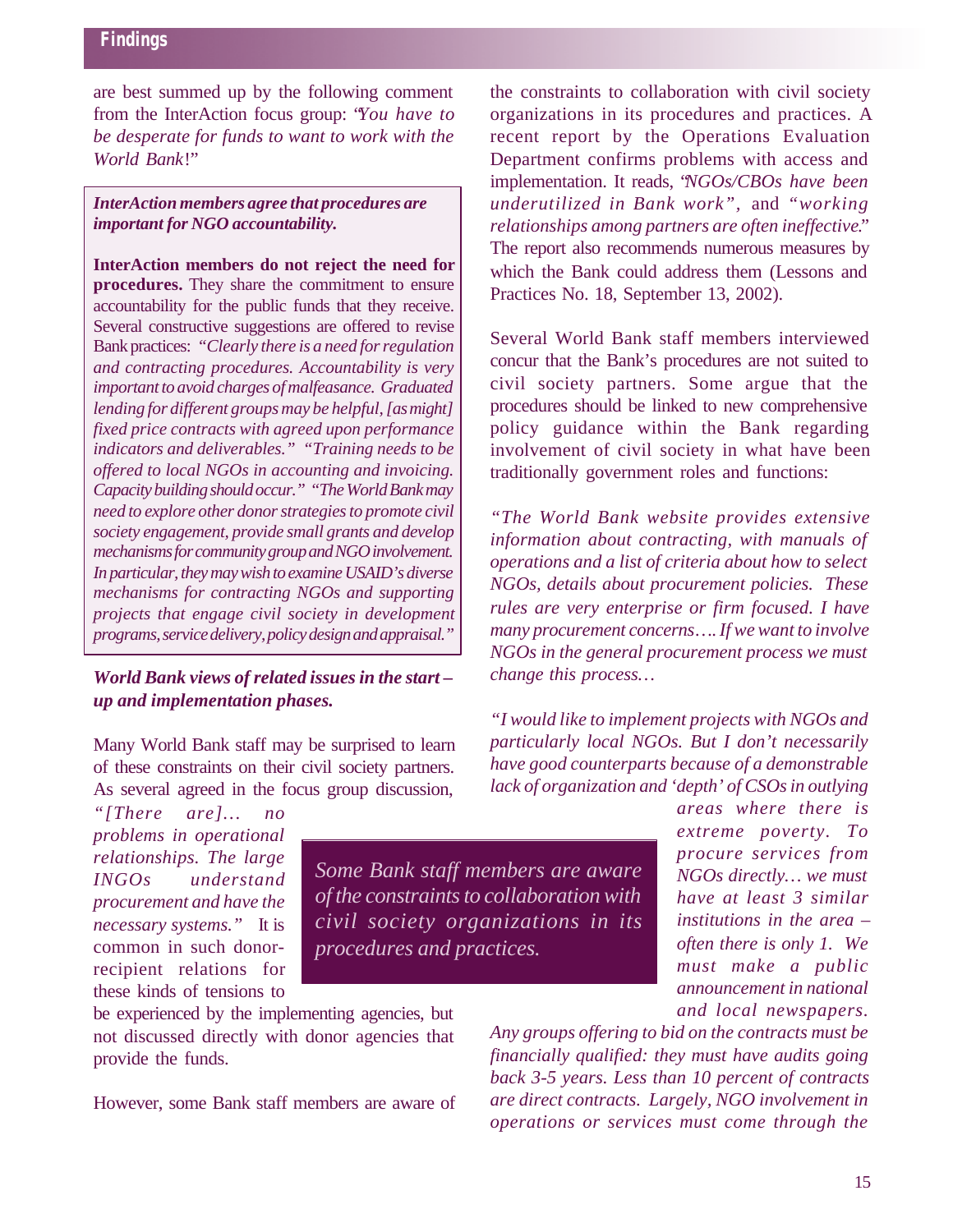#### *government at their behest."*

*"Collusion and corruption remain the most significant problem that besets contracting [in this country]. Shifting the culture of contracting is key. Tendering and bidding should be done through an awards committee for all loan funded programs."*

 *"I disagree that we should establish quotas and funding targets for direct funding of CSOs… It depends on the country and the CSOs. The context should determine the role. The government is willing to engage [here] … but the engagement is limited.*

*Large contracts are passed on to service delivery [INGOs]… from other agencies…*

*"What we need are guidelines and an analytical framework that helps us evaluate the strengths and weaknesses of CSOs as service delivery agencies. What is the comparative advantage of using CSOs… When and how should they be engaged? What if there is a crisis and we need to maintain service delivery? Where government capacity is low; in situations of crisis and civil unrest; or where vulnerable groups face deliberate exclusion and persecution, we should consider direct contracting. Direct contracting should not come at the expense of developing and strengthening the ability of government agencies to provide services. Governments should respond to the needs of their citizens and deliver services*

*in an accountable and transparent manner. Where it's appropriate efforts should be made to foster private-public partnerships that build capacity in state institutions. But we also need to support the public sector to develop long-term*

*InterAction members and World Bank staff alike are relatively more satisfied with the quality of their policy relations than with that of their operational relations.*

*social policies and strengthen the effectiveness and accountability of government… Clearly if governments are corrupt we may need to bypass*

#### *them and give grants*."

#### **3.3.3 Focus group perspectives from African civil society organizations**

Finally, the perspectives of African CSOs attending the InterAction Forum about their experiences in operational relations with

InterAction members and the World Bank must be considered. They high-*African CSOs attending the InterAction Forum...highlighted their dissatisfaction with behavior by both InterAction members and the Bank that [they] perceived as hierarchical and directive, e.g. "like a big sister."*

lighted their dissatisfaction with behavior by both InterAction members and the Bank that is perceived as hierarchical and directive, e.g. "*like a big sister*." CSOs are usually involved in sub-contracting or sub-granting roles with

InterAction members, which preclude them from influencing the goals, objectives, and terms of cooperation. Where CSOs engage directly with the Bank, they can find its style to be dominating.

"*InterAction members call us their partners, but they come to us and ask us to 'sign here' on their contracts*."

"*The World Bank did not give us enough time to consult among ourselves about whether we would participate in their program. When we decided not to, they put a lot of pressure on our members*."

*Intersectoral institutional differences are at the root of many constraints for civil society organizations in their operational collaboration with the World Bank.*

> In brief, the procedures and practices that the Bank has developed as a public sector institution that has related primarily to governments and private sector firms for operational programs and projects are not

suited to its more recent efforts to collaborate with civil society organizations. As *non-profit*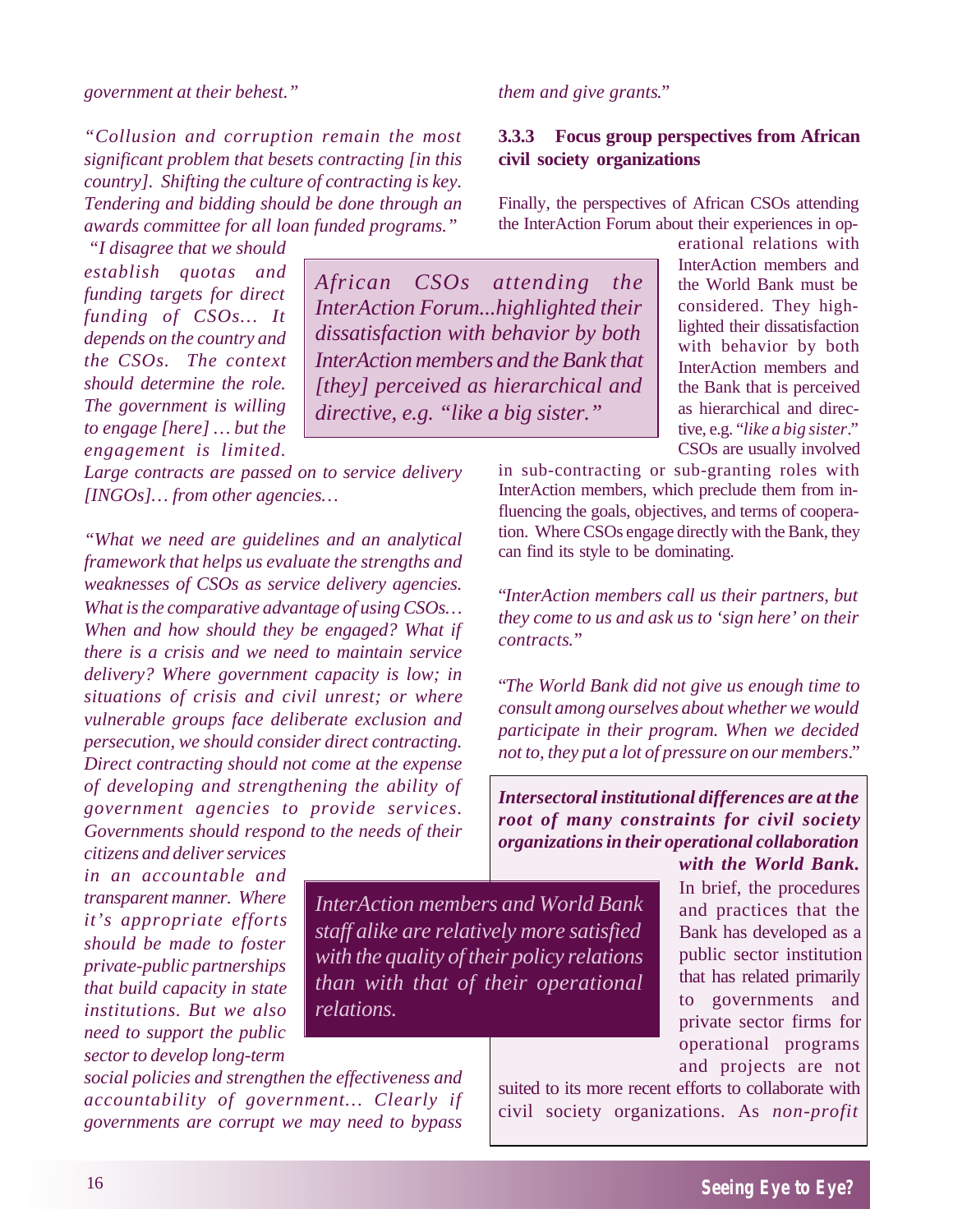organizations, they need to cover reasonable administrative costs of implementation and tend not to have the financial resources that would permit them to start up major projects. As *civil society* organizations, they tend to be involved in programs and projects intended to reach poor and marginalized communities, which often involve smaller amounts of funding and require flexible and responsive management to achieve their best results. Finally, the weight on country CSOs of the combined procedures and management practices in their relations with the World Bank and InterAction members can be inordinately heavy and feed widespread cynicism about stated goals of "partnership and capacity-building" in the international aid industry (Abugre 1999).

## **3.3.4. Quality of Policy Relations among InterAction Members and the World Bank**

As noted above, InterAction members and World Bank staff alike are relatively more satisfied with the quality of their policy relations than with that of their operational relations. InterAction members are noticeably more satisfied (10 percent higher), whereas the average satisfaction for World Bank respondents is almost the same (2 percent higher). Nearly all of both groups expect their relations to continue.

As shown in Table 6, below, 50 percent or more of InterAction respondents agree with three out of four indicators of development effectiveness, e.g. that World Bank policies had improved, that the benefits were worth the costs, and that their relations with country CSOs had been strengthened. The striking anomaly in their responses concerns the implementation of new policies by the World Bank. No InterAction members were satisfied with policy implementation within the Bank, almost 70 percent were neutral and over 20 percent were dissatisfied.

For their part, World Bank staff members are somewhat less satisfied with policy implementation in the Bank than with any other aspect of policy relations surveyed (only 48 percent agree as compared to 53 percent to 60 percent agreement on other indicators). The following discussion briefly examines the reasons for relative satisfaction with policy relations and explores the issues concerning InterAction members about policy implementation by the Bank in more depth.

*Improvements in World Bank policies.* InterAction members' views about the progress of policy change within the Bank can best be summed up by a comment made in the focus group, "*we should give credit where credit is due*". Examples of policy

| <b>Table 6: Quality of Policy Relations</b><br>among InterAction Members and the World Bank |                                |                               |  |  |  |
|---------------------------------------------------------------------------------------------|--------------------------------|-------------------------------|--|--|--|
| <b>Quality of Policy Relations</b><br>(Indicators of effectiveness)                         | <b>InterAction</b><br>$(n=15)$ | <b>World Bank</b><br>$(n=41)$ |  |  |  |
| Involvement resulted in<br>improved World Bank policies                                     | 59% agree (7% disagree)        | 55% agree (3% disagree)       |  |  |  |
| Satisfied with implementation<br>of new policies                                            | 0% agree (23% disagree)        | 48% agree (3% disagree)       |  |  |  |
| Benefits of involvement<br>are worth the costs                                              | 57% agree (14% disagree)       | 60% agree (5% disagree)       |  |  |  |
| Relationships with CSOs<br>strengthened                                                     | 50% agree (21% disagree)       | 53% agree (8% disagree)       |  |  |  |
| Percent expect to continue                                                                  | 93%                            | 97%                           |  |  |  |
| Average satisfaction                                                                        | 42% agree                      | 54% agree                     |  |  |  |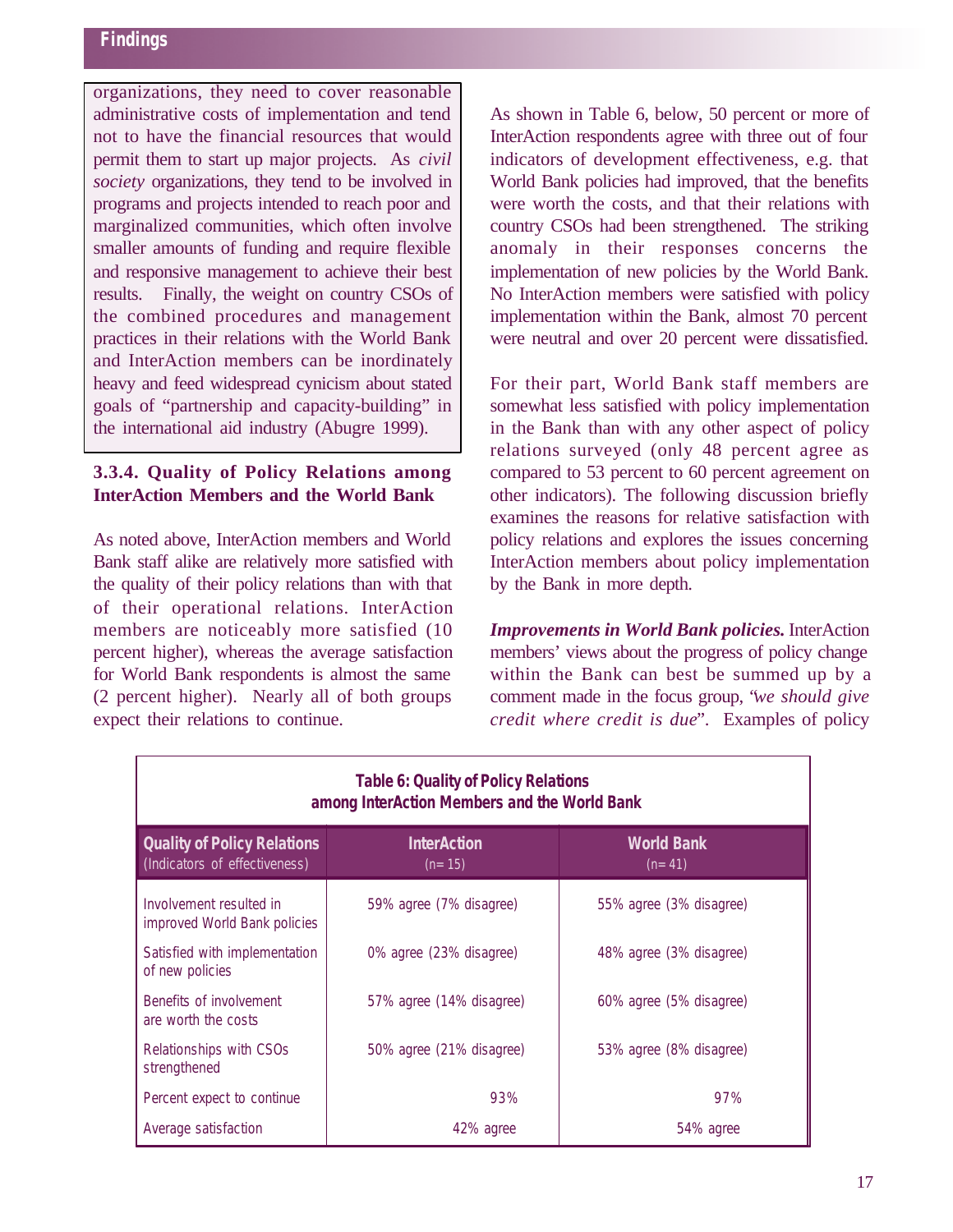improvements include the issue of debt relief (the Heavily Indebted Poor Countries Initiative, HIPC) and the introduction of the PRSP processes. Several InterAction members said they engage with the Bank on policy development in sectoral programs in a very collaborative fashion. Although most InterAction members express overall satisfaction, many suggest that the Bank can do better: more than half of the write-in survey comments point out limitations in progress toward policy change or said it was hard to tell whether improvements had been made.

*"[We are] not an activist organization, partly because we are realistic. Some of our funding comes from the sources we might wish to influence. We want to be seen as constructively shaping the agenda as constructive players… Most of what [we] advocate for is not that controversial… As an institution we focus on those fora where there is*

*substantive debate about programs."*

"*Dialogue on policy papers has raised awareness of gaps (e.g. development effectiveness paper needs more focus on Africa and gender*)."

"*Recently it's hard to tell… in the past [we] succeeded in encouraging the Bank to be more active in family planning*."

*"[We participated] in the worldwide Jubilee movement for debt cancellation. One result was the PRSP process and another was the enhanced HIPC initiative. [The] PRSP process has galvanized important civil society participation and crossfertilization in a number of countries…The partnership mandate and the country-ownership requirement remain problematic [in that those goals remain unfulfilled]*."

*"We've made policy recommendations, and wish the Bank would follow them! So far, it has been only so-so."*

From the perspective of World Bank staff members, the involvement of InterAction Members and other civil society organizations has improved World Bank policies, including the IFC Disclosure Policy, a Transitional Support Strategy in one country, and participation policy.

"*Although indirectly, we worked with [InterAction Member] in capacity building for NGOs in the PRSP process. The PRSP debate greatly improved due to the work of [InterAction Member]…demand for government transparency greatly improved*." "*Consultation with NGOs provides a 'reality check' of our perceptions*."

*Benefits are worth the costs***.** Although *ad hoc* comments heard prior to the survey suggested that both InterAction Members and World Bank staff were concerned with the costs of policy engagement,

*From the perspective of World Bank staff members, the involvement of InterAction Members and other civil society organizations has improved World Bank policies*

the findings suggest otherwise: the majority of respondents in both groups agreed that the benefits are worth the costs. *There appear to be two main kinds of reasons: (1) the potential for substantive impacts on poverty*

*reduction and (2) the relative power of the other group.* World Bank staff value the knowledge and expertise about grassroots community development brought by InterAction members and other CSOs. Whereas InterAction members see the Bank as a key player with significant influence on development policies and programs globally, World Bank staff members acknowledge the public credibility that engagement with CSOs can bring. Responses from InterAction members include the following:

*"Dialogue and advocacy with the World Bank and our national government have shown the possibility of changing policies, which although not dramatic in nature, over time have tremendous potential to improve the impact of policies and program (sic) especially on impoverished communities and on the environment."*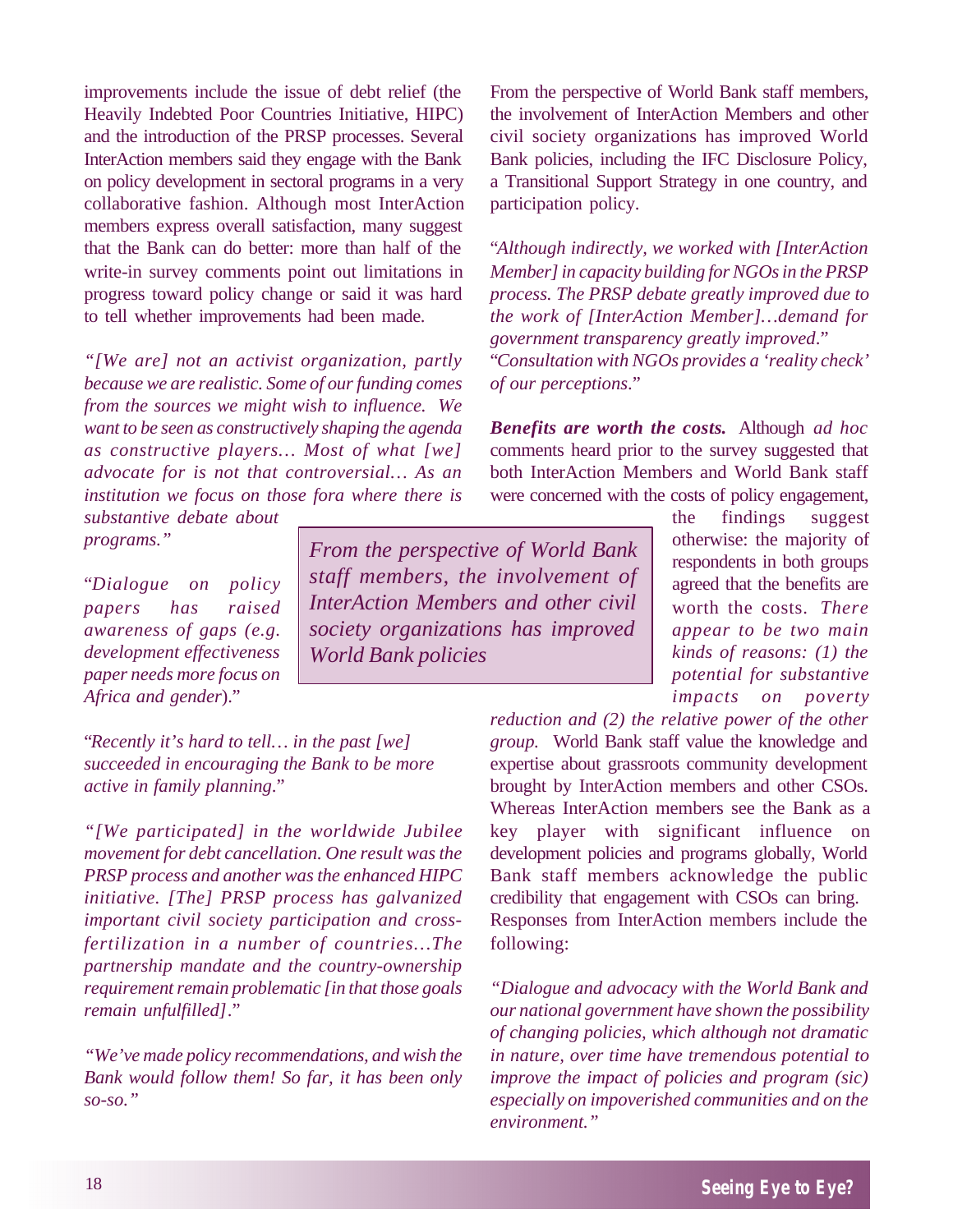"*It is often very difficult to see if policy input has any impact on the Bank. We are VERY reluctant to*

*recommend that Southern partners engage in policy discussions*."

"*While [we] have devoted staff time to policy dialogue [we have] … insufficient resources to continue to do this without the benefit of some operational partnerships*."

*African CSOs reported that these kinds of joint efforts with InterAction members to influence policy are satisfying when they share the same views and work together on joint campaigns, e.g. when 'we speak with one voice.'*

*Impact on relations with country CSOs*. InterAction members and World Bank staff say that policy interactions have strengthened their relations with country CSOs. As in their operational relations, both groups assert that their relations with country CSOs are independent of their relations with each other. Policy engagement with the Bank has led some InterAction members to expand their relations with country CSOs.

"*The need to gather information and analysis on PRSP and HIPC implementation led to our developing relationships with civil society organizations that are engaged in PRSP and/or debt issues, in Zambia and Nicaragua (formally) and Bolivia, Honduras, Malawi, Mozambique, and elsewhere."*

Some InterAction members also bring country CSOs to participate in dialogues in Washington DC: *"We should recognize that I[nternational] NGOs offer a very privileged position because of our location. We have regular opportunities to interact with Bank staff and do so above the country mission level with policy folks. We share a language and culture, we understand the political levers and as a result have more leverage…. We should be sensitive to our position and coordinate with other CSOs to channel their voice into these meetings. We have done this with some of our research projects, bringing CSOs to [the] US and to D.C. to engage with Bank staff on strategy in energy sector work."*

For their part, the African CSOs reported that these kinds of joint efforts with InterAction members to

> influence policy are satisfying when they share the same views and work together on joint campaigns, e.g. when "*we speak with one voice.*" They gave an example from Ghana in which the Bank had provided funds to Ghanaian NGOs and international counterparts

to lobby the government about regulations governing NGOs in the country.

World Bank staff members also find the combined participation of InterAction members and country CSOs very useful. They cite the efforts of some InterAction members to coordinate and facilitate country CSOs' participation in dialogues at country and global levels on issues including the Structural Adjustment Participatory Review Initiative (SAPRI), HIV/AIDS, and poverty analysis.

*"I sit on the International Forum on Indonesian Development (INFID) in Indonesia… [which includes] CSOs, INGOs, and GOs. [Since its initiation]…15 years ago, INFID has …[developed] a more sophisticated relationship with the World Bank and GOs…They have done a marvelous job structuring a constructive dialogue. INFID… could be an example of best practice. The Bank is also more sophisticated about its engagement with CSOs, increasingly using… political leverage with the government to make engagement more meaningful. The secretariat of INFID is Indonesian. Bank staff engage with INFID*."

At the same time, numerous World Bank staff members said that they have few relations with InterAction members in policy formulation and dialogue, as compared to country CSOs. Reasons may lie either with the Bank's lack of outreach to InterAction members or with InterAction members' decisions to not participate in certain kinds of policy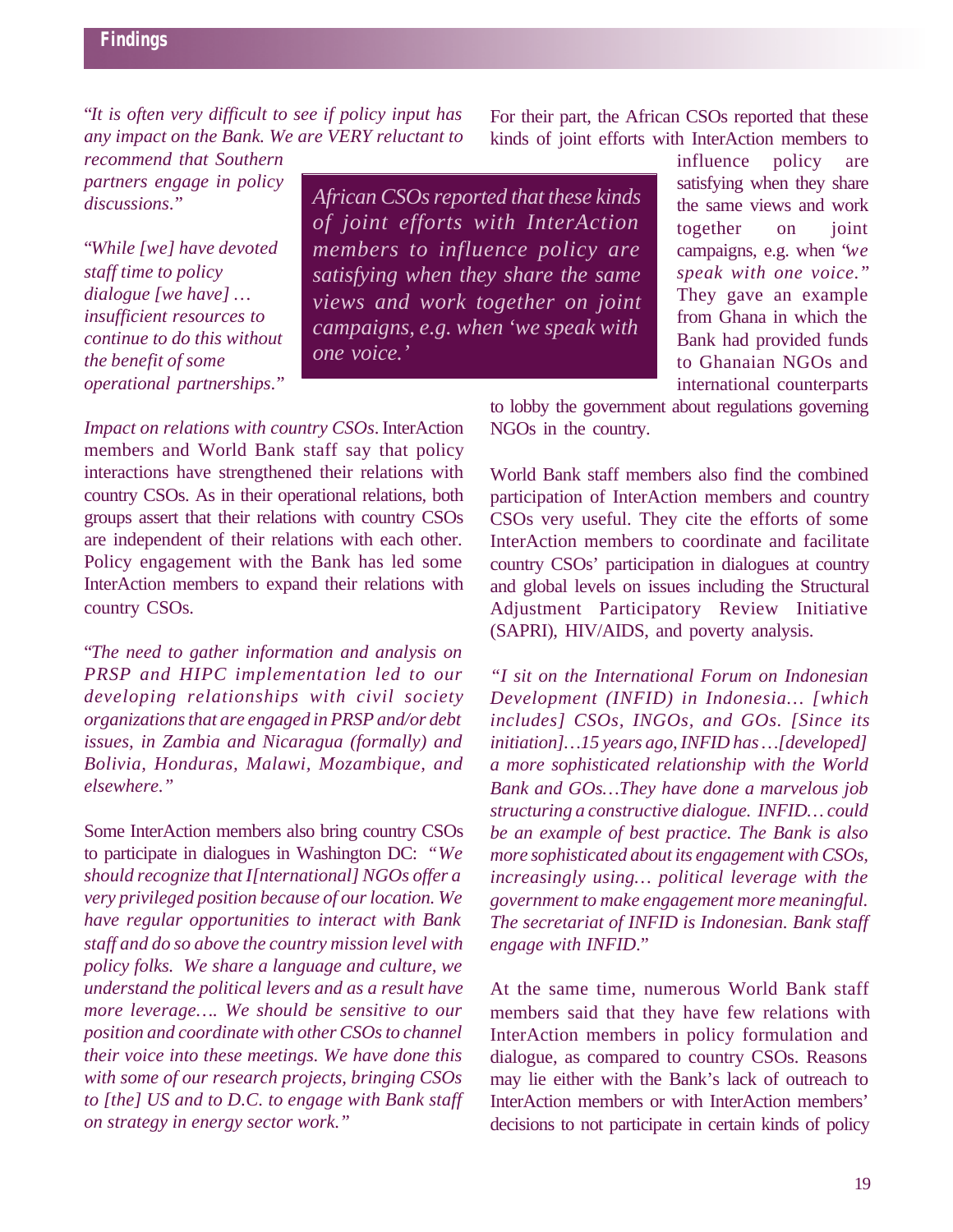#### engagement.

project design.

"*There are few advocacy oriented NGOs [here]… with links to InterAction organizations*."

 *"We have not done a lot of consultations with InterAction members and the international NGOs have not been explicitly targeted as a community. All consultations, where they have taken place, are dominated by national NGOs."*

*InterAction members are particularly concerned with poor management of consultation processes and lack of attention to analytic differences in poverty analysis and economic policy prescriptions.*

*policies by the World Bank***.** InterAction Member respondents see a gap between policy change and policy implementation in a variety of areas, including consultation practices and loan policies. They see a great deal of variation across the Bank by sector and by

geographic location. Two cautioned that the implementation of PRSPs remains problematic, while another cited positive experience with Trust Funds and debt relief, but negative experience in attempting to open board meetings to the public. For another, "*correcting the disconnect between the PRSP process and the Bank's lending process remains a key challenge*."

*Causes for concern: the implementation of new*

In comparison, World Bank respondents also note variation in progress with policy implementation, but most say they are satisfied or neutral and point to specific positive experiences with implementation, e.g. IFC, the South Asia Regional External Affairs office in Nepal, consultations in Croatia and Bangladesh. "*New policies included emerging issues and were better suited to current realities,*" said one staff member about the Bangladesh experience.

Given these responses about progress in policy implementation, follow-up interviews were conducted with selected representatives of each group in Washington, D.C. and at country level. The following discussion summarizes the additional insights gained into the concerns of InterAction members with the pace of policy implementation within the Bank. Where possible, the views of World Bank staff members on these issues also are reported.

InterAction members voice three main concerns with the pace and depth of policy implementation in the Bank:

*"We invited country CSOs to the consultations, not the InterAction members."*

*"One key event stands out, the renegotiation of the largest adjustment loan (about \$600 million) and the design of social safety nets. There was an early consultation that explored 6 key programs. Initially the INGOS came to the consultation, but when the consultation got specific, they dropped out, demonstrating relatively little interest."*

*"There are some exceptions, [two InterAction members here]… are more active and support their partners in-country to allow them to engage in these types of fora."*

*Expectation to continue policy engagement***.** More than 90 percent of both groups expect to continue their relations in the future, for reasons similar to those explaining why the benefits are worth the costs. Several InterAction Members commented that they are mandated to influence the World Bank, while one felt that there were increasing opportunities to be heard in their particular sector. World Bank staff again noted the resources InterAction members bring to policy engagement, such as co-financing and expertise. Examples of policy areas in which both groups expect to collaborate include the Country Assistance Strategy (CAS), Poverty Reduction Strategy Papers (PRSP), Country Gender Assessment, policy dialogues, and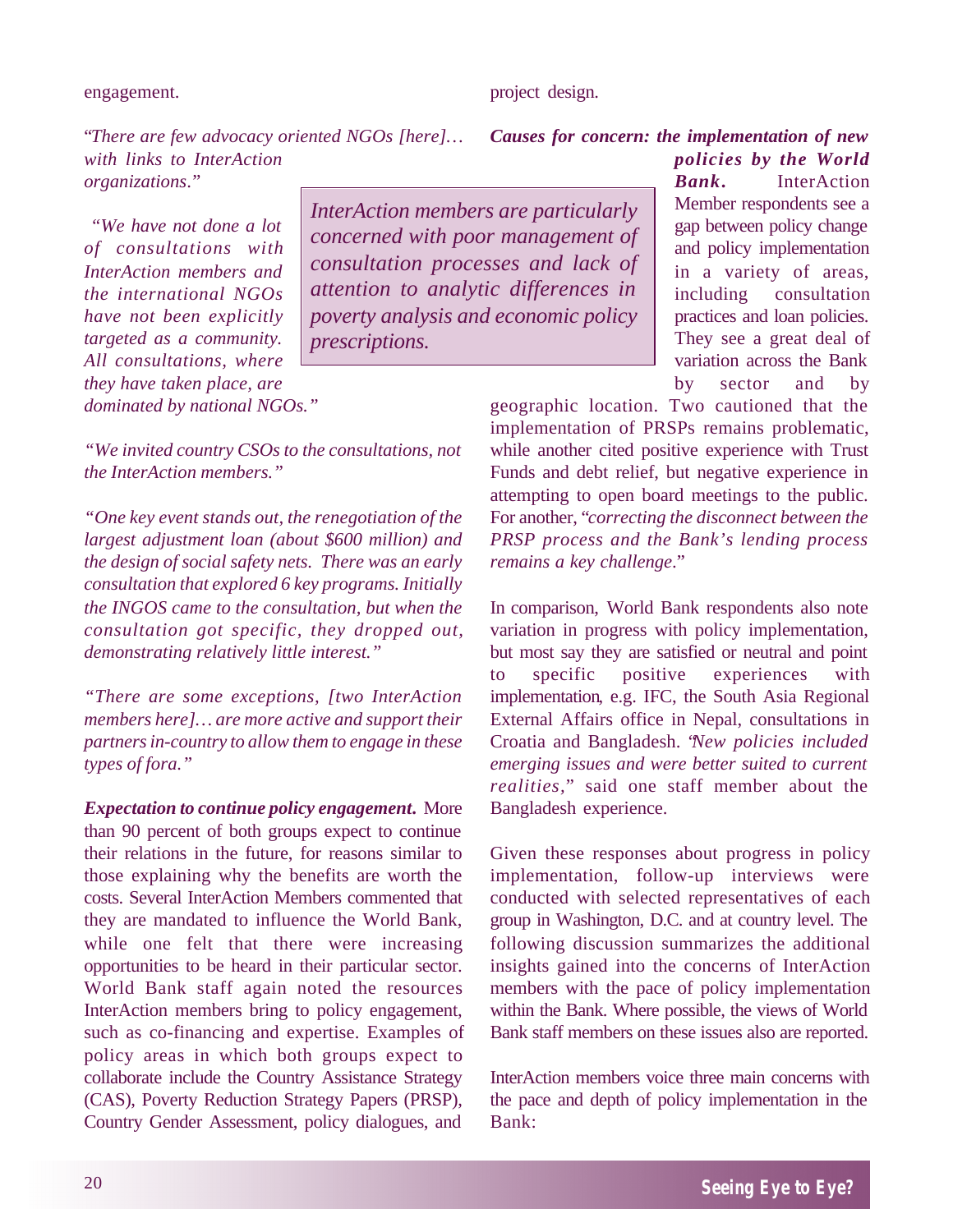- 1. PRSP and other policy consultation practices remain uneven and weak.
- 2. The Bank is not open to dialogue about economic policy, especially critiques of Bank-recommended policy frameworks.
- 3. Institutional change within the Bank has been slow and *ad hoc*, leading to doubts about the Bank's actual commitment to civil society engagement and poverty reduction. Many suspect that their involvement with the Bank is being used to create an appearance of engagement while "business as usual" continues at important levels of decision-making.

*Unevenness of PRSP and other policy consultation practices***.** InterAction members are not as critical as some groups, such as Focus on the Global South, or the Participation Group of the Institute for Development Studies in Sussex, UK, but they point to serious problems with policy consultations to date. InterAction members are particularly concerned with poor management of consultation processes and lack of attention to analytic differences in poverty analysis and economic policy prescriptions.

Problems with the Bank's management of consultation processes include the uneven consultation practices across the institution, the lack of sufficient time to engage in substantive dialogue, and the lack of follow-up. InterAction members note that their input at times does not have much weight within Bank decision-making processes, and they

seldom hear back from the Bank about the outcomes of further policy-making processes.

*"We have been involved in the PSD [Private Sector Development] strategies as consultants to the energy*

*sector. Overall I have been profoundly disappointed by these processes… they are often not professionally managed. For example, the Bank convened a technical advisory group for the forest* *policy meeting in early January 2001. The strategy paper that was to be the subject of that meeting was emailed to us all at 8 pm on December 25th. Most people were on vacation and didn't get the paper in time to read it. Really these engagements are much less consultative than we had hoped. That is not to say they are all bad. Sometimes the OED is well used. But more significant is that the Bank tends to disregard input."*

*"There is a clear distinction between policy dialogue and project development. Consultations on the development of a project are quite different. The legal department never re-writes economic and sector pieces. But it is very different for project documents. There the legal department has a clear role."*

*"[We decided to participate] in PRSP consultations because the government appeared to be firmly in the driver's seat [rather than the Bank]. [Only] one time it felt risky… uncomfortable. The Bank refused to include comments from the [community] asking for increased subsidies for agriculture and credit [saying that] it went against internationally accepted best practice."*

Several World Bank staff members warn that it is difficult for input from civil society organizations to influence the Bank when their analyses are not seen as credible: *"A paper on trade policy was discarded by one of my colleagues because one part of the analysis was not accurate – it said the Bank had supported shrimp farming when in fact it had*

> *not. Because of this single inaccuracy, the entire paper was thrown out."*

*Lack of World Bank openness to dialogue about economic policy*, especially critiques of the policy frameworks it

recommends. This issue emerged in the InterAction focus group and several follow-up interviews. The perception of a lack of openness on the part of the Bank is created in several ways. One is the problem

*Several World Bank staff members warn that it is difficult for input from civil society organizations to influence the Bank when their analyses are not seen as credible.*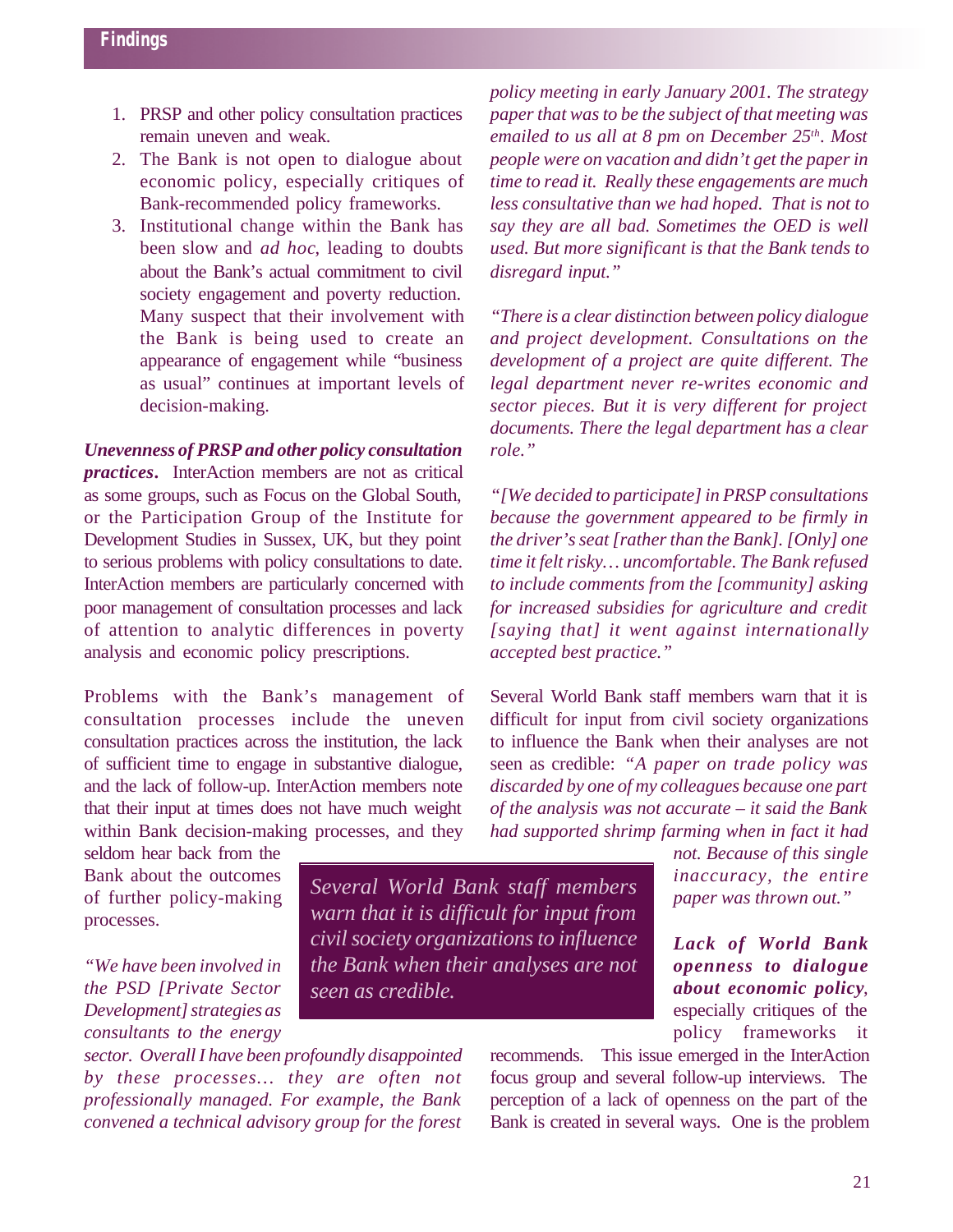of poor management of consultation practices, as highlighted in the last quote by an InterAction member above: in this instance, the Bank violated norms of consultation by deleting the input regarding the need for subsidies. Discomfort was amplified because of the reason given, e.g. it went against "best practice," as if no alternative policy framework that would include the use of subsidies to promote poverty reduction exists.

*At the same time, many InterAction members are quick to cite positive experiences that they have had with the Bank. They would like to see a dramatic increase in institutional efforts by the Bank to scale up and replicate these kinds of behaviors. InterAction members attribute positive experiences to date either to special windows in the Bank that have been set up explicitly to partner with others, or to the skills and attitudes of individuals in key leadership roles.*

Another issue is the observation by several InterAction members that the advances made in developing poverty reduction strategies have not yet influenced the Bank's practices in making loans to country governments. These policies are seen as the major "business" of the World Bank, yet they are not seen to have been influenced by the rhetoric and dialogue on poverty reduction.

Some World Bank staff members acknowledge this gap in the dialogue: "*In the case of PRSP, the Bank has generally been diligent in encouraging and even facilitating deeper CSO participation. But universally there has been little movement in encouraging or facilitating CSO engagement in the setting of macroeconomic objectives. The Fund and the Bank are perceived to be ambivalent or even 'closed' on that issue*."

However, another World Bank staff member reported that poverty analysis does influence sector staff, even if the sense of progress can seem slow: *"Increasingly, when we talk about what we've done [in] team meetings and retreats… we're asked to talk about how we've worked in partnership with civil society and the government… It's important not to overstate, but sector staff are more obliged to see the bigger picture. They think not just about their different projects, but how they might interact*

*with the overall environment…There are moments of difficulty [with senior levels] when we have to lose control a bit, lose some quality, something the Bank has a hard time with… but what they need to understand is that it will lead to change."*

**Ad hoc** *and voluntary nature of institutional changes within the World Bank.* This has led InterAction members to question the Bank's actual commitment to civil

society engagement and poverty reduction. For some InterAction members, the constraints experienced in their operational collaboration with the Bank are an important indicator of the absence of a genuine commitment to engagement with civil society organizations. InterAction members would like to see more concrete and systematic evidence of the Bank's "partnership mandate."

*"The lack of official policy for engaging civil society translates into management issues. No clear and accountable strategy exists… There are papers and staff, but they are not official, not accountable. They just absorb input by NGOs. The lack of a strategy of accountability is the largest issue."*

At the same time, many InterAction members are quick to cite positive experiences that they have had with the Bank. They would like to see a dramatic increase in institutional efforts by the Bank to scale up and replicate these kinds of behaviors. InterAction members attribute positive experiences to date either to special windows in the Bank that have been set up explicitly to partner with others, or to the skills and attitudes of individuals in key leadership roles.

Three such windows were named by InterAction members as representing *improvements* over normal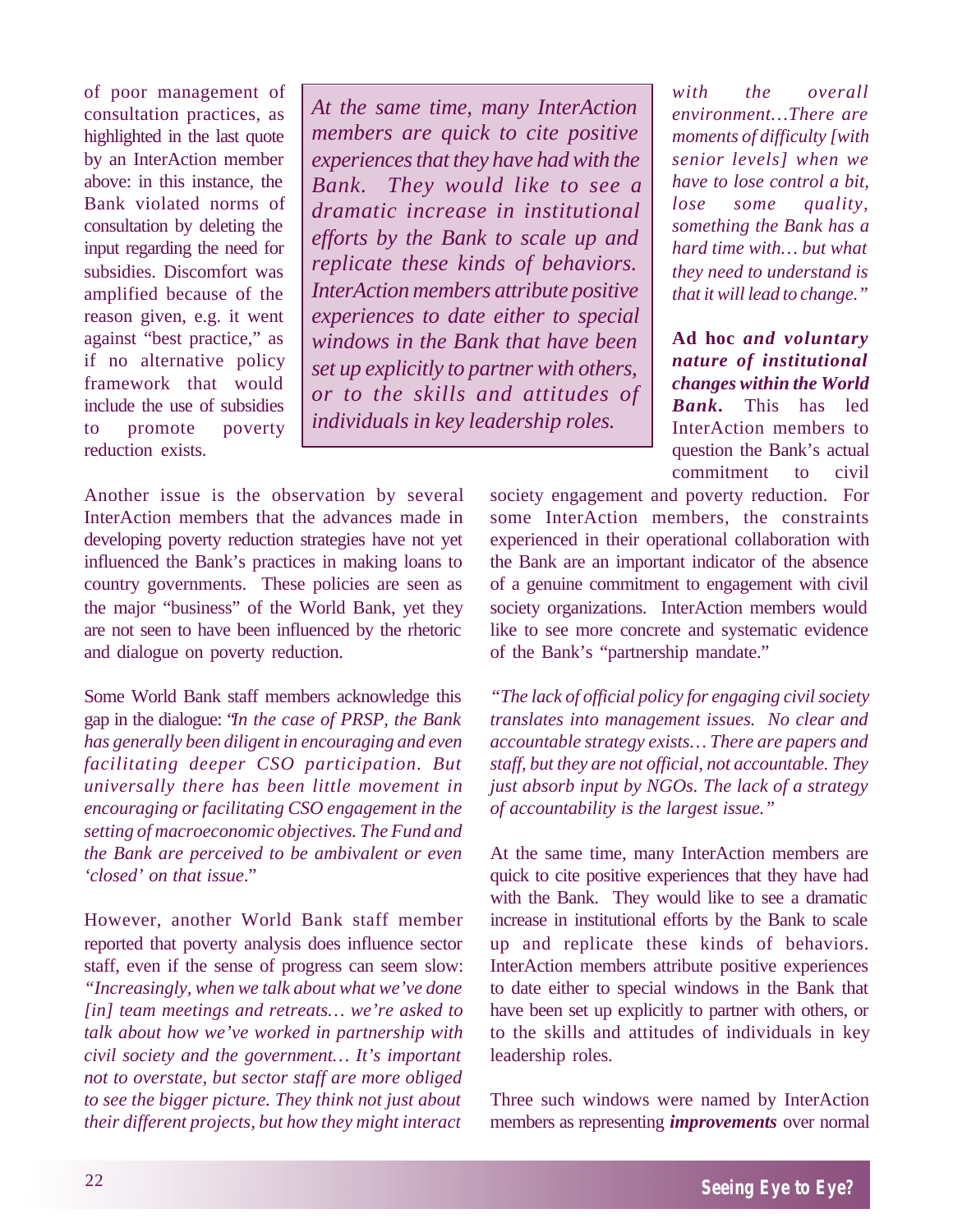#### Bank practice:

- In **Business Partners for Development**, the Bank is cited as playing a genuine convening role.
- In the **Post-Conflict Fund** the procedures are seen to be more streamlined and less time-consuming than the normal ones.

*African CSO leaders agree that individual country directors can make a huge difference in their experience of relations with the World Bank at the country level.*

• Relatively **recent leadership changes**

**in CGAP** have also made it proceed with greater attention to its role as a convener of stakeholders in the area of microfinance, rather than merely to its donor role.

Partnership-oriented individuals in more traditional roles as country directors and task managers can also create a more positive environment for InterAction member relations. Much of the credit for the positive experiences in the Asian country noted above in the section on operational relations (see page 23), was attributed by InterAction members and Bank staff to the attitudes and skills of the leadership team at the country level.

#### From an InterAction member:

*"The country director has brought genuine commitment and has dedicated resources to consultations. …All the Bank staff network. When you call you get an appointment. The country director regularly invites people for lunch at his home. I've been three times since arriving two years back… In general, I feel my input is taken seriously and influences the Bank … Everyone [among NGOs] is worrying about what will happen [when the leadership team leaves at the end of the year]… Even those who are very critical of the Bank see the country director as a larger than life figure."*

From the World Bank staff member:

*"I believe the individuals…will leave a legacy behind:…The presence of NGOs at joint meetings with the government. The government is willing to have them at the table[and has] opened permanent space for NGOs… NGOs need to carry on from their*

> *own side and be credible. This is what we're supposed to be doing... what most World Bank staff know we're supposed to be doing."*

African CSO leaders agree that individual country directors can

make a huge difference in their experience of relations with the World Bank at the country level. They cited relatively positive experiences in Ghana and Tanzania that contrasted with very negative experiences in Nigeria and Benin.

In the final analysis, however, InterAction members would like to see the Bank adopt official authoritative policies that encourage partnership behavior by all staff members, rather than only by the visionary few. *"[The lack of official policy for civil society engagement] translates into uneven cooperation. Everything depends on individuals."*

Suggestions by a World Bank staff member to institutionalize the progress made in one country highlighted the importance of both individual skills and structural position: *"It's necessary to have a country director in-country with authority; [recruit] staff who can interact with different kinds of people and be respectful, staff who know how to work in partnership; staff who have analytical credibility… and can work cross-sectorally."*

Another Bank staff member warns of the complexity of institutional pressures on and within the Bank: *"At the Bank, there is a variance in views of managers and the Board of Directors. The Bank moves with all of that international pressure, and it is a diverse organization internally. The World Bank is not the centralized France of Cardinal Richelieu but is more like the squabbling city-states of Renaissance Italy."*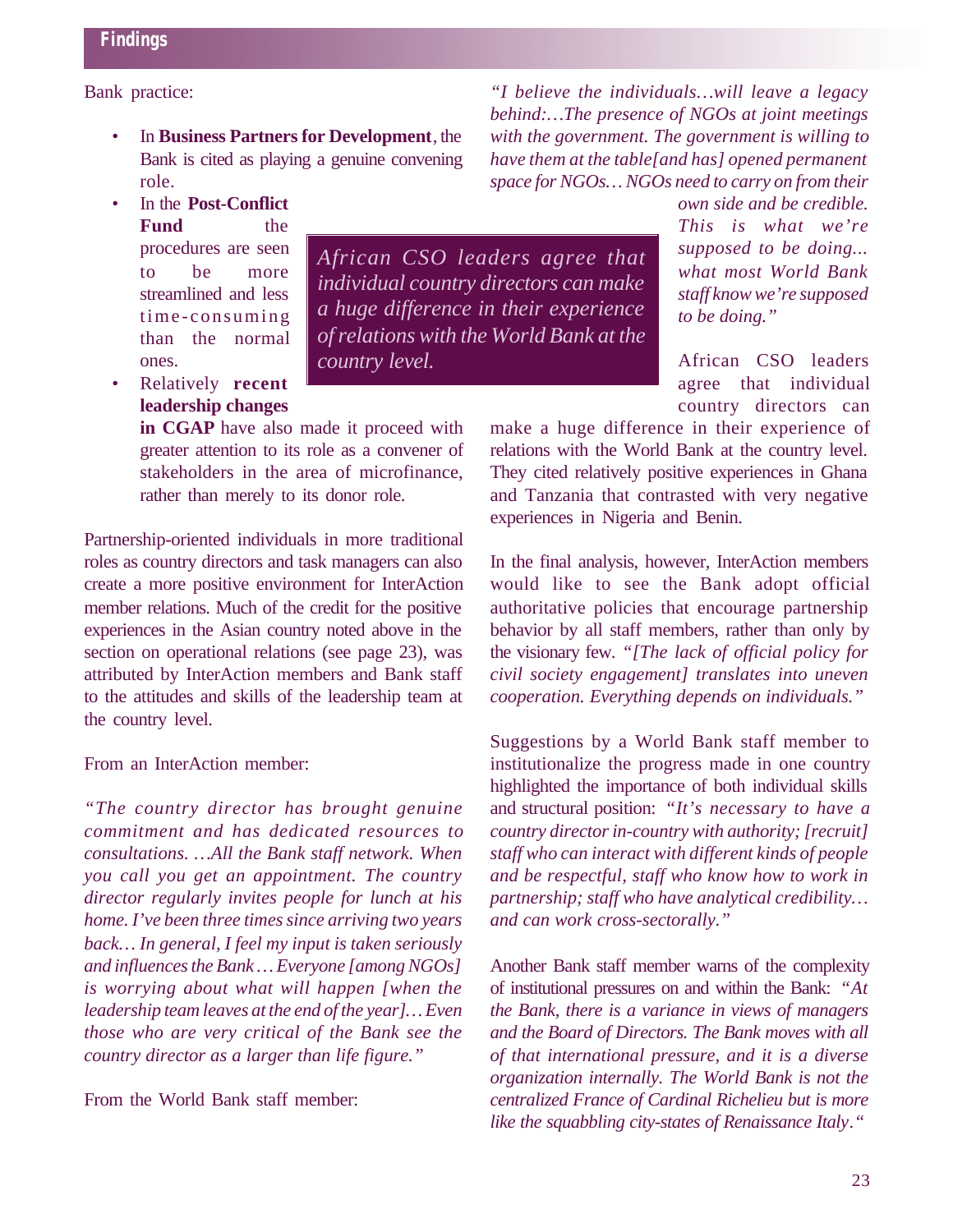## **4. Recommendations to Strengthen the Relations:**

## *Address Constraints and Explore Opportunities for Greater Synergy*

Many InterAction members and World Bank staff share aspirations for poverty reduction and sustainable development, yet they bring different institutional identities and sets of resources, competencies, and constituencies to their operational collaboration and policy engagement. Given these differences, they may not always see eye to eye on the means and ends of poverty reduction, but according to the participants in this study from both InterAction and the Bank, their relations to date have led to some important gains.

InterAction members have seen World Bank policies improve in key areas like debt relief and poverty reduction strategies, even as dialogue continues on these and related issues. Many within the Bank have seen improvements in their operational programs and projects due to the knowledge of grassroots development and links to communities contributed by InterAction members and other CSOs. Professional and technical staff members from both InterAction and the Bank have enhanced their specialized knowledge and contacts through networking. According to the study respondents, these kinds of gains can and do translate into stronger development outcomes that reach poor and marginalized communities.

At the same time, for many InterAction members, and probably for some in the Bank whose views were not captured in the survey, their relations continue to be hindered by institutional differences that constrain the development effectiveness of policies and programs. Some of these differences may also lead InterAction members and the World Bank to miss opportunities for greater collaboration to achieve common goals for poverty reduction.

The following recommendations address five issues that were identified in the study as either constraints

or hidden opportunities. Most suggestions for action are addressed to the World Bank, since the balance of constraints reported were from InterAction members. However, some suggestions also are directed to InterAction member agencies. Recommendations target internal policies and practices within the Bank and InterAction member organizations that directly influence their institutional capacity to engage in effective external relations in three areas: operational collaboration, policy engagement, and general institutional relations<sup>14</sup>

#### **4.1. Strengthening Operational Collaboration**

The single most important set of constraints to effective relations identified by the study is the procedural and related institutional barriers experienced by InterAction members in the startup and implementation phases of operational relations with the World Bank and government counterparts. If these kinds of barriers, including difficult access to information, burdensome procedures, insufficient overhead, and rigid management, are experienced by InterAction members – among the largest civil society organizations globally, with high levels of administrative capacity  $-$  it is likely that they are experienced to an even greater degree by other smaller civil society organizations. Should the World Bank succeed in addressing the constraints reported by InterAction members, all kinds of civil society organizations should benefit, as should, ultimately, poor and marginalized people.

## **Issue 1: Costly and burdensome World Bank procedures and institutional practices encountered in the start-up and implementation phases of operational relations:**

- Excessive procurement requirements, e.g. providing a guarantee of 10 percent - 30 percent, obtaining a Bank letter of credit, soliciting 3 bids for purchases over US \$50, etc.
- Undue legal risks and obligations embodied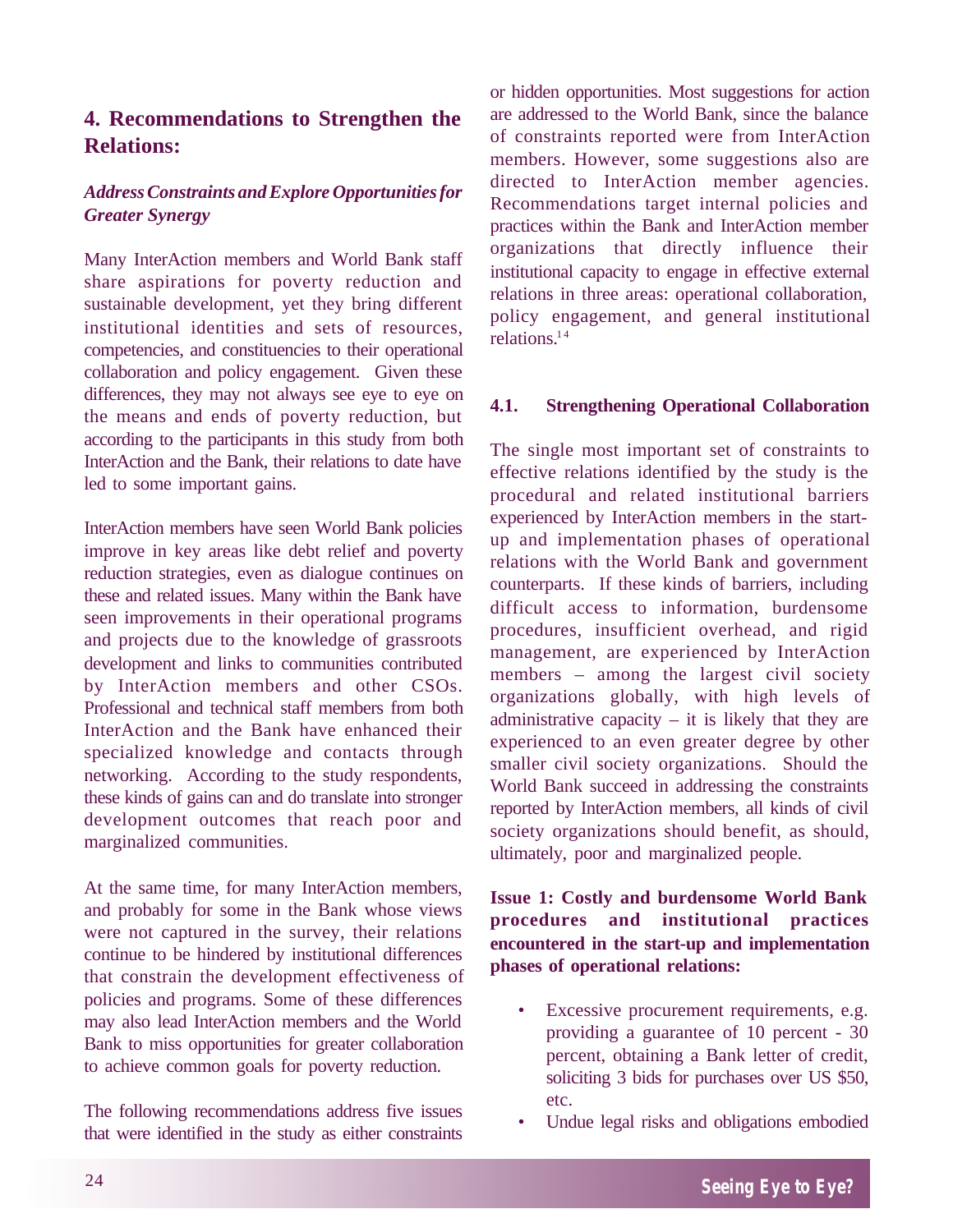in formal contracts.

- Insufficient financial compensation, e.g. lack of advance payments to purchase supplies or provide necessary services, unrealistic allowable rates for administrative costs.
- Rigid management of contracts and schedules that constrain responsiveness to local realities.
- Lack of understanding of World Bank requirements by government agencies.
- Lack of user-friendly information about World Bank program priorities.
- Discouraging attitudes and messages from World Bank country office staff to civil society organizations.

## **Recommendation 1: Streamline and simplify institutional procedures and practices for entering into and managing operational relations with civil society organizations.**

The benefits of streamlined procedures and practices within the Bank for operational collaboration with civil society should accrue to all committed to these relations. CSOs and the Bank would be able to enter into programs and projects more efficiently and flexibly. They should be easier for governments to implement and may encourage them to make similar reforms. CSOs would be able to manage projects more flexibly to respond to actual conditions. Other things being equal, they should be able to deliver higher quality services and extend them further through improvements in cost-effective use of staff time and administrative expenditures.

#### *Other international donors have revised their internal procedures for operational collaboration with civil society organizations*

Many multi- and bilateral development agencies have undertaken similar internal institutional reviews in order to collaborate with civil society organizations more effectively. InterAction members cite positive changes made by USAID.<sup>15</sup> UNICEF is an exemplar for multilateral institutions; its official policy was revised to provide guidance for staff at every stage of collaboration, from establishing the terms of civil society engagement in country programs with governments to guidelines for participatory project development, choices of legal agreements, to approaches to monitoring and evaluation of collaborative programs and projects (UNICEF Programme Division, July 2001). UNICEF, like other donors, has created tiered levels of funding with reduced reporting and accounting requirements for smaller amounts. This makes it more efficient for UNICEF and CSOs alike to engage in the kinds of programs and projects that reach grassroots communities, which usually involve less funding than government-executed programs.

Given only the findings of this study, it is difficult to recommend the best way to address these constraints. Multiple functions within the Bank are involved in establishing and overseeing these kinds of procedures, including programmatic, operational, financial, and legal functions. Changes would have to be made with the consent, if not commitment, of the highest-level management of these functions within the Bank. Resistance can be predicted from those less committed to civil society engagement, so highlevel authority is necessary to ensure success. Authorizing a cross-functional committee to review procedures and identify specific changes is one approach. Regular meetings with an external committee of InterAction members and specialists could provide a mechanism for regular input and feedback that could both strengthen the work of the internal committee and build trust with the wider InterAction constituency that decisive and systematic change is underway.

Further work on these kinds of procedures and practices also should consider two related issues. First, as several World Bank staff pointed out, administrative, financial, and legal procedures are really tools that assist the Bank to implement its mission and policy objectives. Currently, the Bank's policy towards engagement with civil society is not sufficiently clear to provide effective guidance to country offices. Existing policy, *Good*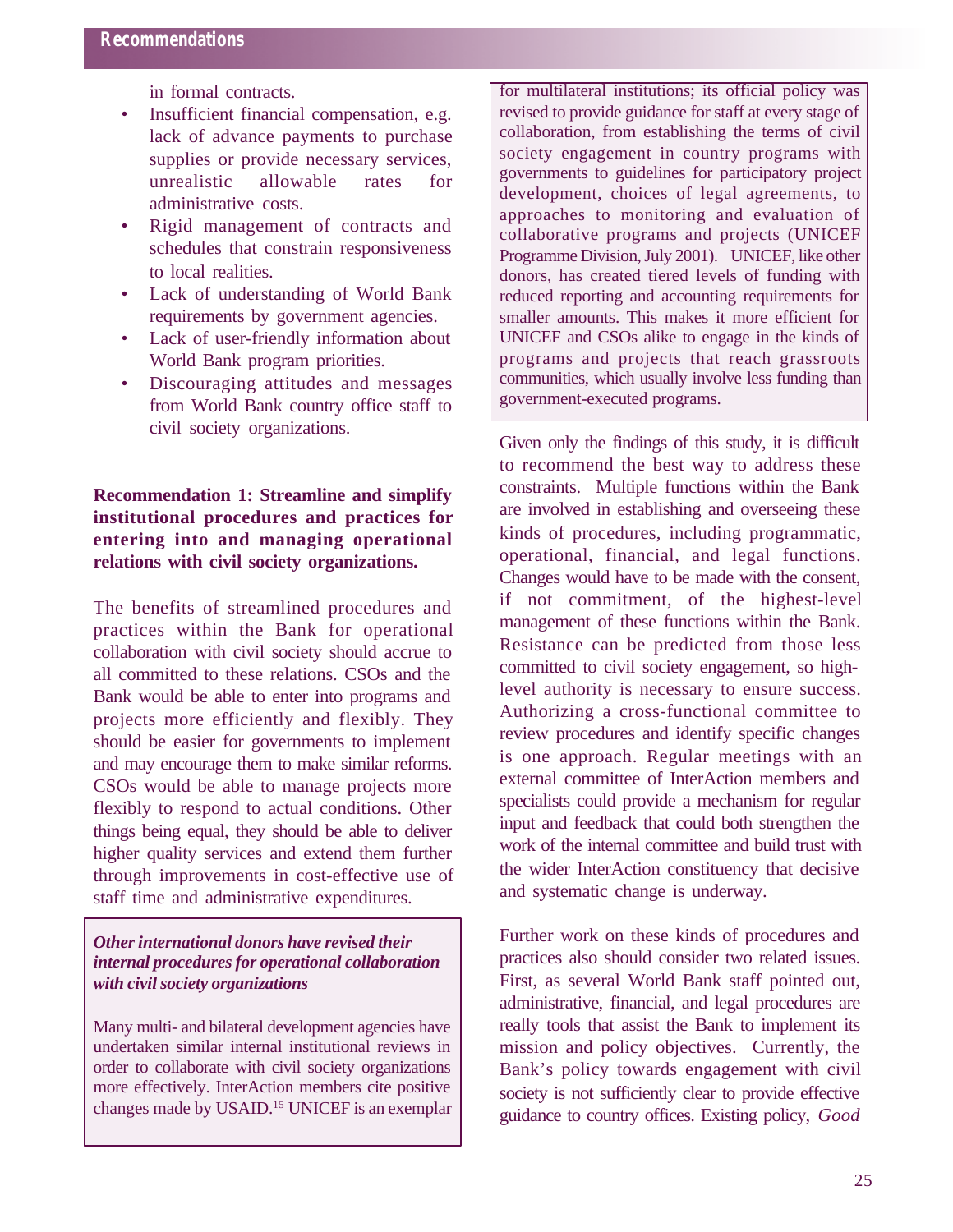*Practice 14.70*, by definition is not binding, but only recommends good practices, according to civil society staff. It is also very general; it does not provide a framework that could assist country offices in making decisions about issues such as whether and how to include civil society in relations with country governments, or how to plan and manage project development processes that include authentic participation by the kinds of CSOs likely to bring success. The issues are too complex and dynamic to permit the use of tools like checklists, as some have proposed, but there is a need for better guidance at an institutional level to address the dilemmas and trade-offs of bringing civil society into the World Bank-government equation.

Second, joint efforts by the World Bank and InterAction members to address procedural and institutional constraints must also include serious efforts to include country-based CSOs. The focus group with African CSOs affirmed well-documented frustrations of Southern CSOs with operational roles in which InterAction members and the World Bank position themselves as "*big sisters.*" Heavy and rigid procedures from donors such as the Bank tend to be passed on and even tightened by intermediaries such as InterAction members. Given the good relations with country CSOs that both the Bank and InterAction member agencies report, any new committee to review and revise procedures should also include representatives of CSOs as well as headquarters and country- office level officials from the World Bank and the larger InterAction members.

## **4.2 Strengthening Policy Engagement**

InterAction members have acknowledged the relatively recent efforts by the Bank to respond to civil society pressure for more effective policies to reduce poverty. Many appreciate the outreach by the Bank to consult civil society in some areas of policy formulation. Yet InterAction members are not alone in pointing out that the quality of the Bank's consultation practices varies widely and often is very unsatisfactory.<sup>16</sup>

#### **Issue 2: Uneven and weak policy consultation**

#### **practices by the World Bank:**

- Lack of sufficient time to review documents, prepare input, consult with constituencies, etc.
- Lack of follow-up by the Bank to inform those consulted of the decisions taken as a result of the consultation.
- Lack of engagement on issues and critiques of Bank-recommended economic policy.
- Lack of internal consistency between poverty reduction strategies and loan policies.

**Recommendation 2: The World Bank should continue to improve its policy consultation practices so that civil society participants perceive them to be legitimate (i.e., transparent and accountable) processes even when they do not agree with the policy outcomes.**

Recent efforts by the World Bank to develop a set of institution-wide policies and practices for consultations with civil society are a positive step. The specific issues raised above need to be addressed, along with others noted by different civil society constituencies. Several InterAction members say they would like to be consulted about how to design and implement the consultation procedures themselves, which would assist the Bank to develop practices that are perceived as more legitimate by those whom they wish to consult.

Of course, there are serious challenges to developing a set of practices that can improve the Bank's capacity to consult throughout its decentralized system and satisfy its diverse global civil society constituencies. While the practice of systematic consultation is still somewhat nascent in most bureaucracies like the World Bank, civil societies are so diverse that norms and counterparts considered legitimate in one context may be rejected in another.

Interested staff from the Bank and InterAction members, with other CSOs, could experiment with techniques for organizational development through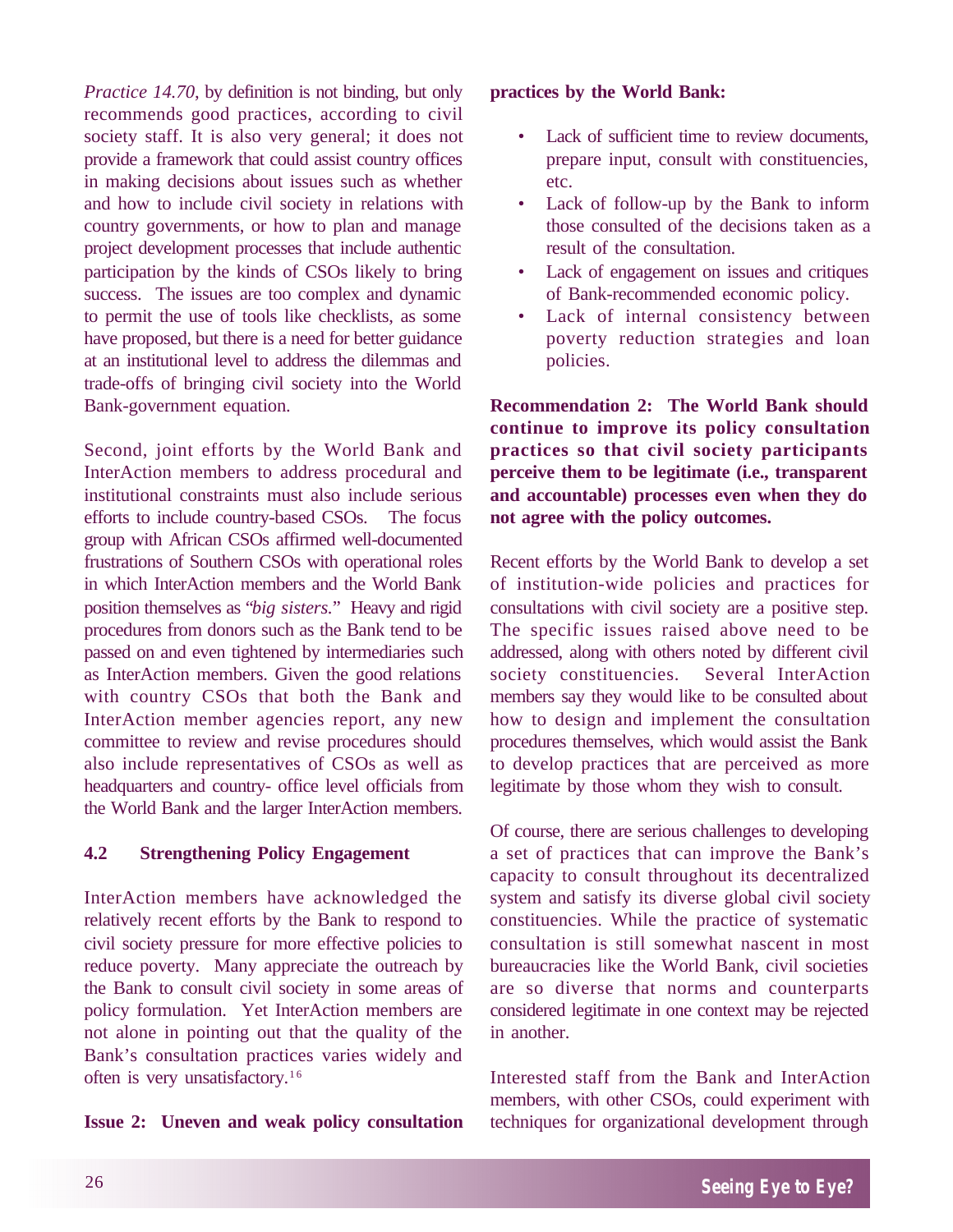meta-dialogue, or dialogue about how to engage in effective dialogues. Such efforts could increase

mutual understanding and reduce the levels of tension and miscommunication that characterize much of their current experiences.

## **4.3 Institutional Development for Strengthening Civil Society–World Bank Relations**

The last three recommendations address ways in which the World Bank and InterAction members can develop their internal institutional capacities for effective engagement. It is far beyond the scope of this study to chart the courses for successful institutional change, especially in organizations of the size and complexity of the World Bank and the larger InterAction members. In his speech to the InterAction Forum (June 2002), James Wolfensohn likened the governance of the Bank, a multilateral institution, to that of InterAction, a membership organization of development and relief NGOs. Neither one, he suggested, was easily moved by directives from the senior executive level. Several of the larger InterAction members are also quite complex since they are governed as part of international alliances and federations. Nevertheless, several directions for positive institutional change can be suggested that, other things being equal, would position the agencies to improve their relations with each other.

#### **Issue 3: The slow and seemingly** *ad hoc* **pace of institutional change within the World Bank to engage effectively with civil society.**

Several InterAction members express great frustration with the uneven cooperation from the Bank and have come to doubt the Bank's avowed commitment to civil society. They say their involvement has led them to feel used by the Bank as window dressing to create a public perception of cooperation with civil society even as "business as usual", immune to the rights and considerations of poor people, continues behind closed doors. To the extent that the World Bank genuinely seeks to build

effective relations with civil society, this is a serious warning signal.

## **Recommendation 3: Demonstrate a more decisive and systematic level of institutional development within the World Bank to engage with civil society.**

Some within the World Bank believe that the criticism of the Bank's commitment to poverty reduction by civil society is a function of misunderstanding. With better information about the Bank's programs, they argue, CSOs will come to appreciate its role and contributions. To the contrary, this study reveals that many InterAction members are well informed about the World Bank's policies and programs through their direct experience. Solutions lie neither in better communications strategies nor in increasing the number or funding of special programs to engage civil society. Instead, many InterAction members are looking for strong and authoritative measures within the Bank that will bring greater consistency of civil society engagement by the Bank at all levels. Two directions for improvement are suggested here.

#### **(3a) Revise and strengthen official World Bank policy and practical guidelines for relating with civil society.**

As noted above, the Bank's primary policy statement, *Good Practices (GP) 14.70*, is nonbinding and quite general. It does not address the practical dilemmas and issues faced by World Bank staff at the country level, such as the extent to which to encourage government officials to involve civil society in services or the criteria that should be used in selecting civil society partners.

Much debate exists within the Bank and among Bank observers concerning the best way to guide the behavior of World Bank staff to achieve institutional objectives. One group believes that authoritative official policies are needed; while the other argues that excessive internal policies and regulations hinder professional judgment and creativity. That said, to the extent that the Bank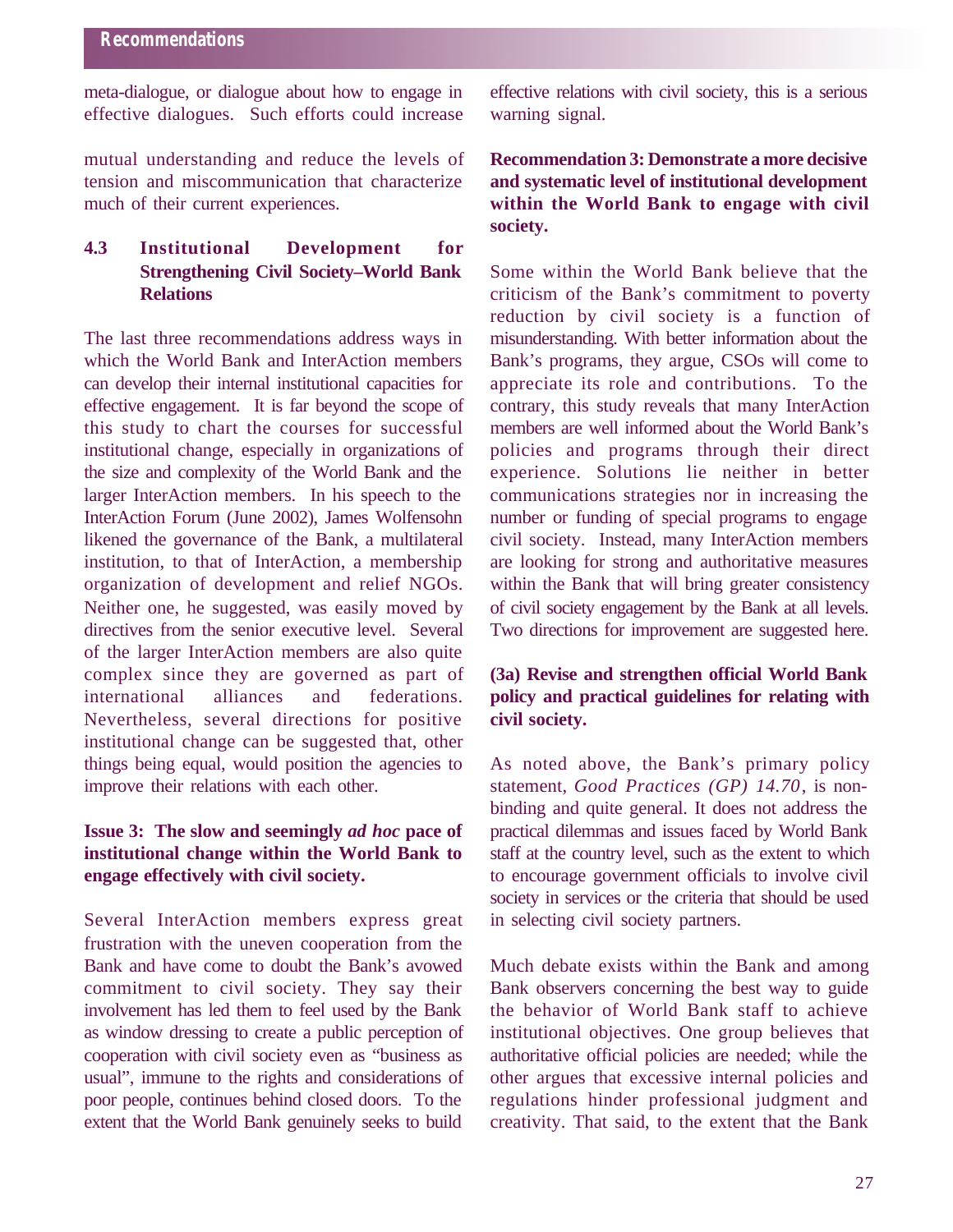wishes to communicate its commitment to civil society engagement, it is difficult to see how it can do so without an up-to-date official policy.

**(3b) Update World Bank human resource policies for recruitment and promotion to include incentives and evaluations related to performance in civil society relations.**

If civil society engagement is indeed central to the World Bank's commitment to poverty reduction, partnership skills are as important as technical expertise in hiring and

promotion decisions. Promotion and salary incentives for creating good relations with civil society that bring real impact to poverty reduction could be institutionalized along with disincentives for failure to do so.

## **Issue 4: InterAction members often have difficulty in gaining access to World Bank country offices, while World Bank staff members are primarily oriented to country-based civil society organizations and national institution building.**

Although practices among InterAction members vary a great deal, their country programs typically focus on the community level. Staff members tend to be concerned with the practical and social issues of implementing programs and projects with communities. They can be less aware of and involved in national policy issues. At times, this is a strategic choice to ensure their legitimacy as independent humanitarian actors, but it can be simply a *de facto* artifact of their people-to-people values about development work.

World Bank offices, on the other hand, operate within comprehensive national policy frameworks that are increasingly debated and discussed with governments and increasingly with other

*To the extent that InterAction members are absent from legitimate roles in national policy-making arenas and fail to position themselves effectively visà-vis institutional capacity strengthening objectives of countrybased CSOs and governments, they are missing opportunities to engage productively with the World Bank.*

InterAction members are absent from legitimate roles in national policymaking arenas and fail to position themselves effectively vis-à-vis institutional capacity strengthening objectives of country-based CSOs and governments, they are missing opportunities to engage productively with

> **Recommendation 4: InterAction members can increase their**

the World Bank.

**opportunities to engage with the World Bank by expanding their involvement in national issue-oriented forums.**

stakeholders, including civil society. World Bank staff seek to support programs and projects that build national institutional capacity. To the extent that

Where political and institutional considerations permit, InterAction members can increase their exposure to Bank staff, country CSOs, and relevant government agencies through participating in various forums where poverty-oriented issues, policy and programs are discussed. Such exposure can build the social capital that fosters engagement, including knowledge and understanding, as well as interpersonal and professional relations.

Through such involvement, InterAction members also can expand their direct knowledge of country CSOs. The civil society associations and networks that participate in these kinds of activities usually represent broad constituencies, as compared to the smaller community-based groups with whom InterAction members often relate in operational programs and projects. Ideally, the additional exposure and information-sharing gained in national forums will foster the development of operational relations that better fit the respective institutional objectives and capacities of InterAction members, country level CSOs, governments, and the World Bank.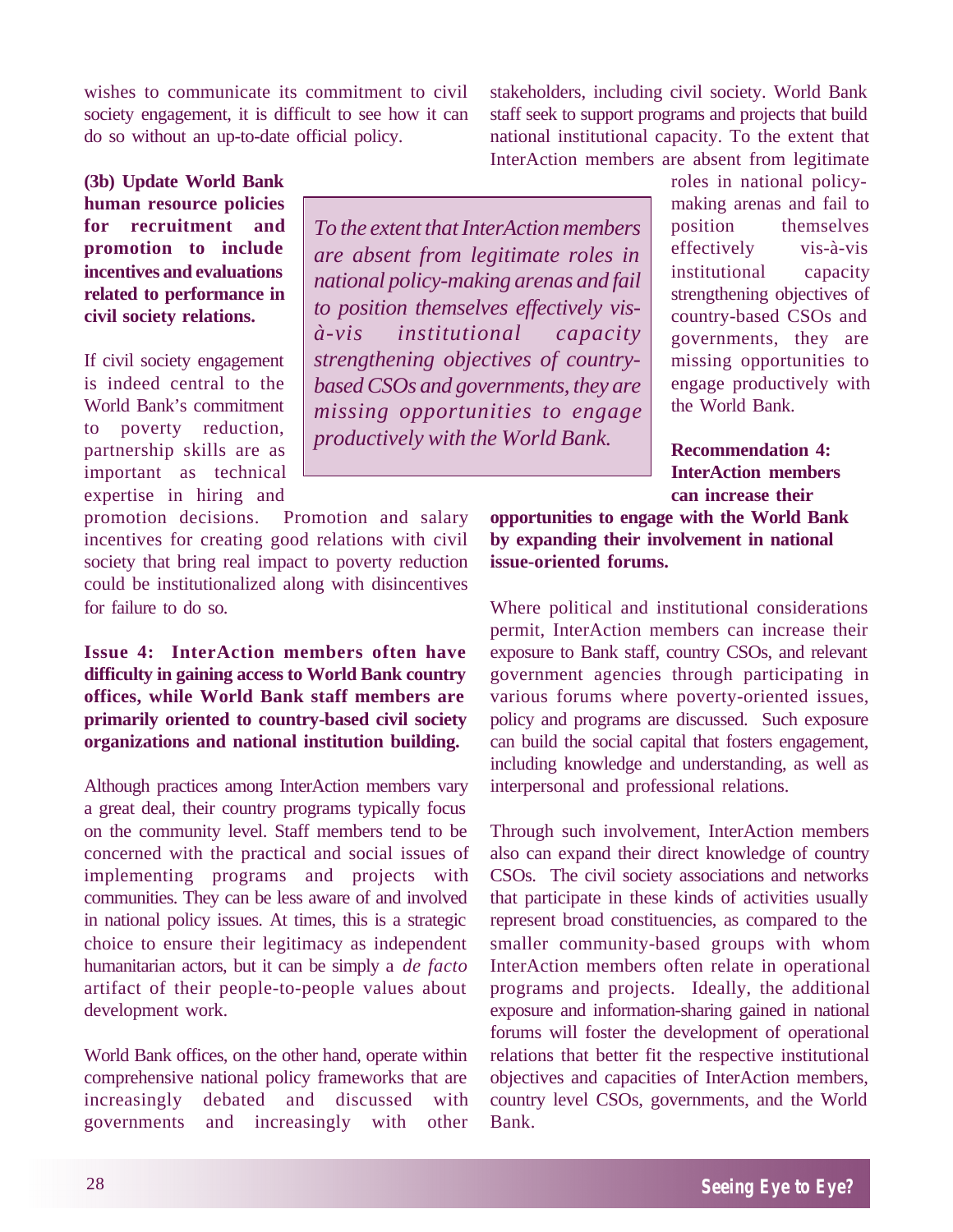**Issue 5: To some degree, there exists a lack of mutual understanding between InterAction members and World Bank staff, which can lead to unproductive engagement and missed opportunities to work together for poverty reduction.**

Most of those involved in a range of interinstitutional relations between civil society organizations like InterAction members and the World Bank would acknowledge that these relations are often marred by unproductive conflict and miscommunication. Conflict can be productive when it leads to increased understanding and change. The last recommendation suggests relatively easy and low-cost steps that can be taken by both the World Bank and InterAction members to improve their capacities to communicate.

#### **Recommendation 5: Leverage the professional and technical exchanges as opportunities to increase cross-institutional understanding.**

Both InterAction and World Bank staff appear to appreciate their involvement in these kinds of exchanges. Interested managers and staff within InterAction member organizations and the World Bank may be able to increase the extent to which these linkages serve as bridges between different institutional contexts that build mutual understanding.

Of course, the value of these exchanges to the individuals involved is often associated with their informal nature. They are voluntary and often are best experienced as spontaneous and self-organized relations. Formal actions to encourage these exchanges should retain as much of these beneficial characteristics as possible. One idea is to increase the use of staff secondments across institutions. Another is to encourage those involved to contribute to internal organizational learning through means such as memos, reports, brown-bag lunch sessions, workshops, etc. These kinds of actions may seem small-scale, especially in comparison to the other recommendations suggested above, but they could be implemented fairly easily and would be satisfying

to those involved. Over the long term, a better quality of mutual understanding can only support the development of more effective relations to reach shared goals for poverty reduction and sustainable development.

#### **References**

Abugre, C. (1999). *Partners, Collaborators, or Patron Clients: Defining Relationships in the aid industry. A Survey of the Issues.* Prepared for CIDA by ISODEC, Ghana.

Ashman, D. (2001). *Strengthening North-South Partnerships for Sustainable Development*. Nonprofit and Voluntary Sector Quarterly. 30 (1) 74-98.

Edwards, M. and Hulme, D., Eds. (1996). *Beyond the Magic Bullet*. Kumarian Press: Hartford, CT.

Fox, J. and Brown, L.D., Eds. (1998). *The Struggle for Accountability*. MIT Press: Cambridge, MA.

Herman, R.D. and Renz, D.O. (1999). *Theses on Nonprofit Organizational Effectiveness*. Nonprofit and Voluntary Sector Quarterly. 28(2) 107-126.

InterAction (2000). *Mutual Accountability in African Development Relationships*. Africa Liaison Program Initiative. Washington, D.C.

McGee, R., Levene, J. and Hughes, A. (2002). *Assessing Participation in Poverty Reduction Strategy Papers: A Desk-Based Synthesis of Experience in Sub-Saharan Africa*. Research Report 52. Institute for Development Studies, Sussex, UK.

World Bank Operations Evaluation Department (2002). *Non-Governmental Organizations and Civil Society Engagement in World Bank Supported Projects: Lessons from OED Evaluations.* Lessons and Practices No. 18.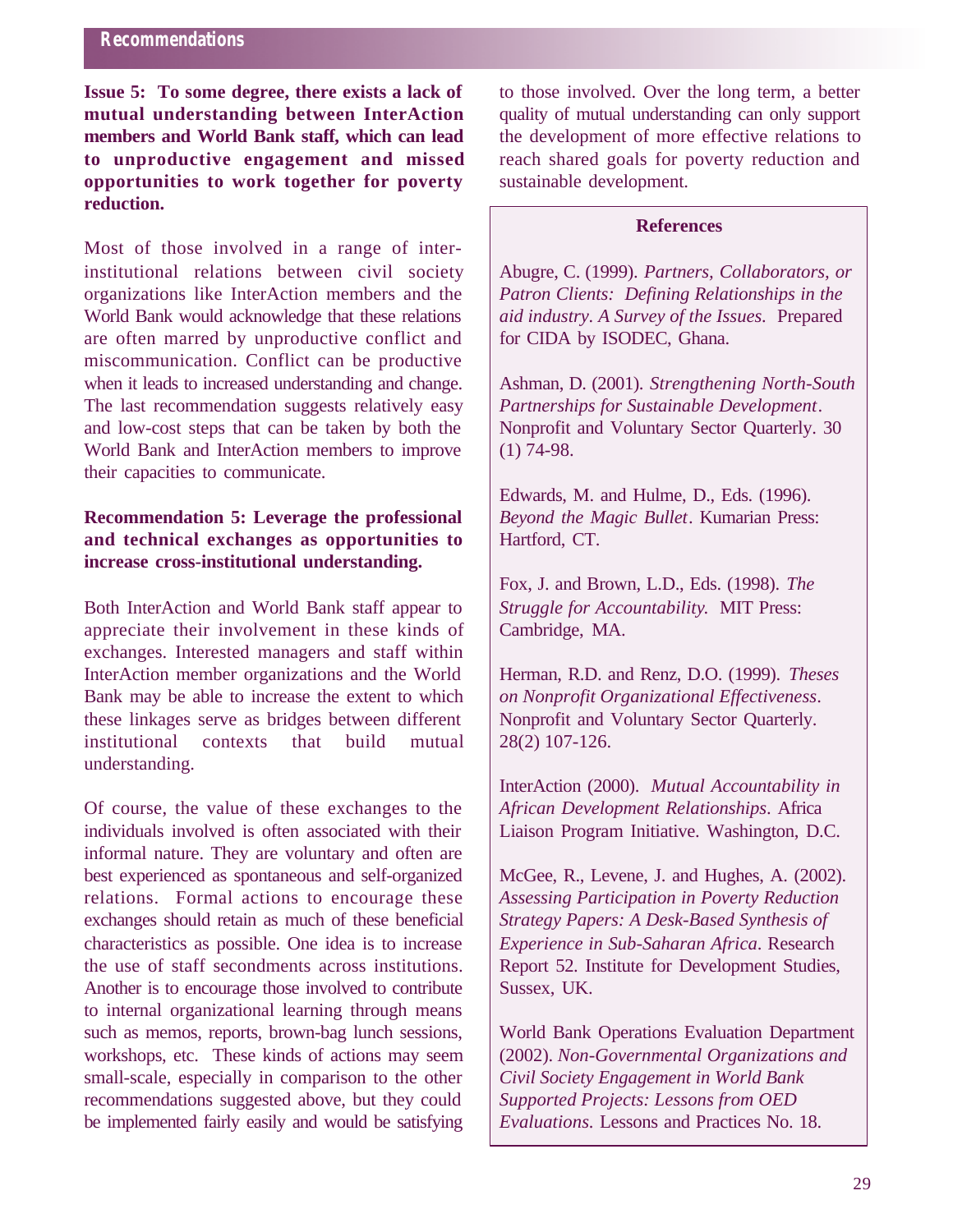#### **Appendix 2**

Satisfaction with Operational Relations and Amount of Funds Received by InterAction Members

In order to explore the relationship between satisfaction with operational relationships with the Bank and the amount of funds received by InterAction members we developed a cumulative index of satisfaction. The five categories were assigned a numerical value: "strongly disagree" received a value of -2, "disagree" =  $-1$ , "neutral" = 0, "agree" = 1, "strongly agree" = 2. These were summed over five of the seven questions about operational relationships with the World Bank. InterAction members were asked to report the range of funds received in the following ranges (multiples of  $$1,000$ ): $0 - 59$ ;  $60 - 249$ ; 350 – 499; 500 – 999; and greater than US\$1 million. In the absence of a discrete figure for the total sum of funds received, each InterAction member was assigned the mean of the range that they reported. The mean of the upper range was chosen arbitrarily to be \$1.5 million.

Figure 1 (next page) plots the distribution of the cumulative satisfaction index against the receipt of funds. Clearly, the distribution is disperse. The cumulative index for the 12 observations was regressed against the mean of the funds. A number of simple linear and log-linear specifications were chosen. The results indicate no clear relationship between cumulative satisfaction and the receipt of funds. The best fit was given by the following specification (t's in parentheses) and is graphed in Figure 1:

Cumindex=  $0.092 + 0.004*$ funds-0.000002 $*$ funds<sup>2</sup>  $(0.064)(0.645)$  (-0.584)

 $R^2 = 0.05$ Adj.  $R^2 = -0.17$  $F(2,9)=0.22$ 

#### References

Hadi, A. S. (1992) "Identifying Multiple Outliers in Multivariate Data," *Journal of the Royal Statistical Society*, Series B, No. 54, pages 761-771.

#### Endnotes

1 These questions summarized the responses of the InterAction organizations to specific concerns about logistical and procedural constraints to fulfilling contracts: receiving adequate information, management of the project by World Bank staff, receipt of financial resources as well as the perceived development outcome.

<sup>2</sup> No observation was excluded using the Hadi outliers technique developed by Hadi (1992). Classical outlier tests based on the Mahalanobis distance and Wilks' tests are useful when the data contain only one outlier, but the power of these tests decreases rapidly with the number of outliers.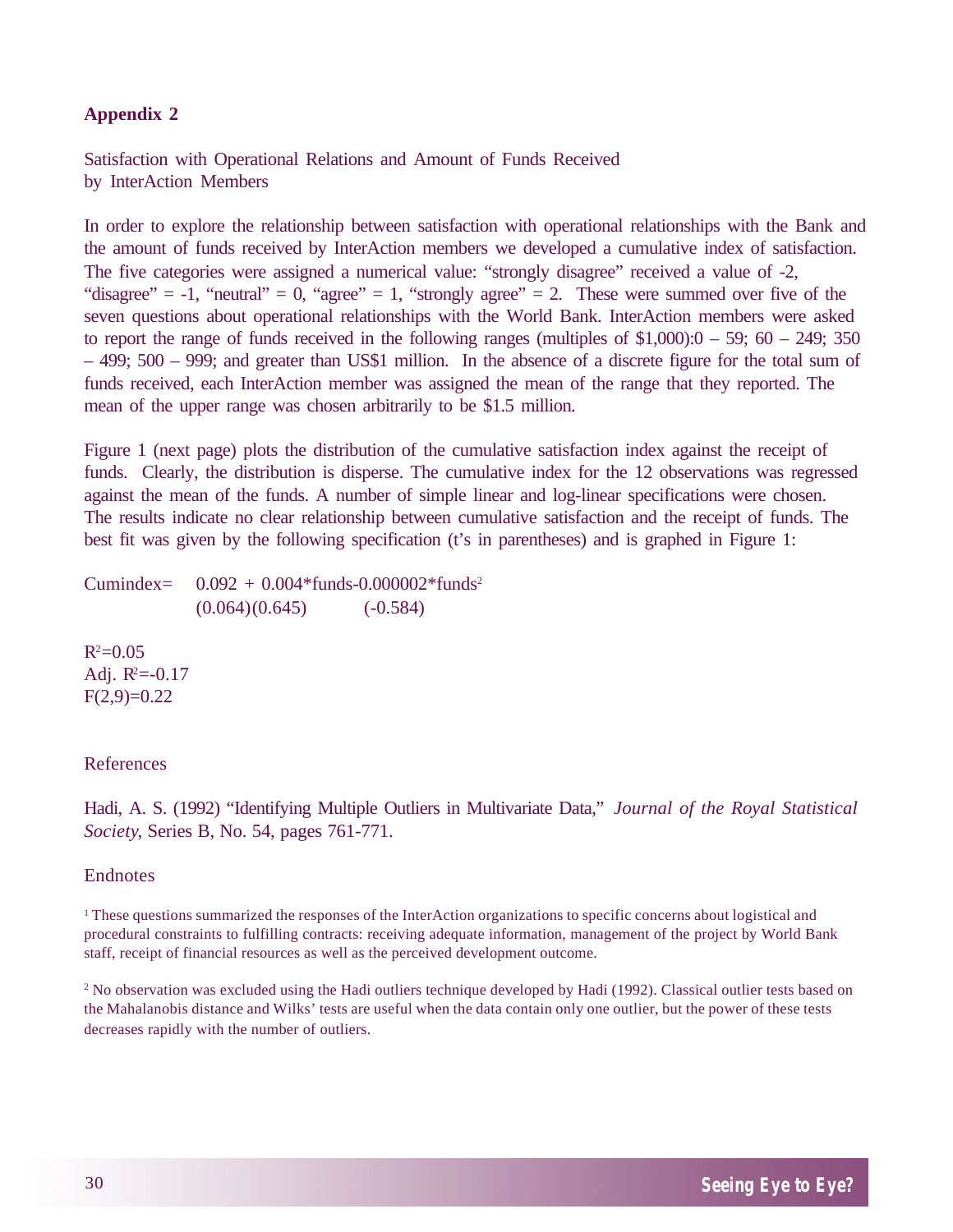#### **Cumulative Satisfaction with Operational Relationships**



#### **Endnotes**

<sup>1</sup> Minutes of meeting of InterAction members with World Bank President Wolfensohn, 11/27/02.

<sup>2</sup> 'Survey Report on PVO-World Bank Relations'. (1997). InterAction's World Bank Project.

<sup>3</sup> To see the two questionnaires, visit: www.interaction.org/development/wb/index.html.

4 The World Bank sought to reach a cross-section of geographic, sectoral, and divisional representatives, and especially civil society specialists who would have had experience with civil society relations.

<sup>5</sup> The InterAction Annual Forum is an annual meeting of InterAction membership that includes plenary meetings and workshops on topics of interest and concern. President Wolfensohn has been featured speaker at plenaries, including in June 2002. Bank staff frequently participate in the workshop sessions. Participants in the focus group set up for this study were selected by the World Bank and InterAction to represent a cross-section of experience and opinion within their institution or membership.

6 Again, the World Bank and InterAction identified respondents as being well informed about the specific issue on which they were to be interviewed.

The usual constraints, the survey was reviewed by several individuals in each institution, rather than administered to a sample in a pre-test. As the data was analyzed, it became clear that some responses needed to be re-categorized. Some respondents said they had "no relations" when in fact they answered several questions about level and quality. Follow-up calls revealed that they thought a "relation" had to be project-based. Since their interactions were informal, they marked "no". Yet in the study's conceptual model of relations, these kinds of interactions were included, so again the data was reclassified. Other respondents described a third kind of relation in which they exchange professional and technical information.

8 Grants and specialized funds (InfoDev, Trust Funds, Small Grants, GGAP, GEF, Post-Conflict Fund)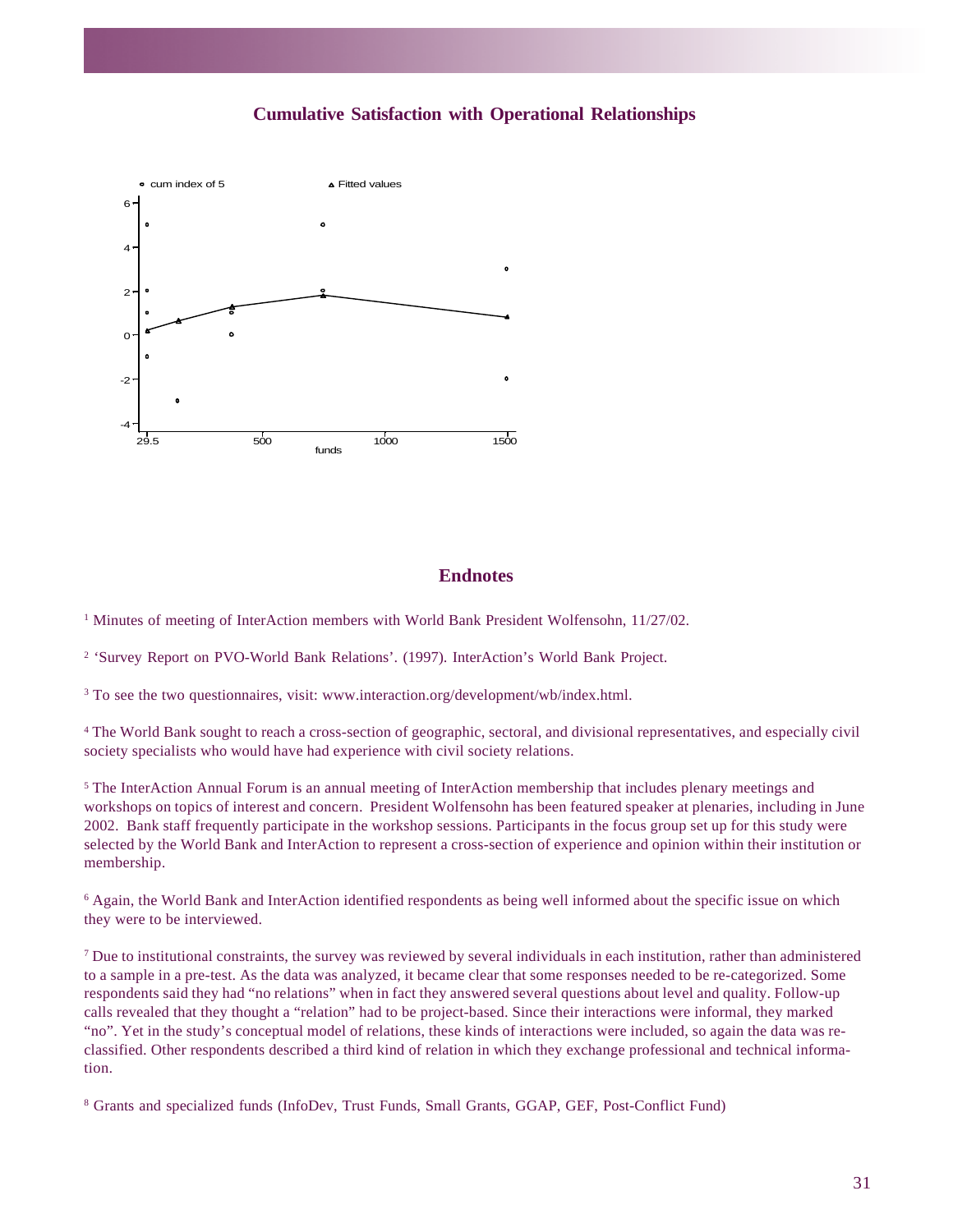9 Government programs and Social Funds

<sup>10</sup> Figures reported in thousands.

 $<sup>11</sup>$  Respondents were asked to indicate which category best described their opinion about given statements, given a range</sup> including strongly agree, agree, neutral, disagree, strongly disagree, or no opinion. Throughout the remainder of the report, the method of combining ratings is used to discuss the results, e.g. "agree" includes both "agree" and "strongly agree", and "disagree" includes both "disagree" and "strongly disagree". "Satisfaction" is suggested by high rates of agreement, whereas "dissatisfaction" is indicated by low rates of agreement and/or high rates of disagreement. Low rates of agreement accompanied by high rates of neutral responses and low rates of disagreement suggest ambivalence, neither satisfaction nor dissatisfaction.

<sup>12</sup> "agree" includes all agree + strongly agree responses

<sup>14</sup> Gathering definitive data about actual policies and practices of the Bank or InterAction members through methods such as observation and document review was beyond the scope of this study. Recommendations may need to be adapted to institutional realities. Moreover, recommendations are based on the assumption that improving these relations is a key goal of InterAction members and the World Bank. These institutions operate within complex and dynamic environments that include multiple stakeholders. The implications of decisions to improve relations with one stakeholder (or set of stakeholders) for other stakeholders must also be considered.

<sup>15</sup> See "Partners or Hired Hands?" for an early discussion of similar issues. The author, Scott Overall is a lawyer who is said to have facilitated constructive interaction between USAID and InterAction members.

<sup>16</sup> See various studies by the Participation Group at IDS as well as internal reviews by World Bank staff.

<sup>&</sup>lt;sup>13</sup> "disagree" includes all disagree + strongly disagree responses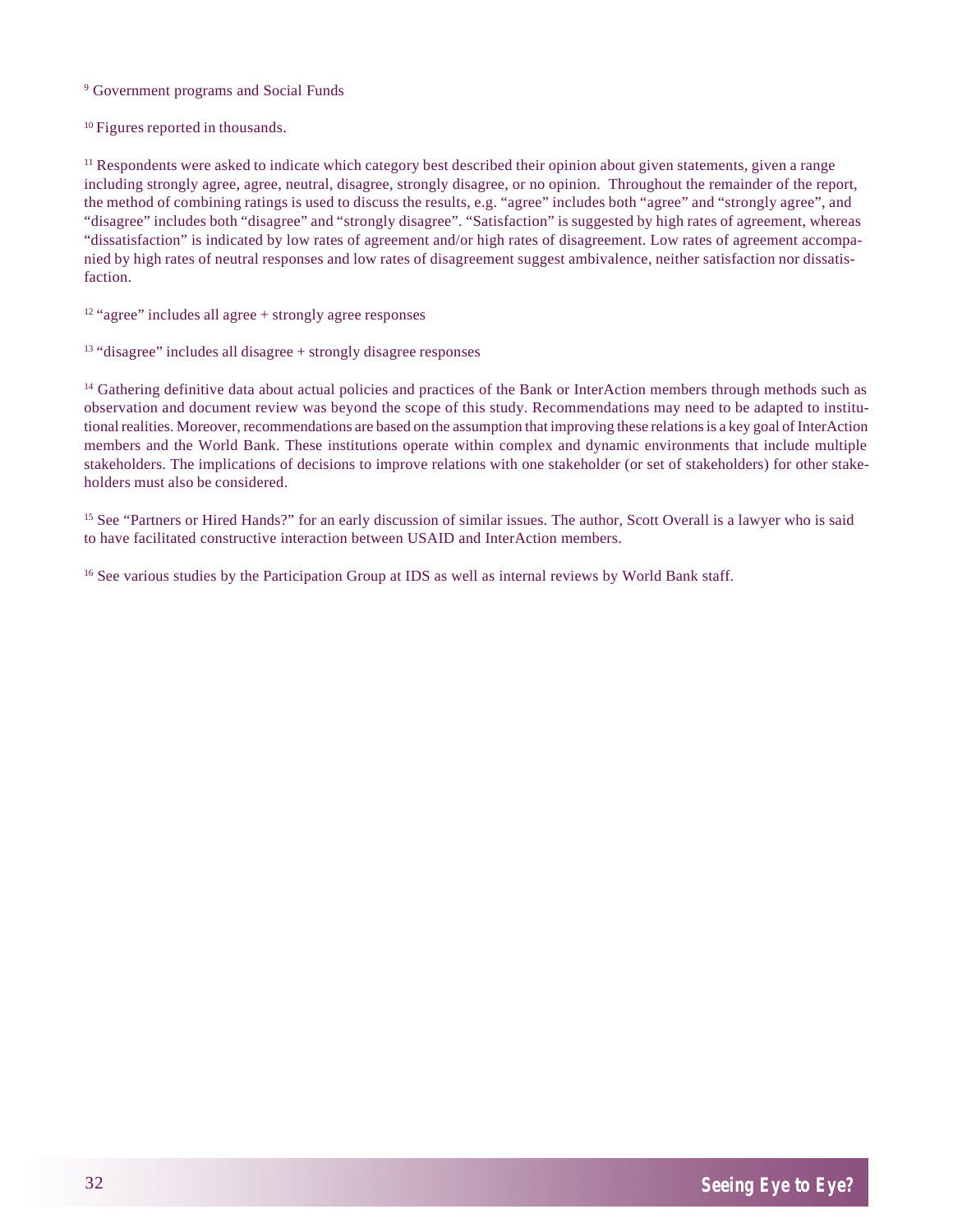Academy for Educational Development ACCION International ACDI/VOCA Action Against Hunger/USA Adventist Development and Relief Agency International (ADRA) The Advocacy Institute African Medical Research Foundation AME-SADA **Africare** Aga Khan Foundation USA Aid to Artisans Air Serv International Amazon Conservation Team American Friends Service Committee American Jewish Joint Distribution **Committee** American Jewish World Service American Near East Refugee Aid American ORT American Red Cross /Int'l American Refugee Committee **AmeriCares** America's Development Foundation Amigos de las Americas Ananda Marga Universal Relief Team Baptist World Alliance B'nai B'rith International Bread for the World Bread for the World Institute Brother's Brother Foundation Campaign for Tobacco-Free Kids CARE Catholic Medical Mission Board Catholic Relief Services Center for International Health and Cooperation (CIHC) Centre for Development and Population Activities (CEDPA) Childreach/Plan International Children International Christian Children's Fund (CCF) Christian Reformed World Relief Committee (CRWRC) Church World Service Citizens Democracy Corps Citizens Network for Foreign Affairs Concern America CONCERN Worldwide U.S., Inc. Congressional Hunger Center Counterpart International Cross-Cultural Solutions Direct Relief International Doctors of the World Doctors Without Borders (MSF) The End Hunger Network Enersol Associates Enterprise Development International Episcopal Relief & Development Ethiopian Community Development Council FINCA International

Floresta Food For The Hungry, Inc. Freedom From Hunger Friends of Liberia Gifts In Kind International Global Health Council GOAL USA Fund Global Links Health Volunteers Overseas Heart to Heart International Hebrew Immigrant Aid Society Heifer Project International Helen Keller Worldwide Holt International Children's **Services** The Hunger Project Immigration and Refugee Service of America Institute for Sustainable Communities Institute of Cultural Affairs Interchurch Medical Assistance International Aid, Inc. International Catholic Migration Commission (ICMC) International Center for Research on Women (ICRW) International Executive Service **Corps** International Eye Foundation International Institute of Rural **Reconstruction** International Medical Corps INMED International Orthodox Christian Charities (IOCC) International Reading Association International Relief & Development International Relief Teams International Rescue Committee International Women's Health Coalition International Youth Foundation Islamic American Relief Agency USA Jesuit Refugee Services/USA Katalysis Partnership, Inc. Korean American Sharing Movement Latter-Day Saint Charities Laubach Literacy International Lutheran World Relief MAP International Margaret Sanger Center International Medical Care Development Mercy Corps Mercy USA for Aid and Development Minnesota International Health Volunteers Mobility International USA National Council of Negro

 Women National Peace Corps Association Near East Foundation Northwest Medical Teams OIC International Operation USA Opportunity International Oxfam America Pact Partners for Development Partners of the Americas Pathfinder International Physicians for Human Rights Physicians For Peace Planning Assistance Points of Light Foundation Population Action International Population Communication Population Connection Presbyterian Disaster Assistance and Hunger Program Project Concern International Project HOPE Quest for Peace/Quixote Center Refugees International Relief International RESULTS, Inc. Salvation Army World Service **Office** Save the Children SHARE Foundation Sierra Club Solar Cookers International Stop Hunger Now The Synergos Institute Trickle Up Program Unitarian Universalist Service Committee United Jewish Communities United Methodist Committee on Relief United Way International U.S. Association for UNHCR U.S. Committee for UNDP U.S. Fund for UNICEF Volunteers in Technical Assistance (VITA) Winrock International Women for Women International Women's EDGE Women's Environment and Development **Organization** World Concern World Education World Emergency Relief World Hope International World Learning World Relief World Rehabilitation Fund World Resources Institute (WRI) World Vision YMCA of the USA